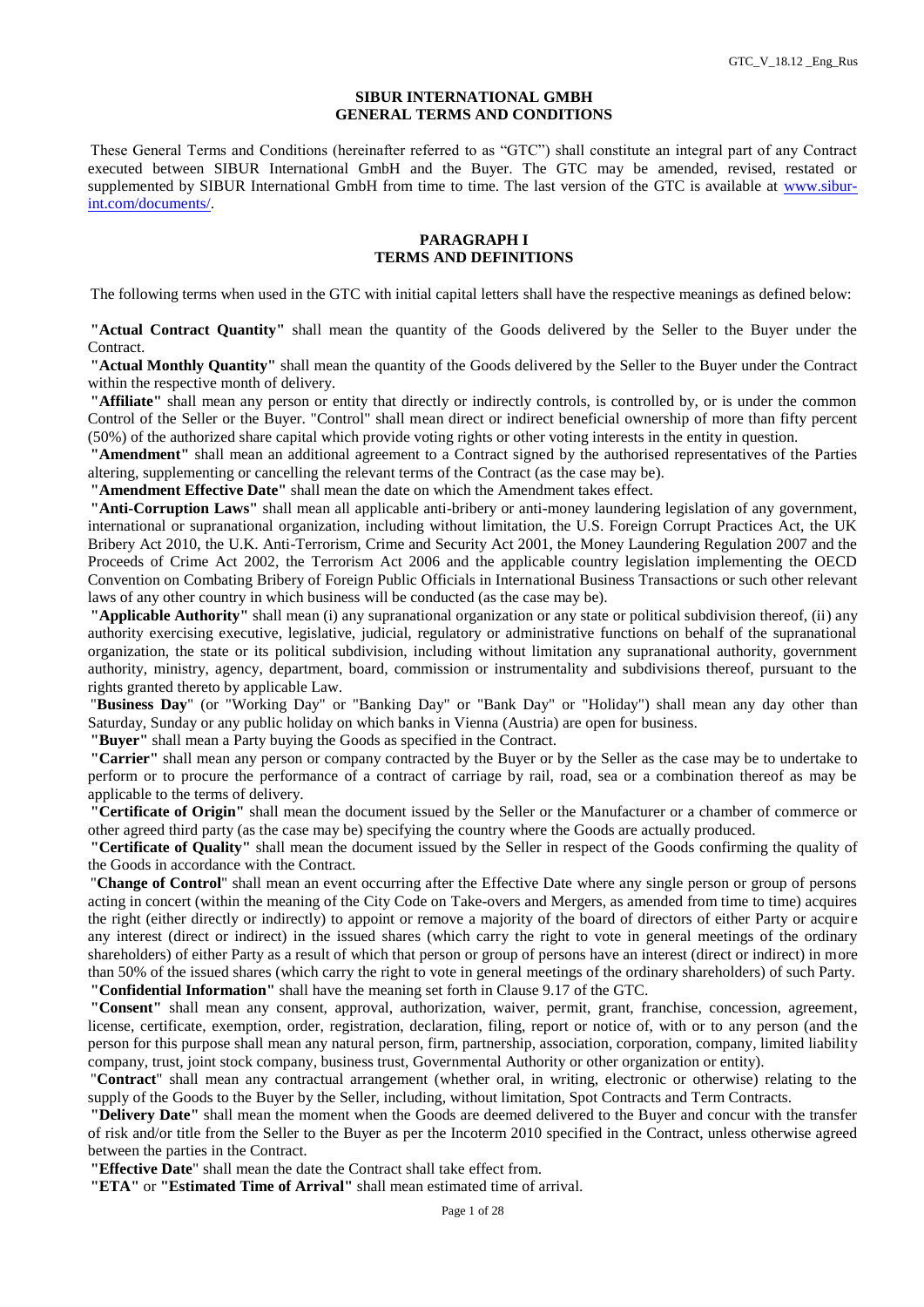"**EU**" shall mean the European Union and includes, where the context requires and/or when reference is made, to EU Regulations, the European Parliament, the Council of the European Union, the European Commission or other relevant regulatory body of the European Union.

**"Euro"** or **"EUR"** or **"€"** shall mean the official currency of the European Union.

**"Force Majeure Event"** shall have the meaning in Clause 8.8.4. of the GTC.

**"Goods"** shall mean the goods to be delivered by the Seller to the Buyer as specified in the Contract.

**"Governmental Approval"** shall mean any Consent of or from an Authorized Authority, including without limitation any certificates, licenses or permits issued by an Authorized Authority.

**"GTC"** shall mean the standard terms and conditions of purchase set out in this document.

**"Incoterms"** shall mean the international commercial terms, the official publication by the International Chamber of Commerce No. 715, 2010.

**"Inspector"** shall mean an independent inspector appointed pursuant to the GTC to perform quality and quantity inspection of the Goods.

**"Inspector's Report"** shall mean any report, conclusion, opinion, certificate or other written document (or combination thereof) issued by the Inspector and reflecting results of the Goods' quantity and quality inspection as described in greater detail in Clause 6.1.3.(c) of the GTC.

**"Law"** shall mean all applicable (i) provisions of all constitutions, treaties, statutes, laws, customs, codes, rules, regulations, ordinances or orders of any Applicable Authority, (ii) Governmental Approvals including without limitation any consent, approval, authorization, waiver, permit, grant, franchise, concession, agreement, license, certificate, exemption, order, permit, registration, declaration, filing, report or notice of or from an Applicable Authority and (iii) orders, decisions, injunctions, judgments, awards and decrees of any Applicable Authority.

**"Letter of Credit"** or **"Stand-by Letter of Credit"** shall have the meanings set forth in the Uniform Customs and Practice for Documentary Credits, 2007 Revision, ICC Publication No. 600 (UCP).

**"Longstop Date"** shall mean the date set forth in the introductory paragraph of the Contract/Amendment.

**"Manufacturer"** shall mean the plant by which the Goods are produced.

**"MT"** shall mean metric tonne (i.e. 1,000 kilograms).

**"Nomination"** shall mean the nomination of the Vessel which is to be loaded with the Goods, as would be described in greater detail in the Contract (when applicable).

**"NOR"** shall mean the notice of readiness tendered by the Vessel upon arrival of the Vessel at the Place of Destination (unloading port or customary anchorage or area or such other place as the Vessel may be ordered to await unload), if applicable.

**"Packaging"** shall mean all products made of any materials of any nature to be used for the containment, protection, handling, delivery and presentation of the Goods, including (but not limited to) paper, wooden, plastic and metal boxes, bags, pallets, and not fall within the definition of Transport as specified herein.

**"Party"** and **"Parties"** shall mean parties to the Contract referred to individually and collectively.

**"PDPR"** means per day pro rata.

**"Place of Destination"** shall mean the place the Goods are to be delivered to as specified in the Contract.

**"Place of Shipment"** shall mean the place where the Goods are to be loaded (dispatched), which shall be without limitations (i) the Manufacturer or warehouse or storehouse, (ii) the load port or terminal, or (iii) any other place, whichever is applicable and as may be specified in the Contract.

**"Planned Contract Quantity"** shall mean the quantity of the Goods set forth in the Contract agreed by the Parties to be delivered under the Contract during the terms of the Contract.

**"Planned Monthly Quantity"** shall mean the quantity of the Goods set forth in the Contract agreed by the Parties to be delivered under the Contract in a month.

**"Price"** shall mean the price per metric ton of the Goods at which the Seller sells the Goods to the Buyer as stipulated in the Contract.

"**Public Official**" shall mean:

(a) any officer or employee, appointed or elected, of a local, state, regional, federal, or multi-national government or any department, agency, or ministry of a government;

(b) any individual who, although temporarily or without payment, holds a public position, employment or function;

(c) any officer or employee of a public international organisation such as the United Nations or the World Bank;

(d) any individual acting in an official capacity for or on behalf of a government agency, department or ministry, or public international organisation;

(e) a political party, political party official, or any candidate for political office;

(f) any officer or employee of a state-owned or state-controlled entity, as well as entities that perform a government function (such as air or seaport, utility, energy, water, or power);

(g) any member of the judiciary; or

(h) any member of a royal family.

Family members of any of the individuals listed above may also qualify as Public Officials if interactions with them are intended or have the effect of conferring anything of value on a Public Official.

**"Purchase Order"** shall mean a document provided from the Buyer to the Seller indicating the quantity and type of Goods which the Buyer wishes to purchase under a Contract.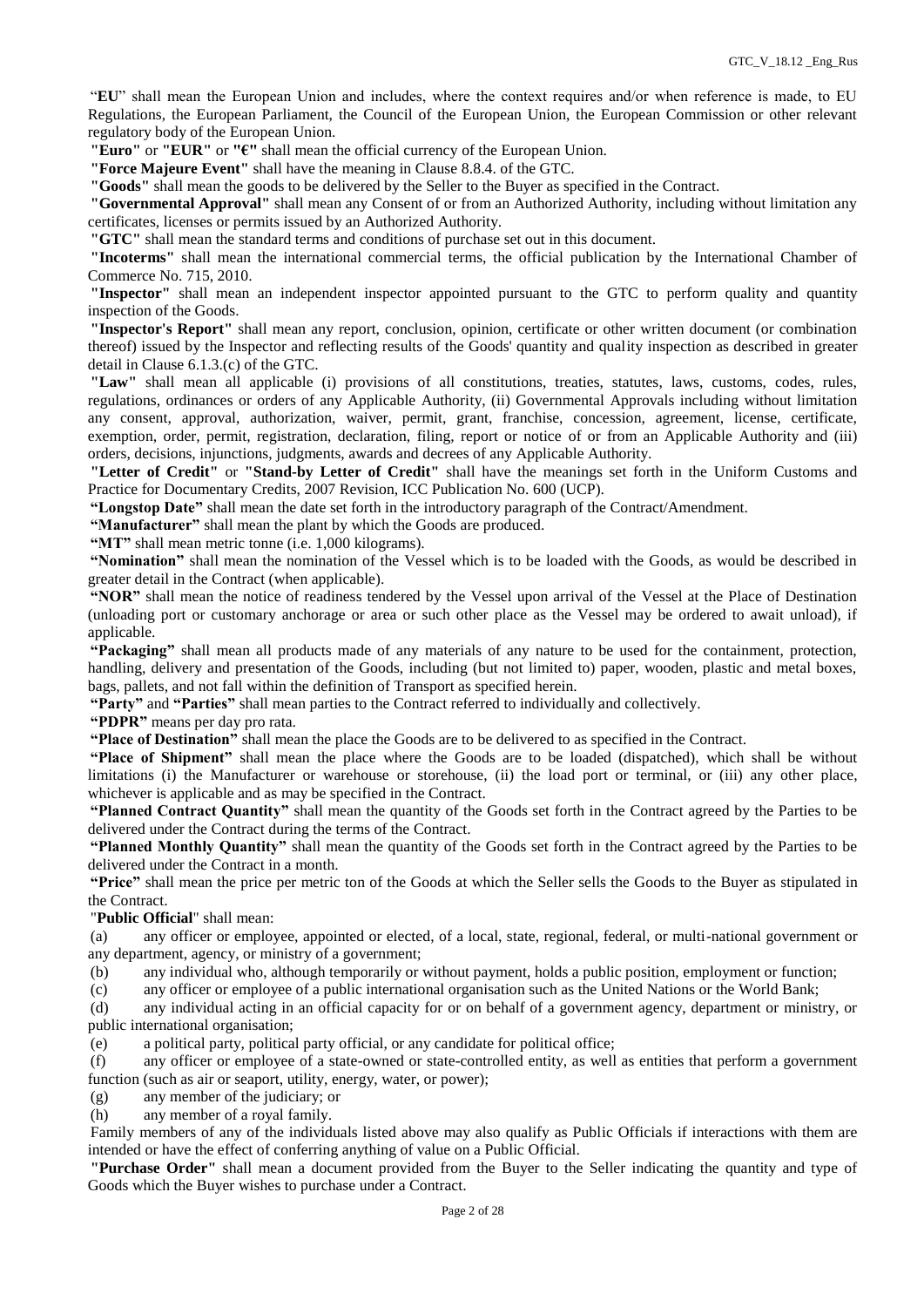**"Quarter"** shall mean the period of the three consecutive months commencing on 1st January ("Q I"), or 1st April ("Q II"), or 1st July ("Q III"), or 1st October ("Q IV").

"**RMB**" or "**Yuan**" or "**CNY**" or "**Renminbi**" shall mean the lawful official currency of the People's Republic of China.

**"RUBLE"** or **"RUB"** or **"RUR"** shall mean Russian Rubles, the lawful currency of the Russian Federation.

**"Sales Order Confirmation (SOC)"** shall mean the Seller's offer for delivery of the Goods to the Buyer on the certain terms and conditions specified therein. For the avoidance of doubt a SOC which is accepted by the Buyer shall be considered a Contract.

"**Sanctions**" shall mean restrictive and discriminatory measures in trade and economic fields adopted by the Applicable Authorities in respect of other countries, groups of countries, individuals or legal entities with intent to force them to change their policies or specific actions. Sanctions can be expressed in full or partial embargo on imports/exports, the prohibition of entry and visa restrictions, blocking and freezing of assets, prohibition of financial transactions with the countries and entities specified above, including cross-border payments and investments.

"**SCC Rules**" shall means an Arbitration Rules of the Arbitration Institute of the Stockholm Chamber of Commerce valid at the date of claim submission.

**"Seller"** shall mean SIBUR International GmbH that sells the Goods under the Contract.

**"Specification"** shall mean the specification describing the quality of the Goods agreed by the Parties set forth in the Contract.

**"Spot Contract"** shall mean the Contract for a single shipment.

**"Swiss franc"** or **"CHF"** shall mean the lawful official currency of the Swiss Confederation.

**"Transport"** shall mean containers used for the Goods delivery, transportation, storage, including tank cars, containers and cisterns, etc.

**"Transport Return Date"** shall mean the period within which the Buyer shall return the Transport (when applicable) and at the address specified in the Contract.

**"Tax"** or **"Taxes"** shall mean all (i) taxes, fees, duties, tariffs, levies, imposts, or other public charges of any kind, including, without limitation, taxes, required contributions or other charges on or with respect to income, franchise, gross receipts, property, sales, use, profits, capital stock, payroll, employment, social security, health insurance fund, pension fund and other social funds, workers compensation and unemployment or related compensation, (ii) taxes or charges in the nature of excise, withholding, ad valorem, stamp, transfer, value added or gains taxes, (iii) license registration or documentation fees, (iv) customs duties, tariffs and similar charges of any kind whatsoever and (v) any interest, penalties, additions to tax or additional amounts imposed by any taxing authority with respect to those items enumerated in clauses (i), (ii), (iii) and (iv) of this definition.

**"Term Contract"** shall mean a Contract with a mechanism which allows the Buyer to place repeat orders for the delivery of Goods over a defined period of time.

**"Terminal"** shall mean a facility where the Goods are stored and handled, including incoming and outgoing movements.

**"Third Party"** shall mean any person or entity other than a Party of the Contract.

**"Total Goods Value"** shall mean the amount, calculated by multiplying the Actual Contract Quantity by the Price.

**"Transport Document"** shall mean a document issued by a Carrier to a shipper, acknowledging that specified the Goods have been received on board as cargo for conveyance to a named Place of Destination as described in greater detail in Clause 3.2.2 of the GTC.

**"USD"** or **"US Dollar"** or **"Dollar"** or **"US\$"** or **"\$"** shall mean United States Dollars, the lawful official currency of the United States of America.

**"Verification Act"** shall mean verification act executed between the Buyer and the Seller and confirming the quantity of and amount paid for delivered the Goods for a particular period and as described in greater detail in Clause 5.1.10 hereof.

**"Vessel"** shall mean the ship contracted by the Buyer or the Seller, as the case may be, for the delivery of the Goods (if applicable).

## **PARAGRAPH II CONTRACT FORMATION PROCEDURE**

## **SECTION A - GENERAL PROVISIONS**

**2.1.** If the Buyer wishes to buy any Goods from the Seller, the Parties shall negotiate in good faith either: (i) a Term Contract (in accordance with the provision of Section B of Paragraph II below); or (ii) a Spot Contract (in accordance with the provisions of Section C of Paragraph II below).

**2.2.** If notwithstanding clause 2.1., the Parties agree the terms of a Contract by some other method, these GTC for the Goods shall govern that Contract and no other terms, including for the avoidance of doubt any of the Buyer's standard purchasing terms, shall apply to any such Contract. For the avoidance of doubt, the Seller shall not be obliged to accept any Purchase Orders or requests for Goods to be delivered to Buyer where the Buyer does not place a Purchase Order in accordance with the procedures established in Section B and/or Section C below.

**2.3.** All Spot Contracts shall be validly concluded between the Parties at the time where either: (i) the Contract is executed and signed by both of the Parties; or (ii) subject to clause 2.5. and after the Seller has sent a draft of the Contract to the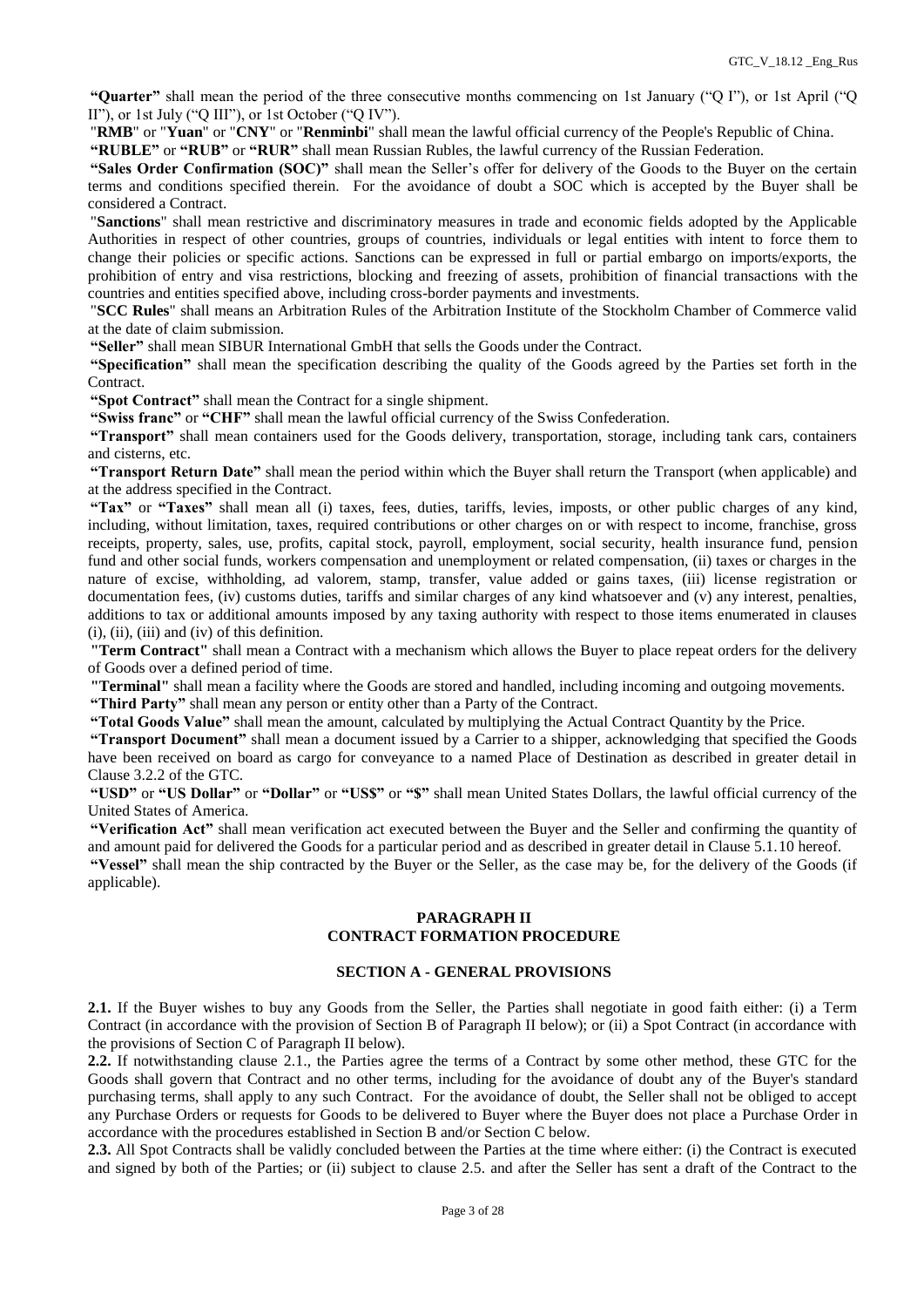Buyer by email, the Seller receives an email confirmation from the Buyer that the Buyer accepts the Contract without any further modifications.

**2.4** All Term Contracts shall be validly concluded between the Parties at the time where the Contract is executed and signed by both of the Parties.

**2.5.** The Purchase Order, the Sales Order Confirmation and any other communication given or made by the Parties in connection with those documents must be in writing (the "Communications"). Communications may be delivered either: (i) in hard copy which, in the case of Purchase Orders, SOCs and notifications from the Buyer that it accepts an SOC, shall be signed by an authorized representative of the relevant Party; or (ii) through email correspondence from the e-mail addresses and contact persons of the Parties designated by the Parties in the Term Contract or in official confirmation letter from the Buyer. Any Communications given or made in accordance with this clause 2.5 shall be deemed to have been duly authorised by the Party giving or making the Communication.

**2.6.** If the Seller receives any Communication from the Buyer which was sent from someone other than the contact person or email address specified in the Term Contract or in official confirmation letter from the Buyer, and the Buyer has not notified the Seller in advance of any change of contact person or email address, the Seller may in its sole discretion choose to treat the Communication as invalid and not received.

**2.7.** The date of receipt of the Communication shall be at the earlier of: the time the recipient acknowledges receipt; and twenty four (24) hours after transmission, unless the sender receives notification that the email has not been successfully delivered.

**2.8.** Seller's invoices or credit notes may be delivered either: (i) in hard copy; or (ii) in electronic form through email correspondence, where in case of (ii) an electronic form of an invoice/ credit note shall be treated as an original

## **SECTION B - FORMATION OF TERM CONTRACTS**

**2.9.** The Seller and the Buyer may execute a draft of a Term Contract which incorporates by reference these GTC. At any time when the Buyer wishes to purchase Goods in accordance with the terms of the Term Contract, it shall send to the Seller a Purchase Order. The Purchase Order shall specify: (i) the type of Goods which the Buyer wishes to purchase, (ii) quantity of the Goods, (iii) delivery location, (iv) price, (v) Buyer's order number and the Term Contract Number specified on the Term Contract; and (vi) other information concerning the Goods delivery.

**2.10.** The Seller shall notify the Buyer of its confirmation or proposed amendments to the Purchase Order by sending to the Buyer the Sales Order Confirmation. The Buyer shall consider and accept the Sales Order Confirmation in accordance with clause 2.5. within the period of time provided for in the Sales Order Confirmation. If a Sales Order Confirmation is not accepted by the Buyer within the timeframe specified in the Sales Order Confirmation, the Seller's offer to deliver the Goods to the Buyer in accordance with the terms of the Sales Order Confirmation shall be regarded as rescinded, and Buyer shall be required to place a new Purchase Order if it wishes to purchase these Goods. Upon the Buyer's acceptance of the Sales Order Confirmation as described in this clause, the Sales Order Confirmation shall constitute a binding Contract for the Seller to sell, and for Buyer to purchase, the Goods specified under the terms and conditions of the SOC.

## **SECTION C - FORMATION OF SPOT CONTRACTS**

**2.11.** If the Buyer wishes to purchase Goods under a Spot Contract, it shall send to the Seller a Purchase Order in accordance with clause 2.5. The Purchase Order shall specify: (i) the type of Goods which the Buyer wishes to purchase, (ii) quantity of the Goods, (iii) delivery location, (iv) price (v) Buyer's order number and (vi) other information concerning the Goods delivery.

**2.12.** The Seller shall notify the Buyer of its confirmation or proposed amendments to the Purchase Order by sending to the Buyer the Sales Order Confirmation in accordance with clause 2.5. The Buyer shall consider and accept the Sales Order Confirmation by email in accordance with clause 2.5. within the term provided in the Sales Order Confirmation. If a Sales Order Confirmation is not accepted by the Buyer within the timeframe specified in the Sales Order Confirmation, the Seller's offer to deliver the Goods to the Buyer in accordance with the terms of the Sales Order Confirmation shall be regarded as rescinded and Buyer shall be required to place a new Purchase Order if it wishes to purchase these Goods. Upon the Buyer's acceptance of the Sales Order Confirmation as described in clause 2.5., the Sales Order Confirmation shall constitute a binding Contract for the Seller to sell, and for Buyer to purchase, the Goods specified under the terms and conditions of the SOC.

#### **PARAGRAPH III GENERAL CONDITIONS**

## **3.1. Application of the GTC**

**3.1.1.** The GTC shall govern and be incorporated into every Contract made between the Seller and the Buyer, including in circumstances where a Contract is made in any form without reference to any conditions of sale or purchase.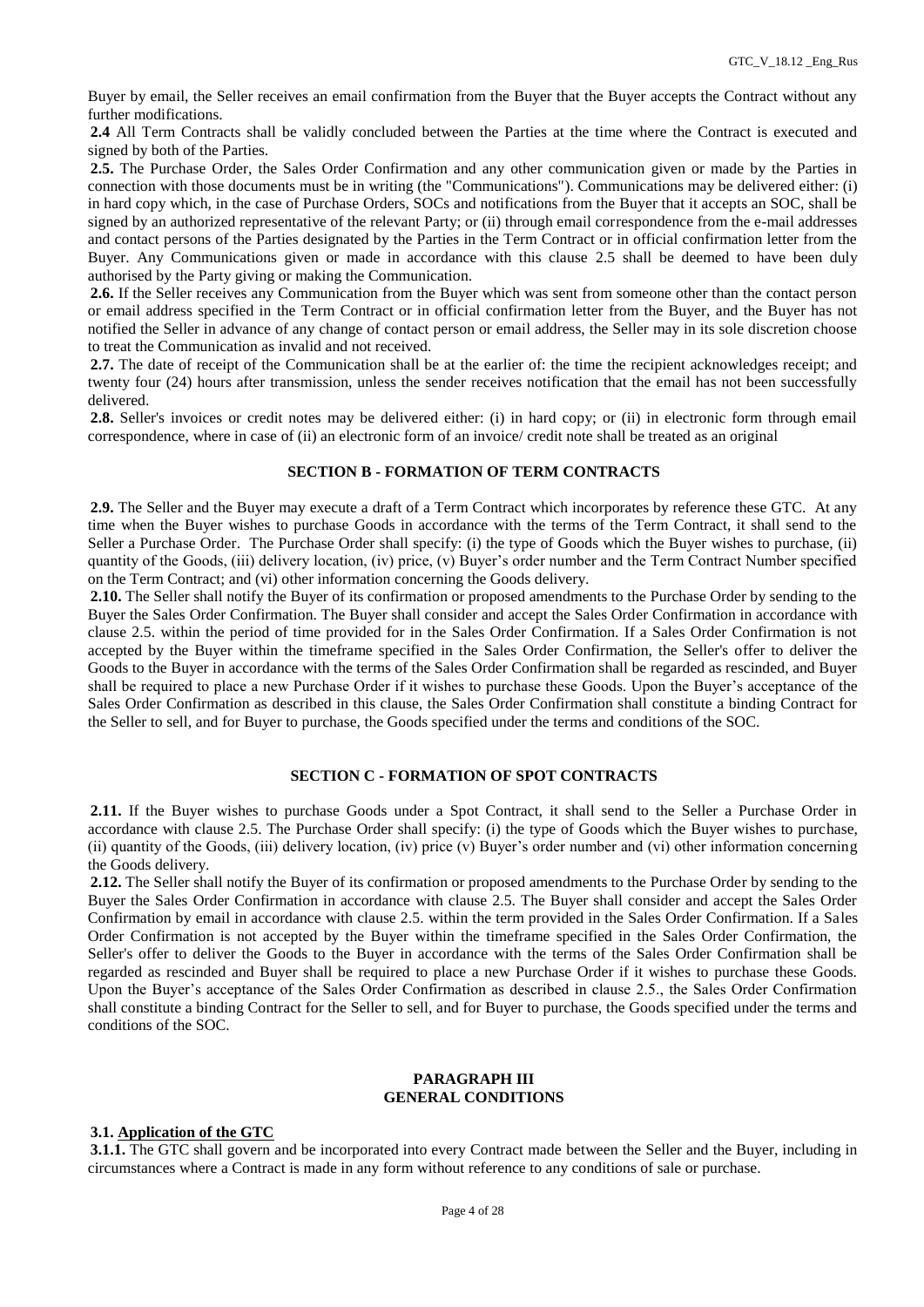**3.1.2.** Execution of the Contract by the Buyer shall (without affecting any other manner in which acceptance of the GTC may otherwise be evidenced) be deemed to constitute unqualified acceptance of the GTC.

**3.1.3.** If there is any conflict between the terms of the Contract and the GTC, the Contract shall prevail.

**3.1.4.** The GTC shall apply to the exclusion of, and shall prevail over, any terms or conditions contained in or referred to in the Buyer's acceptance of the Contract, or in any other documentation submitted by the Buyer, or in any correspondence or elsewhere, or implied by trade custom, practice or course of dealing, unless specifically excluded or varied in writing by agreement between an authorized representative of the Parties.

# **3.2. Delivery**

# **3.2.1. General Delivery Terms**

a) The delivery shall be in accordance with relevant Incoterms 2010 subject to the provisions of the Contract and GTC.

b) If the means of transport is not specified in the Contract, the Seller may choose a means of transport suitable for delivery of the Goods at the Place of Destination at its own discretion; in such event the Buyer hereby unconditionally accepts the means of transport chosen by the Seller and waives any claims in this regard.

c) The Seller shall use its reasonable endeavours to deliver the Goods on the date or between the dates (as the case may be) as specified in the Contract, but the time of delivery shall not be of the essence.

d) Both Parties shall perform any and all acts and execute and deliver any and all documents as may be necessary and proper under applicable law or under the circumstances in order to fulfil the intents and purposes of the Contract and to carry out its provisions.

e) The Buyer shall indemnify, defend, and hold harmless the Seller against any liability, loss, damage, delay or expenses that the Seller may incur directly or indirectly due to application of any Sanctions effective at the Place of Destination or place of registration of end user of the Goods.

# **3.2.2. Transport Documents**

a) Transportation documents shall be:

- Bill of Lading (or "**B/L**" or "BL" or "**BOL**") for delivery by sea;
- Railway bill (or "**RWB**" or "Rail way bill" or "**CIM and/or SMGS consignment note**") for delivery by railroad;
- CMR (or consignment note) for delivery by road.

b) Delivery of the Goods shall be immediately followed and witnessed by presentation by the Seller to the Buyer or Carrier, or the Buyer's representative of a valid transportation document. Such documents shall be signed and marked by the Seller and Carrier of the Goods or by authorized employee / representative of railway Carrier at the place of loading or by Master of the Vessel (as that term is commonly understood) respectively and shall be a non-disputed proof of delivery by the Seller.

c) The Buyer warrants that the Place of Destination is (i) reachable by the agreed means of transport and (ii) suitable and equipped, if necessary, for unloading of the Goods.

# **3.2.3. Customs formalities**

a) If Goods are exported from the customs territory of the Russian Federation, the Buyer shall ensure the departure of Goods from the territory of the Russian Federation within 180 (one hundred and eighty) calendar days from the date when the customs procedures for export are completed on the territory of the Russian Federation (date of the stamp "Clearance allowed" in CCD).

b) Unless otherwise provided in the Contract,

 for the delivery by sea, the Buyer shall provide the Seller by e-mail or fax with the certified copies of the following documents with legible notes not later than 14 (fourteen) Business Days from the date of issue of bill in port on the territory of the Russian Federation:

- loading order (for Goods) indicating the port of discharge (**POD**) with stamp "loading is allowed" in CCD made by Russian Federation frontier customs authority; and

- bill of lading indicating in column "POD" the place outside the customs territory of the Russian Federation; or

 for the delivery by road transport and/or for the delivery by railroad within 7 (seven) Business Days upon request of the Seller, the Buyer shall provide the copies of:.

- railway bills with legible notes made by the destination railway station; and/or

- CMR with legible notes of border crossing.

c) If the Buyer fails to fulfill the obligations under this Clause the Buyer shall pay the Seller liquidated damages amounting to 22,5% of Goods' value.

d) The Parties confirm that the above liquidated damages are the reasonable and proportionate to protect the Seller's legitimate interest in performance in the event the Transportation Documents are not provided to the Seller within specified period.

#### **3.2.4. Shipping information**

a) If the Goods' transportation is arranged by the Seller, the Buyer shall submit to the Seller shipping information required for the Goods delivery via facsimile, or by other means agreed upon by the Parties, at least 5 (five) Business Days before the first day of laycan of each shipment.

b) The shipping information shall include:

all instructions regarding customary documentation which may be required at the Place of Destination;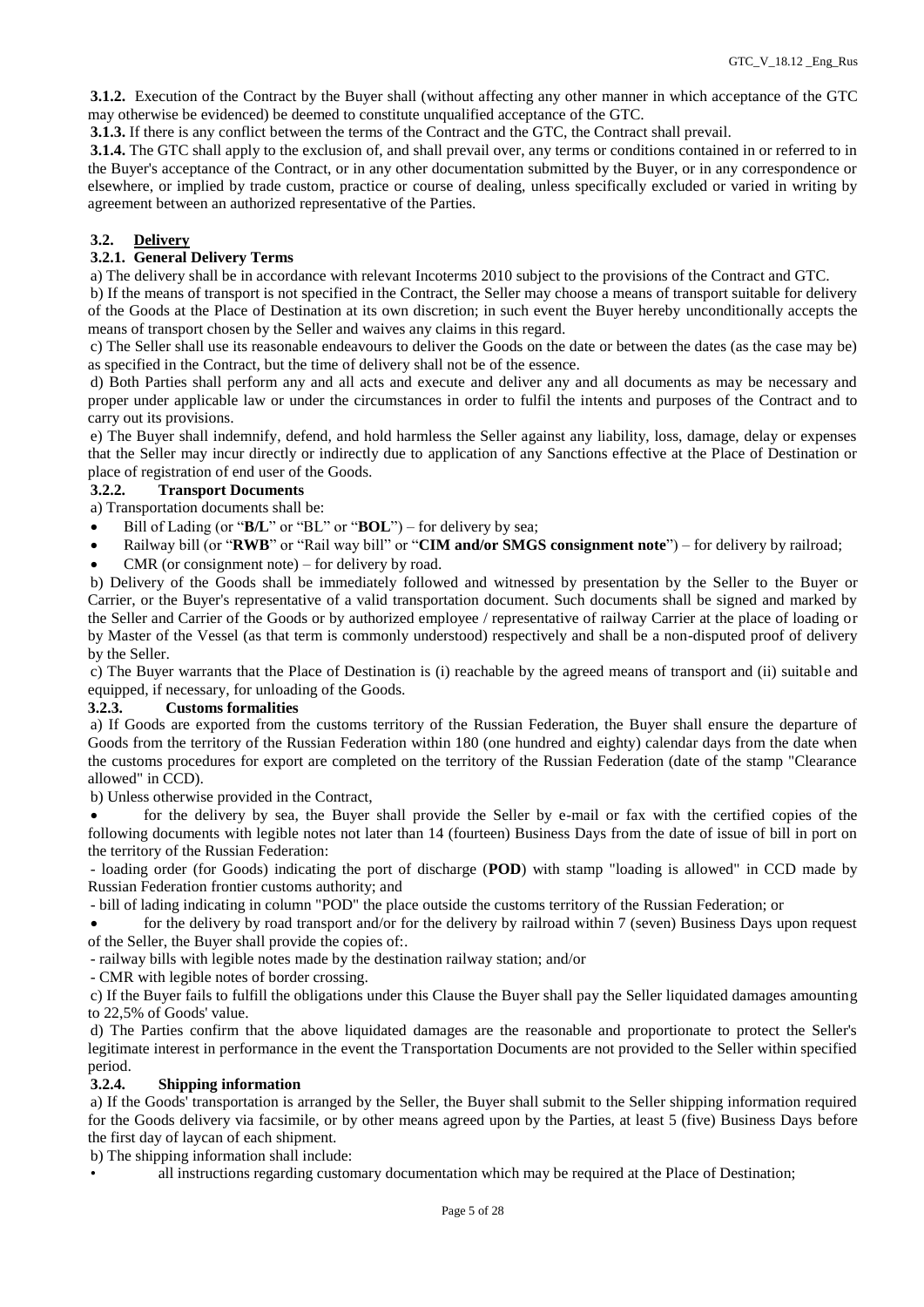• the identity of the terminal(s) at the Place of Destination, with instructions to enable the Carrier to prepare and submit necessary information to the customs or border authorities; and

any other documents requested by the Seller.

c) Should the Buyer fail to timely submit shipping information, the Seller may, at their sole discretion, choose to extend the time for delivery of the Goods which, if so extended, will not constitute a waiver of the Buyer's breach of the Contract. The Seller shall send the shipping details to the Buyer via facsimile or by other means agreed upon by the Parties within 5 (five) Business Days after shipment of the Goods. The shipping details shall include: transport details/Vessel name, the Goods quantity and ETA at the Place of Shipment or the Place of Destination (whichever is applicable).

d) Date of shipment shall be the date stamped on the Shipping Document at the departure point.

e) Any delays in loading the Goods at the Place of Shipment (including circumstances where the Seller is entitled to delay shipment) or in unloading the Goods at the Place of Destination caused by the Buyer's failure to provide any necessary information, or as a result of omissions or inaccuracies in the information provided, will be for the Buyer's account. The Buyer shall indemnify the Seller for all costs, losses and damages, including, but not limited to, demurrage and/or detention incurred by the Seller as a result thereof.

## **3.2.5. The Seller's right to refuse**

The Seller is entitled to refuse at any time to undertake or complete the delivery if:

a) the delivery under an intended or customary route to the Place of Destination becomes unable whatsoever reason beyond the Seller's control;

b) the cost of the delivery to the Place of Destination (including Taxes) and/or insurance, if applicable, has been significantly increased (more than by 20 (twenty)% within 1 (one) month), which could not be expected by the Seller acting reasonably; and/or

c) at any time after the Good's loading but before the commencement of the Goods unloading:

i. importation of the Goods at the Place of Destination is prohibited under the laws of the country in which such the Goods were produced, or by regulations, rules, directives or guidelines applied by the government of that country or any relevant agency thereof; and/or

ii. the country, state, territory or region at which the Place of Destination becomes affected by the Sanctions,

d) Should the Seller agree to undertake or complete the delivery under an alternative route or at an alternative Place of Destination nominated by the Buyer, which is not subject to any such prohibition and is acceptable to the Seller (which acceptance shall not be unreasonably withheld), or under changed circumstances as the case may be, the Buyer shall reimburse the Seller for any additional costs and/or expenses incurred by the Seller on an indemnity basis.

## **3.2.6. Transfer of risk and title**

The risk and title to the Goods shall transfer from the Seller to the Buyer at the Delivery Date, unless otherwise provided in the Contract or the GTC. The Parties agree that the transfer of risk, and title to, the Goods is not conditional upon delivery of the Transport Document or any other documentation. Nothing shall limit the operation or effect of this sub-clause 3.2(f). In case of ITT deliveries the Delivery Date shall mean the date of Goods transfer from Seller's tank into Buyer's tank at the Terminal as specified in the Certificate of ITT issued and duly signed by the appropriate Terminal operator and the Inspector.

# **3.2.7. Laytime**

(i) The time allowed to the Buyer for the loading or unloading of the quantity of the Goods deliverable under the Contract shall be as set out in the Contract. If the amount of laytime permitted is not set out in the Contract laytime shall be 24 (twenty four) hours for the delivery by sea and railroad and  $\vec{6}$  (six) hours for the delivery by road respectively or such a lesser period as may be specified in the relevant charterparty, unless otherwise expressly mutually agreed by the Parties in writing. Sundays and Holidays shall be included (while the resulting overtime / additional costs shall be born by the Buyer) unless loading on the Sunday or Holiday in question is prohibited by Law or regulation or custom at the unloading terminal.

(ii) Laytime shall commence:

 6 (six) hours after NOR has been tendered (berth or no berth) for each voyage; or when the Vessel is all fast at the berth; whichever is the earlier; or

2 (two) hours after the relevant train or truck has arrived at the Place of Destination.

(iii) For delivery by railway, the train will be deemed to have arrived according to the schedule (the exact arrival time, when required, can be evidenced from the records of the relevant train station).

(iv) For delivery by road, the truck will be deemed to have arrived as of the moment a relevant notice is furnished by the Carrier at the Place of Destination.

(v) The Buyer may not refuse to certify the receipt of the notice and if it does so, the Carrier must immediately notify the Seller thereof and the time of arrival shall be according to the Carrier's records. The Carrier may, but not obliged to, to engage a third party to certify the carriage's arrival. The Buyer shall pay in full any Carrier's and Seller's expenses and costs related to the Buyer's refusal to certify the notification.

(vi) For the purpose of calculating laytime, loading and unloading of the Goods shall be deemed to have been completed upon disconnection of the discharging hoses or the loading or unloading of the last portion of the firm cargo.

#### **3.2.8. Demurrage**

a) Without prejudice to the Contract, these demurrage terms apply to all supplies of the Goods, unless they are specified and/or extended in the provisions of a particular Incoterms term.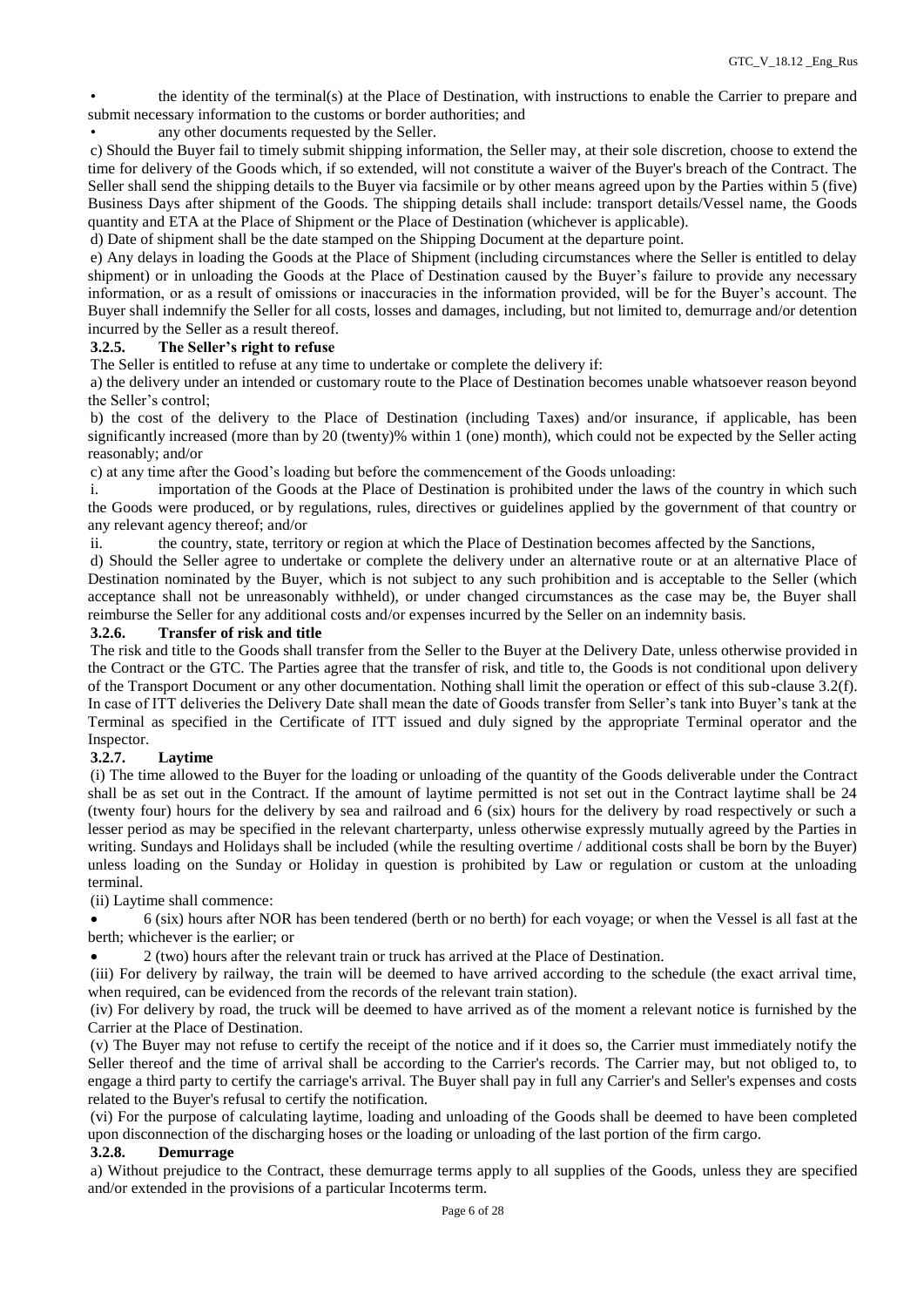b) If the Goods are not loaded or unloaded (whichever is applicable) by the Party which shall load/unload the Goods (whichever is applicable) within the time allowed in accordance with the laytime provisions of the Contract, such Party shall pay to the other Party demurrage in respect of the excess time at the rate set out in the Contract. Unless otherwise is provided in the Contract or the GTC, a Force Majeure Event shall not interrupt the running of laytime or vary or excuse the obligation to pay demurrage. The Party which shall load/unload the Goods shall indemnify the other Party for all costs for demurrage or detention of RTC / railway wagon(s) or detention of auto truck(s). In order to be indemnified, such demurrage and/or detention must result from delay in loading or unloading of the Goods by the Party which shall load/unload the Good or its action.

c) Where no demurrage rate has been provided in the Contract, the demurrage rate shall be as set out in the relevant agreement with the Carrier or, if the agreement does not specify a demurrage rate, as per the market rate for the relevant/applicable means and size of transport on the date of the completion of loading/unloading as shall be assessed by a mutually agreed independent broker. In the event that the Parties do not agree on a mutually acceptable broker, then each Party will appoint an independent broker and the two so appointed will appoint a third. The assessment that is the furthest away from the median will be discounted and the applicable demurrage rate will be the average of the two remaining assessments.

d) The Party that receives a demurrage claim (by way of invoice) shall have 45 Business Days during which to consider and/or dispute the claim (**Claim Period**). If the claim is not disputed by the relevant Party during that time period, the claim shall be deemed accepted and shall be paid by the relevant Party to the other Party no later than 5 (five) Business Days after the end of the Claim Period.

#### **3.2.9. Transport and Packaging**

a) **Late Transport return**. In the event that the Buyer (or the Buyer's authorized representative, or the Buyer's Carrier, etc.) fails to return Transport by the Transport Return Date, the Buyer shall reimburse all and any Seller's costs and expenses arising out of or in connection with such late Transport return.

b) **Expense and risk of Transport return.** The Transport, unless otherwise provided in the Contract, shall be returned at the Buyer's expense and risk at the address specified by the Seller.

c) **Defective Transport.** In the event that the Buyer (or the Buyer's authorized representative, or the Buyer's Carrier, etc.) returns the Transport defective, unrepaired, or and/or affected, and or unclean, and/or not fully unloaded, and/or in other state unfit for purposes, which the Transport is usually used for (the "Defective Transport"), the Buyer shall reimburse all and any Seller's costs and expenses arising out of or in connection with such Defective Transport.

d) **Packaging**. Unless otherwise specified in the Contract or the GTC, the Packaging shall be appropriate and acceptable in line with standard industry and commercial practice, taking into account the type of the Goods, transportation, and storage used (if applicable). The Packaging could be returnable and non-returnable as provided in the Contract. If the Contract is silent, the Packaging must be returned to the Seller within 90 Business Days of the Delivery Date.

e) The Seller shall not be liable for not fulfilling partially fulfilling its obligations under the Contract if the Russian Railways or any other Carrier refuses to accept the Goods for the transportation.

# **PARAGRAPH IV SPECIAL CONDITIONS**

## **TRANSPORT**

#### **4.1. Special Conditions of Delivery by Sea**

**41.1.** Where the Seller expressly or impliedly provides the Buyer with a range of dates within an agreed period of delivery or arrival of the Vessel at Place of Destination, delivery may be performed on any of the dates provided.

**4.1.2.** On the next day after dispatch of the Goods the Seller shall provide the Buyer with all information necessary for unloading of the Goods:

- a) The Contract reference number.
- b) The name of arriving Vessel, from which the Goods must be unloaded.
- c) Description of the Goods and their Bill of Lading quantity.
- d) Estimated Time of Arrival and date of Bill of Lading.
- e) Number of copies of Bill of Lading.
- f) Details of any other cargo on board of the Vessel, if it can have any influence on unloading of the Goods process.

**4.1.3.** Where the Buyer shall charter the Vessel, the Buyer shall ensure the Vessel's fitness and cleanliness satisfactory for delivery of the Goods in time and without affecting their quality. The cleanliness shall be evidenced by an appropriate certificate issued by Saybolt, SGS or other reliable body; however, it does not preclude the Seller to conduct an inspection of the Vessel and suspend the Goods' loading if there are reasonable doubts in the Vessel's condition. In this case the Parties shall promptly initiate an independent inspection, splitting relevant costs evenly. If the Vessel is found unsatisfactory, the Buyer may either: (i) clean the Vessel or (ii) substitute the Vessel with a satisfactory one or (iii) request to proceed with loading taking all risks related to adverse affect on the Goods. Option (iii) is allowed only upon the Seller's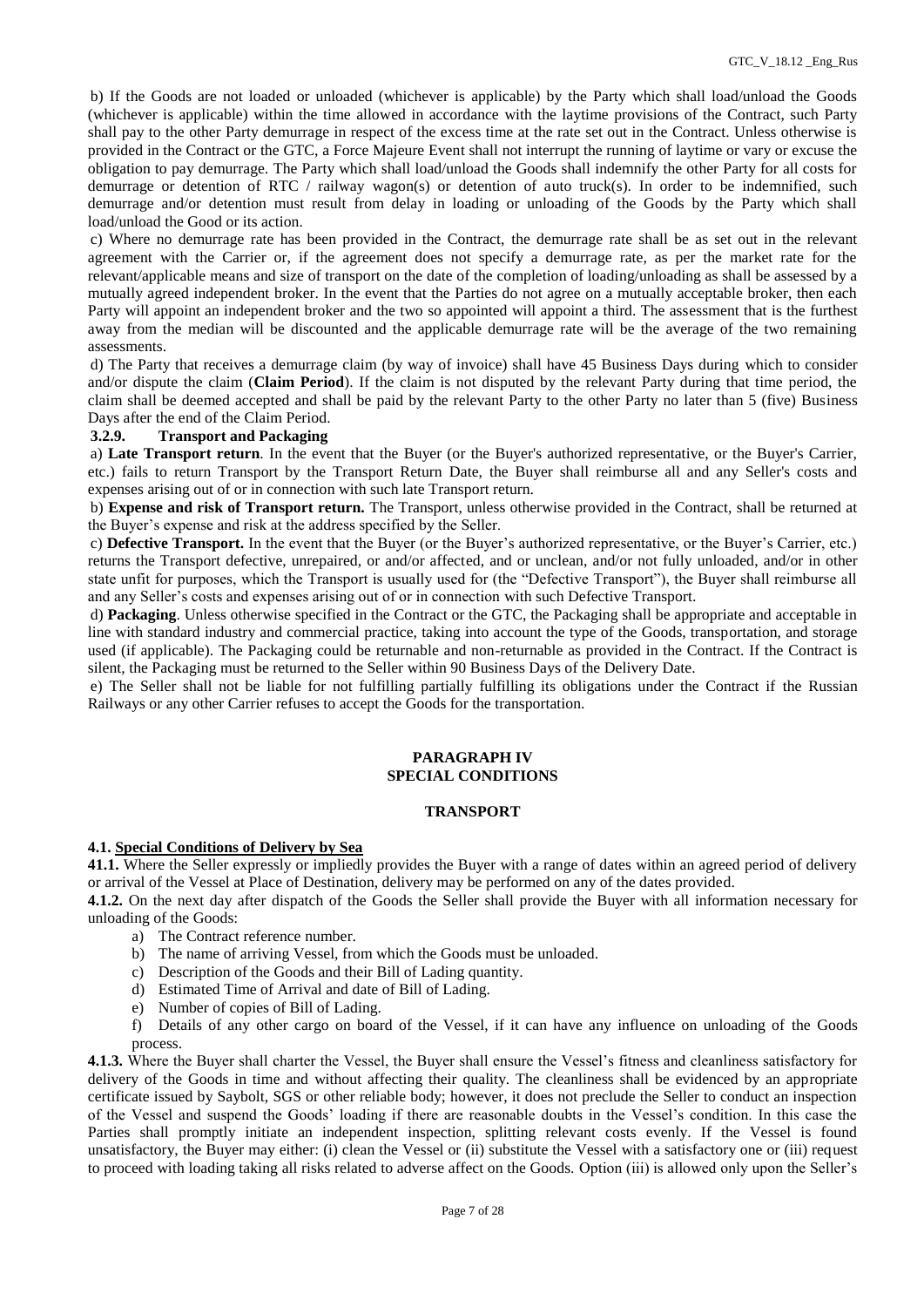consent. Any related costs and expenses shall be born/compensated (paid in full) by the Buyer to the Seller, including, without limitations, the Seller's costs and expenses related to delay in the delivery of the Goods.

## **4.1.4. The Buyer warrants that:**

a) the unloading port and unloading terminal, indicated as the Place of Destination, shall comply and shall remain fully compliant with the requirements of the International Ship and Port Facility Security (**ISPS**) Code;

b) the Buyer shall provide a safe port and safe berth for the Vessel and the Vessel shall when fully and / or not fully laden be able to safely reach, lie at, unload the Goods at and depart from the unloading terminal, always safely afloat, free from air draft and other physical restrictions and without causing damage to the unloading terminal, rivers, canals, shores, berths, docks, jetties, surroundings, environment and people.

**4.1.5.** The Buyer shall be liable for and shall indemnify the Seller in respect of any loss or damage, including but not limited to any liability for damage to the Vessel, the berth, terminal, rivers, canals, shores, berths, docks, jetties, surroundings, environment and people, additional freight costs or any deviation costs or any demurrage or detention, or expenses arising out of and in relation to any failure of the Buyer to comply with Clause4.1.4. Any costs or expenses arising out of or related to security regulations or measures required at the Place of Destination by the unloading port or facility or any relevant authority in accordance with the ISPS Code, if applicable, including but not limited to, security guards, launch services, tug escorts, port security fees or Taxes and inspections; and any delays caused by any additional or special security measures, inspections or other action required at the Place of Destination by the unloading port or facility or any relevant authority as a result of the nominated Vessel's previous ports of call shall all be for the Buyer's account and such time shall count as laytime or time on demurrage.

## **4.1.6. Nomination**

a) Unless otherwise provided in the Contract, bulk cargo deliveries will require nomination of the Vessel and deliveries of other categories of the Goods will not require nomination.

b) If the nomination is required, a Party chartering the Vessel shall not later than 3 (three) Business Days prior to the first day of the laycan at loading port, nominate for the other Party's acceptance (and such acceptance not to be unreasonably withheld) the Vessel which is to be loaded with the Goods for each scheduled shipment (the "Nomination").

- c) The Nomination shall include:
	- (i) the Contract reference number;
	- (ii) the name of the Vessel on which the Goods will be loaded;
	- (iii) a description of the Goods and approximate quantity or the Bill of Lading quantity (if available);
	- (iv) ETA of the Vessel;
	- (v) the Vessel(s) loading laytime;
	- (vi) details of any other cargo on board or to be loaded on board if loading a part of cargo;

(vii) details of the last 3 (three) cargoes of the Vessel and such cargoes shall be of a nature, which are unlikely to have an adverse effect on the quality of the Goods;

(viii) Details of the agent at the Place of Destination (if available).

d) The acceptance or reasonable rejection of the Vessel shall be advised by the consenting Party as soon as possible, however not later than 12 (twelve) hours upon receipt of such nomination.

# **4.1.7. NOR**

Upon arrival of the Vessel at the Place of Destination (the loading / unloading port or customary anchorage or area or such other place as the Vessel may be ordered to await loading / unload) or other closest possible point to the Place of Destination, the Vessel shall tender its notice of readiness (NOR).The Buyer is obliged to ensure his timely presence at Place of Destination at the date of delivery for unloading of the Goods.

The Buyer's (or the Buyer's representative / agent's) absence at the Place of Destination shall not prejudice the fact that the Seller had successfully performed delivery of the Goods for the purpose of the Contract.

#### **4.1.8. Charterparty Conditions**

The Seller may arrange shipment under Bills of Lading which incorporate charterparty conditions normally in use for Vessels. Without prejudice to the generality of the foregoing, such conditions shall be deemed to include the provision that where, at any time after loading but before the commencement of unload:

a) Importation of the Goods at the unloading port is prohibited under the laws of the country in which such Goods were produced, or by regulations, rules, directives or guidelines applied by the government of that country or any relevant agency thereof; and/or

b) The country, state, territory or region at which the Place of Destination becomes an embargoed country,

the shipment shall be unloaded at an alternative safe port nominated by the Buyer that is not subject to any such prohibition and that is acceptable to the Seller (which acceptance shall not be unreasonably withheld).

In such circumstances, such alternative port of unloading shall be deemed to be the Place of Destination stipulated under the Contract for the shipment in question and all extra expenses (if any) involved in the Vessel's reaching such alternative Place of Destination shall be for the Buyer's account.

#### **4.1.9. The Buyer's Right to Require**

(1) Where the Buyer, by written instruction to the Seller, requests that the Vessel:

- a) co-mingle different grades of the Goods belonging to the Buyer; and/or
- b) otherwise breach the Vessel's natural segregation; and/or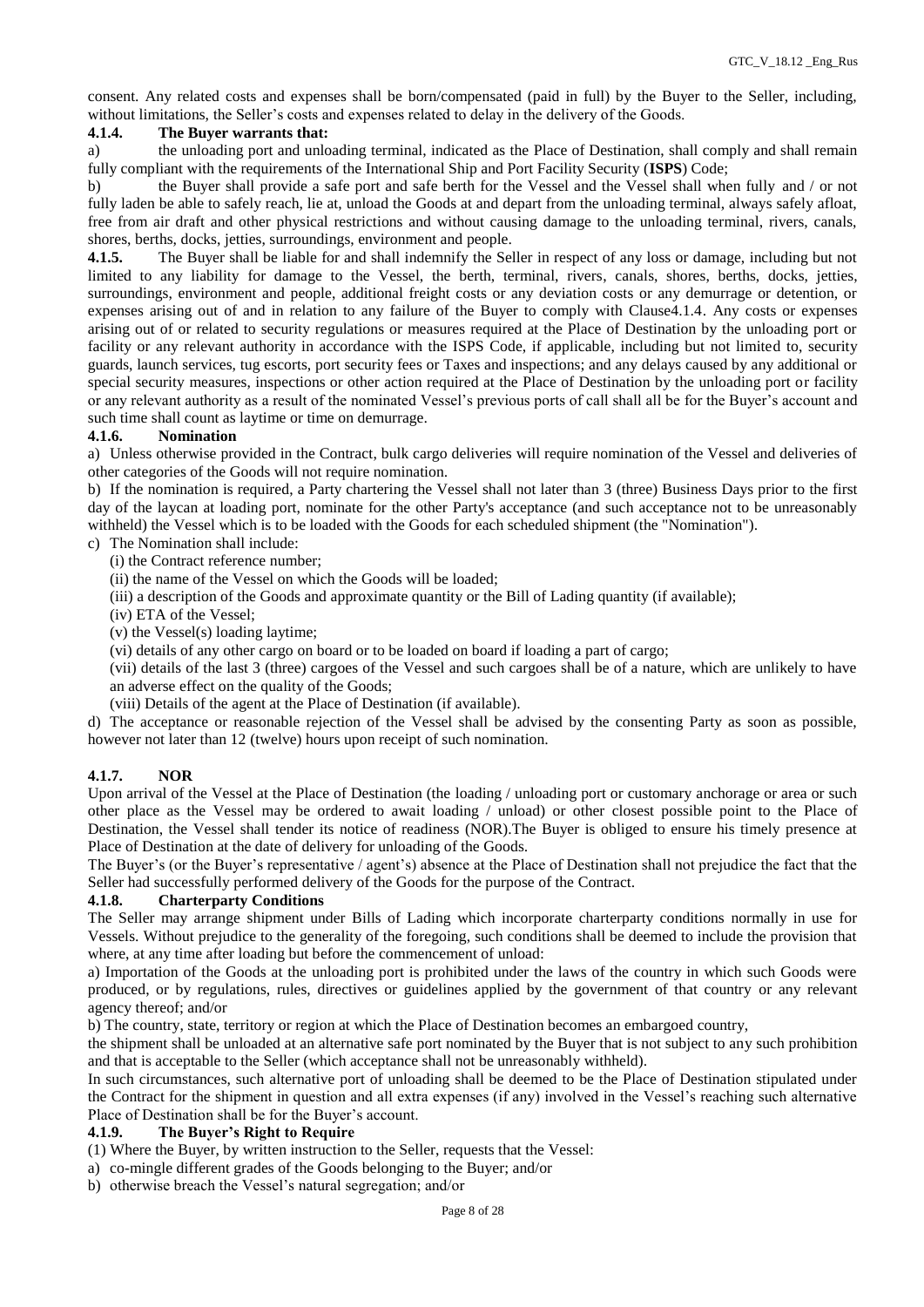c) dope the Goods by introducing additives after loading; and/or

d) add dye to the Goods after loading; and/or

e) perform on board blending of the Goods; and/or

f) carry additives/dye in drums on deck; and/or

g) carry out such other cargo operation as the Buyer may reasonably require and always providing that the Vessel is capable of performing such operations and that such operations are within the scope of the charterparty conditions or otherwise agreed by the Vessel's owners; and / or

(2) In the absence of the Buyer when unloading at the port of discharge or the absence of a bill of lading when unloading at the port of discharge;

then the Buyer shall indemnify and hold the Seller harmless against any liability, loss, damage, delay or expense that the Seller may sustain by reason of complying with the Buyer's request. The indemnity given by the Buyer to the Seller shall be no less in scope than the indemnity required by the Vessel's owners to comply with the Buyer's request.

## **4.1.10. The Seller's Right to Refuse**

The Seller reserves the right to refuse at any time:

a) to direct any Vessel to undertake or to complete the voyage to the Place of Destination if such Vessel is required in the performance of the Contract, in the Seller's opinion, to risk its safety or to risk ice damage, or to transit or to proceed or to remain in waters where there is war (whether declared or not), terrorism, piracy or threat thereof; or

b) to direct the Vessel to undertake the voyage to the intended Place of Destination if such Vessel is required in the performance of the Contract to transit waters, which in the Seller's reasonable opinion, would involve abnormal delay; or

c) to undertake any activity in furtherance of the voyage which in the opinion of the Vessel's master could place the Vessel, its cargo or crew at risk.

If the Seller agrees to direct the Vessel to undertake or to complete a voyage as referred to in this Clause, the Buyer undertakes to reimburse the Seller, in addition to the Total Goods Value payable under the Contract, for all costs incurred by the Seller in respect of any additional, freight, demurrage, insurance premium and any other sums that the Seller may be required to pay to the Vessel's owner including but not limited to any sums in respect of any amounts deductible under such owners' insurance and any other costs and/or expenses incurred by the Seller.

## **4.1.11. Ice Clause**

a) In case of ice at the Place of Destination or on the voyage to the Place of Destination which directly prevents or hinders safe navigation, the Vessel may only follow a path cut by ice breakers, provided that the master considers such navigation safe. Under no circumstances will the Vessel be obliged to force a path through the ice. If required, the Buyer shall, at its own expense, place icebreakers at the Vessel's disposal.

b) The Buyer shall reimburse the Seller for:

i. Any additional insurance premium incurred;

ii. The cost of any ice damage incurred less any sum which is recovered under the applicable insurance policy or policies; and

iii. Any charter hire paid by the Seller for the period of repair necessitated by ice damage, including hire paid by the Seller for the Vessel's deviation to the repair yard.

c) In the event that the Place of Destination is inaccessible due to ice, or in the event that the master deems the Vessel to be at risk of being unable to leave the Place of Destination due to ice, the Vessel will proceed to the nearest ice-free position and request revised orders. Immediately upon receipt of such request, the Buyer shall nominate an alternate icefree and accessible port or facilities for receiving the Goods, provided that if the Place of Destination is a loading port then such an alternative ice-free and accessible port or facilities shall be agreed with the Seller. Any additional freight, expenses, demurrage and/or dues incurred as a result of such revised orders shall be for the account of the Buyer.

d) Nothing in this sub-Clause 4.1.11 shall impose liability upon the Seller in respect of its obligations under the GTC or Contract.

# **4.2. Special Conditions of Delivery by RTC/railway wagon(s)**

**4.2.1.** Where the Seller expressly or impliedly provides the Buyer with a range of dates within an agreed period of delivery or arrival of RTC / railway wagon(s) loaded with the Goods, delivery may be performed on any of the dates provided.

**4.2.2.** No later than 3 (three) Business Days after shipment of the Goods by RTC / railway wagon(s) the Seller shall provide by electronic post or facsimile to the Buyer all information necessary for unloading of the Goods:

(a) The Contract reference number.

(b) Railway Bill reference number(s).

(c) RTC / railway wagon(s) identification number(s).

(d) Description of the Goods and their Railway Bill quantity.

**4.2.3.** The Buyer at his own option can provide the Seller with written instructions regarding information necessary for efficient unloading of the Goods by the Carrier or the Buyer's representative. In case such information is provided, the Seller or his representatives / employees undertake to honestly follow the instructions where applicable, to partially assist in efficient unloading of the Goods by the Carrier or the Buyer's representative. Such assistance is not a duty, but an option of the Seller.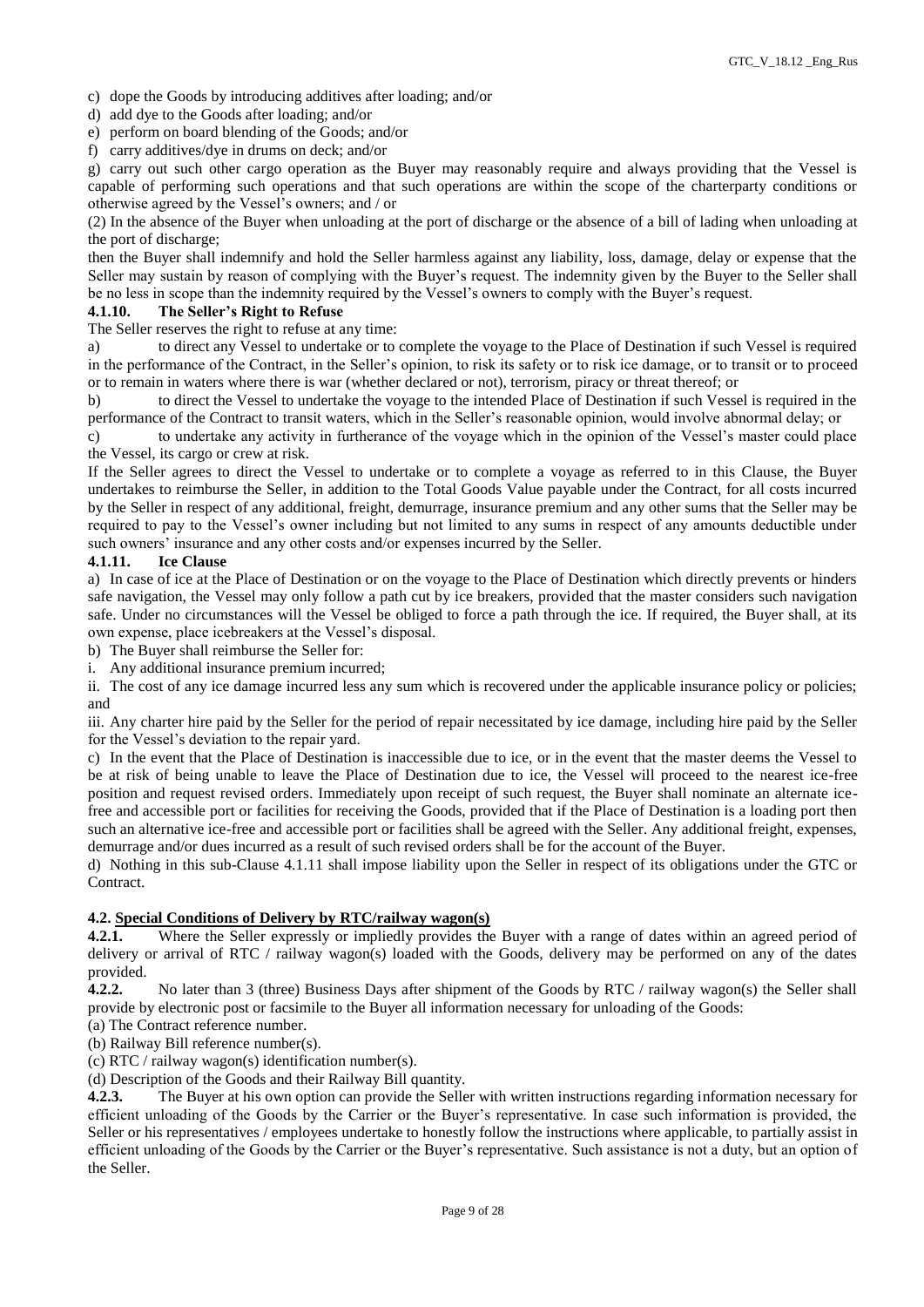**4.2.4. The Buyer warrants** that the railway zone at Place of Destination shall be safe and well suited for delivery of the Goods. The Buyer shall be liable for and shall indemnify the Seller in respect of any loss or damage, including but not limited to any liability for damage to the RTC / railway wagon(s), surroundings, environment and people, additional costs or expenses arising out of and in relation to any failure of the Buyer to nominate a safe railway zone at Place of Destination.

# **42.5. Notice of Arrival**

- a) The railway station administration using available contact information of the Buyer presents the Notice of Arrival of the Goods to the Place of Destination station ("NOA") to the Buyer in accordance with customary rules at the railway station. Such NOA corresponds to performed delivery of the Goods by the Seller.
- b) The Buyer is obliged to ensure Carrier's timely presence at Place of Destination at the Date of delivery for unloading of the Goods.
- c) Carrier's absence at the Place of Destination shall not prejudice the fact that Seller had successfully performed delivery of the Goods for the purpose of the Contract.

## **4.2.6. Laytime**

- a) Laytime per each RTC / railway wagon(s) shall be as set out in the Contract. In the event the laytime is not set out in the Contract, then such laytime shall be 24 (twenty four) hours starting on and including the date of arrival to the station as stated on the Railway Bills and shall run until the completion of unloading. For every day of delay the Buyer shall cover the rate amounting to the railcar owner's tariff (as of the date of this version of the GTC –  $60,00$  (sixty) USD per wagon per day, and as may be amended from time to time) in accordance with invoices provided by the Seller, or such other period as may be customary at the Place of Destination, unless otherwise expressly mutually agreed by the Parties in writing. Sundays and Holidays shall be included (SHINC) unless loading on the Sunday or Holiday in question is prohibited by law or regulation or custom at the unload railway zone.
- b) Laytime shall commence 2 (two) hours after NOA has been tendered; or when the RTC / railway wagon stands ready at the station / railway unloading zone; whichever is the earlier. For the purpose of calculating of unloading time, unloading shall be deemed to have been completed upon disconnection of the discharging hoses or loading/loading of the last potion of the Goods of the last railway wagon cargo.
- c) If the train has not released the railroad track within the laytime period or promptly thereafter through no fault of the Seller (e.g. if the Buyer is to unload the Goods and has failed to unload them when due) and this resulted in additional costs, expenses or losses of the Seller, then the Buyer shall pay in full the Seller for such costs, expenses or losses within 5 (five) Business Days after the relevant claim of the Seller.

#### **4.2.7. Railway Transportation Contract Conditions**

- a) The Seller may arrange shipment with respect to a standard railway transportation contract. Without prejudice to the generality of the foregoing, such conditions shall be deemed to include the provision that where, at any time after loading but before the commencement of unloading;
- b) Importation of the Goods at the unloading railway zone is prohibited under the laws of the country in which such Goods were produced, or by regulations, rules, directives or guidelines applied by the government of that country or any relevant agency thereof; and/or
- c) The country, state, territory or region at which the Place of Destination is located becomes an restricted zone, the Goods shall be unloaded at an alternative railway zone nominated by the Buyer that is not subject to any such prohibition and that is acceptable to the Seller (which acceptance shall not be unreasonably withheld).
- d) In such circumstances, such alternative railway unloading zone shall be deemed to be the Place of Destination stipulated under the Contract for the shipment in question and all extra expenses (if any) involved in the RTC's / railway wagon(s) reaching such alternative Destination Place shall be for the Buyer's account.

# **4.2.8. Buyer's Right to Require Extra Services**

The Buyer has the right to require extra services in relation to the Goods at the Place of Destination which shall not be viewed as included in the Total Goods Value. The Parties shall decide on a possibility of provision of such services by mutual written agreement no later than 3 (three) days before Estimated Time of Arrival of the RTC / railway wagon(s). Where the Buyer, by written instruction to the Seller, requests that such services should be provided, then the Buyer shall indemnify and hold the Seller harmless against any liability, loss, damage, delay or expense that the Seller may sustain by reason of complying with the Buyer's request. The indemnity given by the Buyer to the Seller shall be no less in scope than the indemnity required by RTC / railway wagon(s) owners to comply with the Buyer's request.

#### **4.2.9. Damage to RTC, Tank Containers and Wagons**

- a) It is presumed that RTC, Tank Containers and railway wagons arrive at the Place of Destination for unloading in good condition, unless the Buyer has promptly (but not later than 3 (three) hours after the RTC, Tank Containers and railway wagons arrival) informed of the defects. If the defects will be revealed after that the Buyer shall pay repair costs or expenses of the Carrier or the Seller within 5 (five) Business Days upon the Seller's or Carrier's respective invoice.
- b) Within 3 (three) Business Days prior to the beginning of dispatches, the Buyer shall provide the Seller with the instruction for filling in the shipping documents for the Goods dispatch, including the delivery period, reference to the number and date of the relevant Contract, quantity of the Goods, full name and address of the consignee, railway code of the consignee, name of the destination station's railway roads, railway station confirmation to accept the Goods.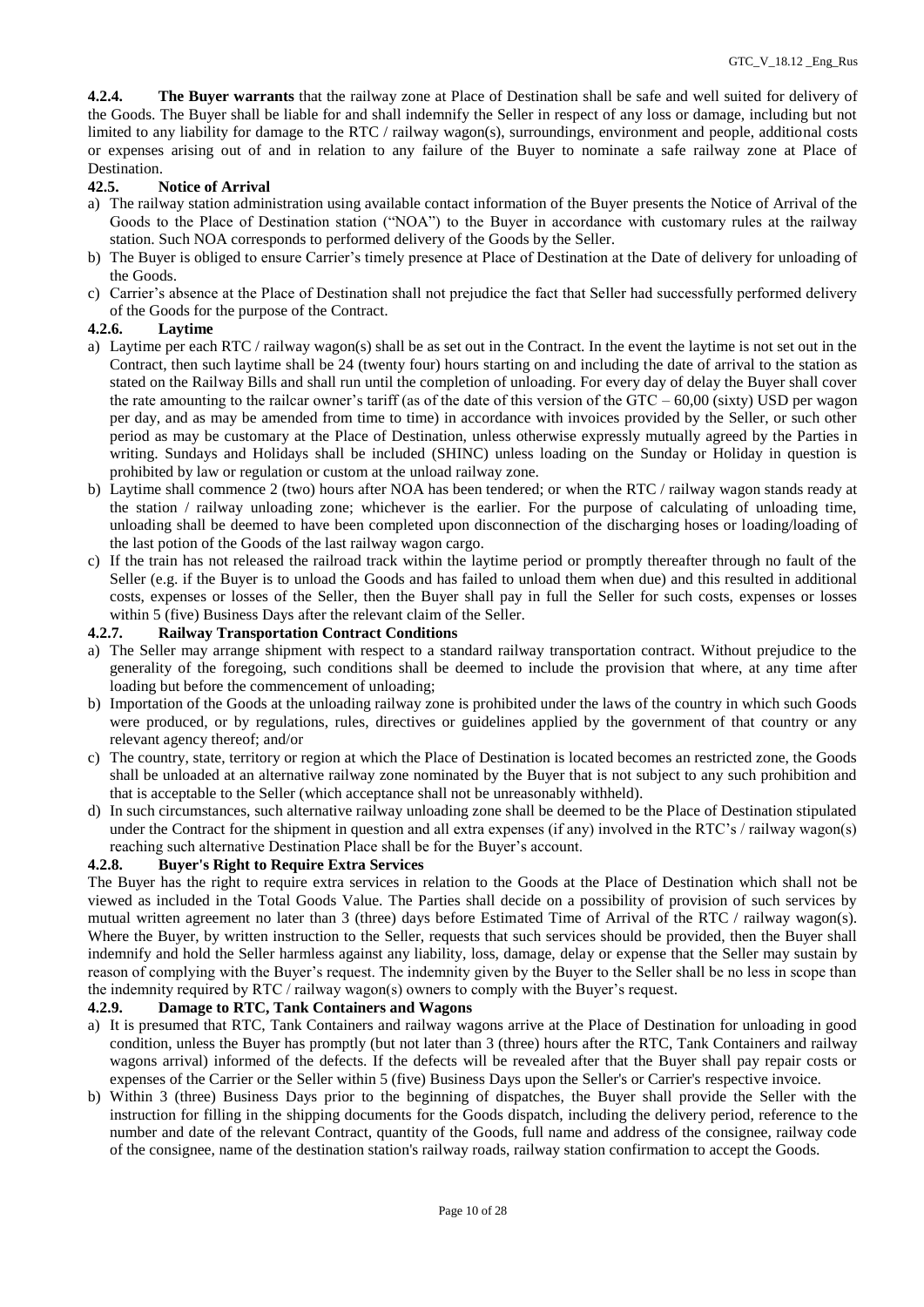- c) Under the Buyer's applications the Seller shall arrange for plans (the "Plans") for transportation of the Goods by railways. The procedure and dates for issuance of the Plans shall be regulated by the applicable local laws and regulation.
- d) Should, through the fault of either of the Parties, the Plans no be fulfilled, the Party at fault will be held liable for all damages or fines imposed by the railway(s).
- e) In case of impossibility to unload the Goods due to the technical reasons during periods indicated in the Clauses "Laytime" the Buyer shall notify the Seller on such effect (by telegram, fax, mail or email) within 24 (twenty-four) hours from the moment the rail tank-car arrival to the station of destination.
- f) In case of rail tank-car damage caused within the time period of its disposal of the Buyer or the Buyer's counterparties, the Buyer shall immediately inform the Seller about the occurrence of such event and recover losses incurred due to rail tank-car damage within 30 (thirty) days from the date of the Seller's demand. In case a rail tank-car is lost within the time period of its disposal by the Buyer or the Buyer's counterparties, the Buyer shall pay to the Seller the amount that covers market value of a rail tank-car of identical model and year of manufacture including costs incurred for putting it into operation. A rail tank-car is considered lost if it is not returned to Seller within 90 (ninty) days from the date of the Goods dispatch.
- g) In case of readdressing the Goods by the Buyer or impossibility to accept the Goods, the Buyer shall notify the Seller of these changes in writing not later than 3 (three) Business Days before the planned date of dispatch. All the expenses of the Seller (including fines and penalties), caused by the Buyers' actions, shall be paid by the Buyer. The Parties shall undertake their best efforts to mitigate losses.
- h) Redirection of the rail tank-cars by the Buyer (or the Buyer's consignee) without Seller's permission is prohibited. The Seller is entitled to charge the Buyer (the Buyer's consignee) at the rate at least 60 (sixty) USD (unless otherwise stated in the customary rules of the respective railroad station) for each day of usage of each rail tank-car for improper fulfilment of this provision. The Buyer ensures that the rail tank-cars are unloaded to a level of 0.7 (one tenth of seven) bar. The Buyer and/or consignee shall return the empty rail tank cars in acceptable technical and commercial condition and complete cargo documents with seal to the shipper's initial loading station or any other station as per Seller's instructions.
- i) The Buyer is responsible for the transfer of empty RTCs in accordance with the Seller's instructions advised pursuant to the Agreement on International Goods Transport by Rail (SMGS). In case of wrong or incorrect usage of Seller's SMGS instructions, the Buyer is obliged to pay the liquidated damages at the rate of 500 (five hundred) USD per RTC. In addition to the foregoing the Buyer shall reimburse Seller for the documented costs and expenses caused by the incorrect filling of the shipping documents for the empty rail tank-car return, resulted in the rail tank-car arrival to improper railway stations. In case the documents for the rail-tank cars return are filled in accordance with the Seller's instruction, the Buyer shall not be responsible for their return emptied to improper railway stations..
- j) Instructions for empty rail tank-cars to be advised to the Buyer by the Seller in writing not later than the arrival of full rail tank-cars to the Place of Destination (the date of the Goods' delivery). Otherwise the Buyer shall not be held liable for possible costs which may arise due to absence of the instructions and/or incorrect filling-in the return railway bills for return of empty rail tank-cars.
- k) After a rail tank-car (a specialized rail tank-car for transportation of liquefied petroleum gases under excessive pressure) is unloaded, the Buyer shall install plugs at corner and control valves to seal the neck bonnet and to fix it by all bolts. The removal of the bonnet from the neck flange is not allowed. The Seller is entitled to charge the Buyer with incurred losses for the plugs at corner and control valves of the rail tank-car not installed at the place of unloading.
- l) Subject to the condition that the Place of Destination is within the Russian Federation territory the Buyer shall provide Seller by e-mail or fax with the certified copies of railway bills with legible notes made at the Place of Destination at the border crossing points within 30 (thirty) days from the date when the customs procedures for export are completed on the territory of the Russian Federation (date of the stamp "Clearance Allowed" in the cargo customs declaration (CCD)) failing which the Buyer shall pay the Seller liquidated damages amounting to 22,5% of Goods' value, export of which is documentary unsupported, at the latest the 180th (one hundred eightieth) day from the date of export customs clearance completion on the territory of the Russian Federation (date of the stamp "Clearance allowed" in the Cargo Customs Declaration (CCD)). The Parties agreed that the above liquidated damages are the genuine pre-estimate of the Seller's losses in the event the railway bills are not provided to the Seller within specified period.

# **4.3. Special Conditions of Delivery by Auto Truck(s)**

**4.3.1.** Where the Seller expressly or impliedly provides the Buyer with a range of dates within an agreed period of delivery of arrival of auto truck(s) loaded with the Goods, any of the provided dates can result in delivery.

**4.3.2.** No later than 1 Business Day after shipment of the Goods by auto truck(s) the Seller shall provide by electronic post or facsimile to the Buyer all information necessary for unloading of the Goods:

- (a) The Contract reference number.
- (b) CMR consignment note reference number(s).
- (c) Auto truck identification number(s).
- (d) Description of the Goods and their CMR consignment note quantity.
- (e) Estimated Time of Arrival of auto truck(s).
- (f) Number of issued CMR consignment notes.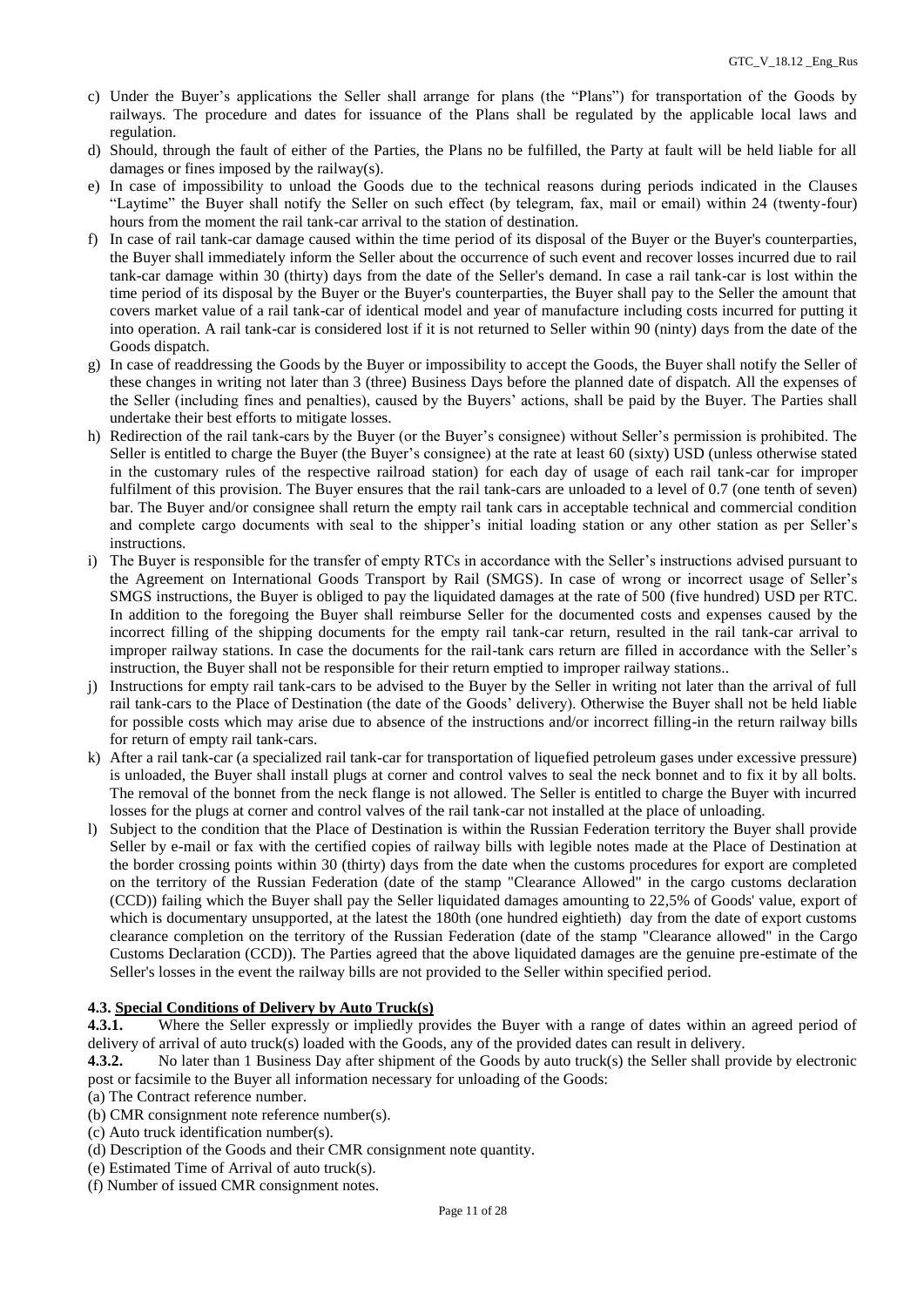**4.3.3.** The Seller has the right to substitute any of identified auto truck(s) and provide the Buyer with new information not later than 2 Business Days before Estimated Time of Arrival of auto truck(s). Such substitution shall always be subject to the requirements that auto truck(s) shall be of a similar size be provided and that the quantity to be loaded shall not, without prior written consent of the Buyer, differ by more than 5 (five) % from the quantity specified in the present Contact.

**4.3.4.** The Buyer at his own option can provide the Seller with written instructions regarding information necessary for efficient unloading of the Goods by the Buyer. In case such information is provided, the Seller, his Carrier or his representatives / employees undertake to honestly follow the instructions where applicable, to partially assist in efficient unloading of the Goods by the Buyer. Such assistance is not a duty but an option of the Seller.

**4.3.5. The Buyer warrants** that the Place of Destination shall be safe and well suited for delivery of the Goods. The Buyer shall be liable for and shall indemnify the Seller in respect of any loss or damage, including but not limited to any liability for damage to auto truck(s), surroundings, environment and people, additional costs or expenses arising out of and in relation to any failure of the Buyer to nominate a safe Place of Destination.

**4.3.6. The Buyer is obliged** to ensure his timely presence at Place of Destination at the Delivery Date for unloading of the Goods. Buyer's absence at the Place of Destination shall not prejudice the fact that the Seller had successfully performed Delivery of the Goods for the purpose of the Contract.

#### **4.3.7. Time for Unloading**

- a) The time allowed to the Buyer for the unloading of the quantity of the Goods delivery by each auto truck shall be as set out in the Contract.
- b) Unloading time shall commence 2 (two) hours after the arrival of each auto truck to the Place of Destination. For the purpose of calculating unloading time, unloading shall be deemed to have been completed upon disconnection of the discharging hoses and / or removal of last item of the Goods from last auto truck's cargo space.
- **4.3.8.** Carriage of the Goods by Road Contract Conditions

a) The Seller may arrange transportation with respect to a standard carriage of the Goods by road contract. Without prejudice to the generality of the foregoing, such contract shall be deemed to include the provision that where, at any time after loading but before the commencement of unloading;

Importation of the Goods at the Place of Destination is prohibited under the laws of the country in which such Goods were produced, or by regulations, rules, directives or guidelines applied by the government of that country or any relevant agency thereof; and/or

(ii) The country, state, territory or region at which the Place of Destination is located becomes a restricted zone,

the Goods shall be unloaded at an alternative location nominated by the Buyer that is not subject to any such prohibition and that is acceptable to the Seller (which acceptance shall not be unreasonably withheld).

b) In such circumstances, such alternative Place of Destination shall be deemed to be the Place of Destination stipulated under this GTC for the shipment in question and all extra expenses (if any) involved in the auto truck's reaching such alternative Place of Destination shall be for the Buyer's account.

#### **4.3.9. Buyer's right to require**

The Buyer has the right to require extra services in relation to the Goods at Place of Destination which shall not be viewed as included in the Total Goods Value. The Parties shall decide on a possibility of provision of such services by mutual written agreement no later than 3 Business Days before Estimated Time of Arrival of the auto truck(s). Where the Buyer, by written instruction to the Seller, requests that such services should be provided, then the Buyer shall indemnify and hold the Seller harmless against any liability, loss, damage, delay or expense that the Seller may sustain by reason of complying with the Buyer's request. The indemnity given by the Buyer to the Seller shall be no less in scope than the indemnity required by auto trucks' owner to comply with the Buyer's request.

#### **4.3.10. Damage to or loss of Tank-Container used in delivery by Auto trucks.**

In case of Tank-Container damage caused within the time period of its disposal of the Buyer or the Buyer's counterparties, the Buyer shall immediately inform the Seller about the occurrence of such event and recover losses incurred due to Tank-Container damage within 60 (sixty) days from the date of the Seller's demand. In case a Tank-Container is lost within the time period of its disposal by the Buyer or the Buyer's counterparties, the Buyer shall pay to the Seller the amount that covers market value of a Tank-Container of identical model and year of manufacture. A Tank-Container is considered lost if it is not returned to Seller within 120 (one hundred and twenty) days from the date of the Goods dispatch.

# **4.4 Special Conditions of Delivery in Shipping Containers**

**4.4.1.** The period of free use and payment for excess use of containers in port of unloading shall be according to the applicable rules of the forwarder's agent/container owner or customary at the Place of Destination.

**4.4.2.** In the event a container is damaged while it is in possession of the Buyer or the Buyer's counterparties, the Buyer shall promptly inform the Seller thereof and within 30 (thirty) days after the Seller's request pay to the Seller the documented repair full costs, including, without limitations, expenses on transportation of the container to the place of repair and surveyor's services. If the owner of the container (or the forwarder agent, if authorized) decides that the repair of the container is impossible or not reasonable as a result of the incurred damage, the container is considered to be lost. In that case the Buyer shall pay the Seller the amount that covers value of the corresponding size and type of container, but in any case not less than the cost of the container set by the owner.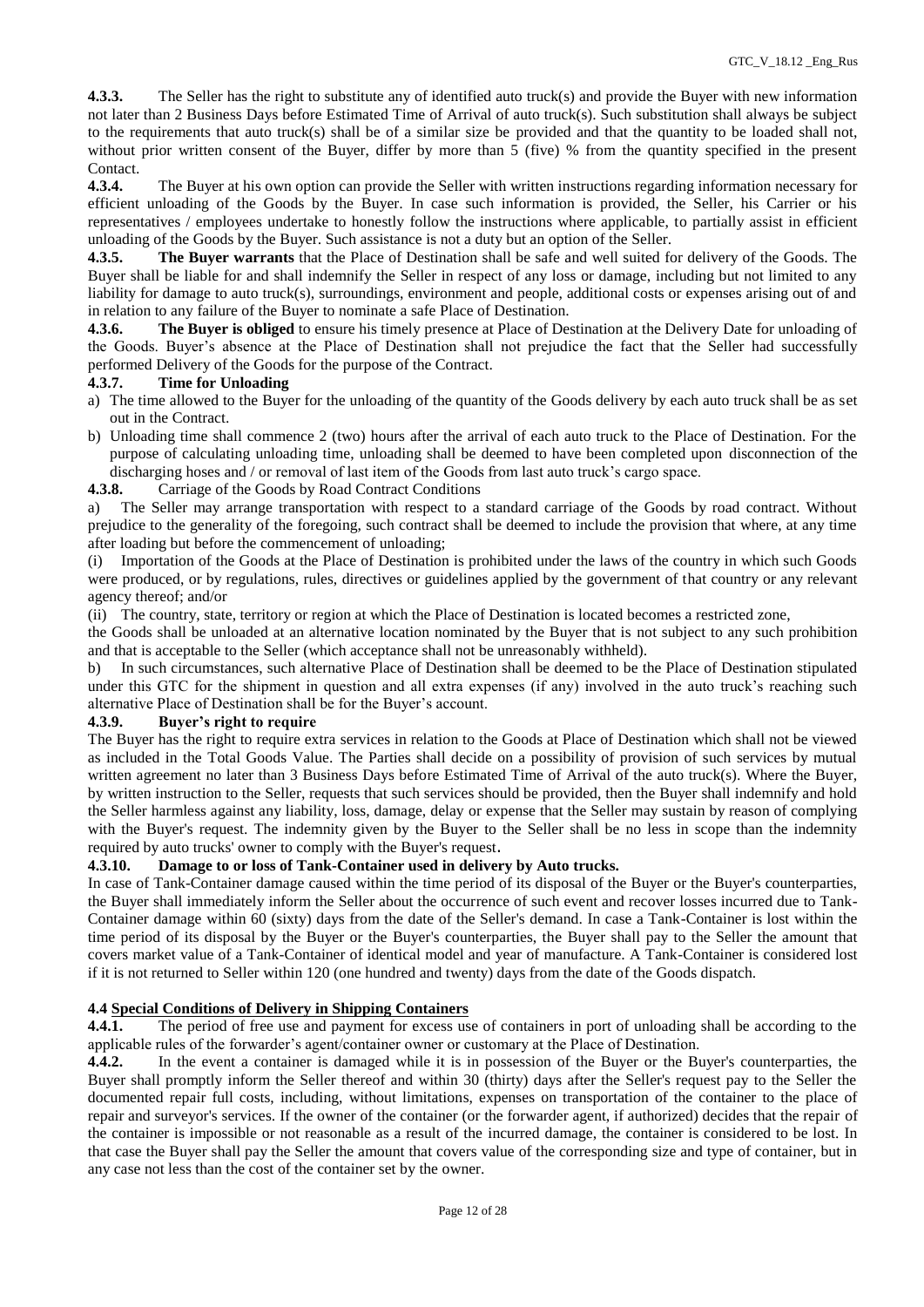**4.4.3.** The assessment of damage to the container during its possession by the Buyer shall be done by the Seller or an expert engaged by the Seller or by the owner or by the expert engaged by the owner. The expert costs are born by the Seller or the owner. Upon the results of the assessment the expert shall prepare an act based on which the owner of the container shall resolve on the feasibility of the container's repair. The expert costs shall be paid in full by the Buyer to the Seller.

**4.4.4.** The Buyer shall return the container in accordance with the Seller written instructions as soon as possible following the completion of the shipment and in any event within the free use period stated in the customary rules at the Place of Destination. The container is to be freed from all particles of the cargo and material used for the Goods separation.

**4.4.5.** Should the Buyer fail to return the empty and clean container to the forwarder (or the forwarding agent) within the free use period, such container is considered to be lost. In that case the Buyer shall pay the Seller the amount that covers value of the corresponding size and type of container, but in any case not less than the cost of the container set by the owner.

**4.4.6.** Should the Buyer fail to return the container within the free use period, the Seller is entitled at its own discretion: (i) to claim the cost of the lost container; or (ii) extend the return period and charge 35 (thirty five) USD per each day of use beyond the free use period or such a bigger rate as may applicable to the forwarder's agent/container owner or customary at the Place of Destination. In the event the container is lost or deemed to be lost (as described in this Clause 4.4(f)), the charge for the use beyond the free use period shall be calculated until the payment of the cost of the lost container.

**4.4.7.** The Buyer shall provide the Seller with full written instructions regarding the particulars for the Bills of Lading including consignee, contact details and address of the authorized person of the consignee, other information necessary for the delivery and reasonably required by the Seller, number of the copies, addresses, etc. and such other information which may be required by the Place of Shipment, Place of Destination and/or the Seller. The Seller shall have the right to issue its own instructions if the Buyer fails to provide such instructions and/or information required by this Clause.

# **PARAGRAPH V PAYMENT**

#### **5.1. Payment Conditions**

**5.1.1. Price.** The Price for the Goods shall be paid by the Buyer according to the Contract.

**5.1.2. Time of payment**. Time for payment shall be of the essence.

**5.1.3. Bank details**. Bank details of the Seller shall be indicated in the invoice. The Buyer shall effect the payment in accordance within the term specified in the Contract by telegraphic transfer and, unless otherwise follows from the context or specifically provided in the Contract or the GTC, with indicating the number and the date of the Contract/Amendment and the number and the date of the invoice issued by the Seller in the payment reference (the purpose of payment). Funds must be received in the nominated bank account no later than the due date on Seller's invoice document or no later than the last banking day before the due date if that

due date on Seller's invoice document falls on a non-banking day.

**5.1.4. SWIFT confirmation**. The Buyer shall provide the Seller with a copy of SWIFT confirmation within 1 (one) Business Day after the payment has been effected.

**5.1.5. VAT**. Unless otherwise expressly defined in the Contract the Price is exclusive of any VAT and the Seller shall have the right to invoice the Buyer for any such VAT in so far as such taxes are not for the account of the Seller according to the Contract.

**5.1.6. The date of payment**. The date of payment is considered the date of crediting of the Seller's bank account for 100% (one hundred per cent) of the amount specified in the Seller's invoice.

**5.1.7. Withholdings**. Unless otherwise expressly agreed to the contrary in the Contract, all payments due or payable to the Seller under the Contract shall be paid in full, regardless of whether the Buyer is required to withhold or to apply any Taxes on payments made under the Contract. If the Buyer is required to withhold or to apply any Taxes on payments made under the Contract, then Buyer shall gross up such payments so that the Seller receives after the deduction of Tax, the full sum due and payable under the Contract as if no such Taxes had been deducted, regardless of any withholdings or application of any Taxes on payments made under the Contract. The Total Goods Value and all other amounts payable by the Buyer to the Seller under the Contract shall be payable without the right to any discount, deduction, set-off, lien, claim or counter-claim.

**5.1.8. Interest**. If the Total Goods Value or any other amounts due by the Buyer to the Seller under the Contract are not paid when due, interest shall be accrued and shall be paid on all amounts outstanding until payment in full is received into the Seller's bank account as described in Clause 5.10.2.

**5.1.9. Banking expenses.** All expenses at the Seller's bank and at the Seller's correspondent bank shall be for the account of the Seller. All expenses outside the Seller's bank and at the Seller's correspondent bank shall be for the account of the Buyer.

**5.1.10. Verification Act**. On a quarterly basis the Verification Act should be fully executed by both Parties. The Seller shall send by fax or by email to the Buyer the Verification Act signed by the Seller once in a quarter. Within 2 (two) days from the date of receipt of the Verification Act signed by the Seller the Buyer shall check the Goods delivered quantity, amount paid for the Goods, and provide the Seller with its motivated objections (if any). The Seller shall consider such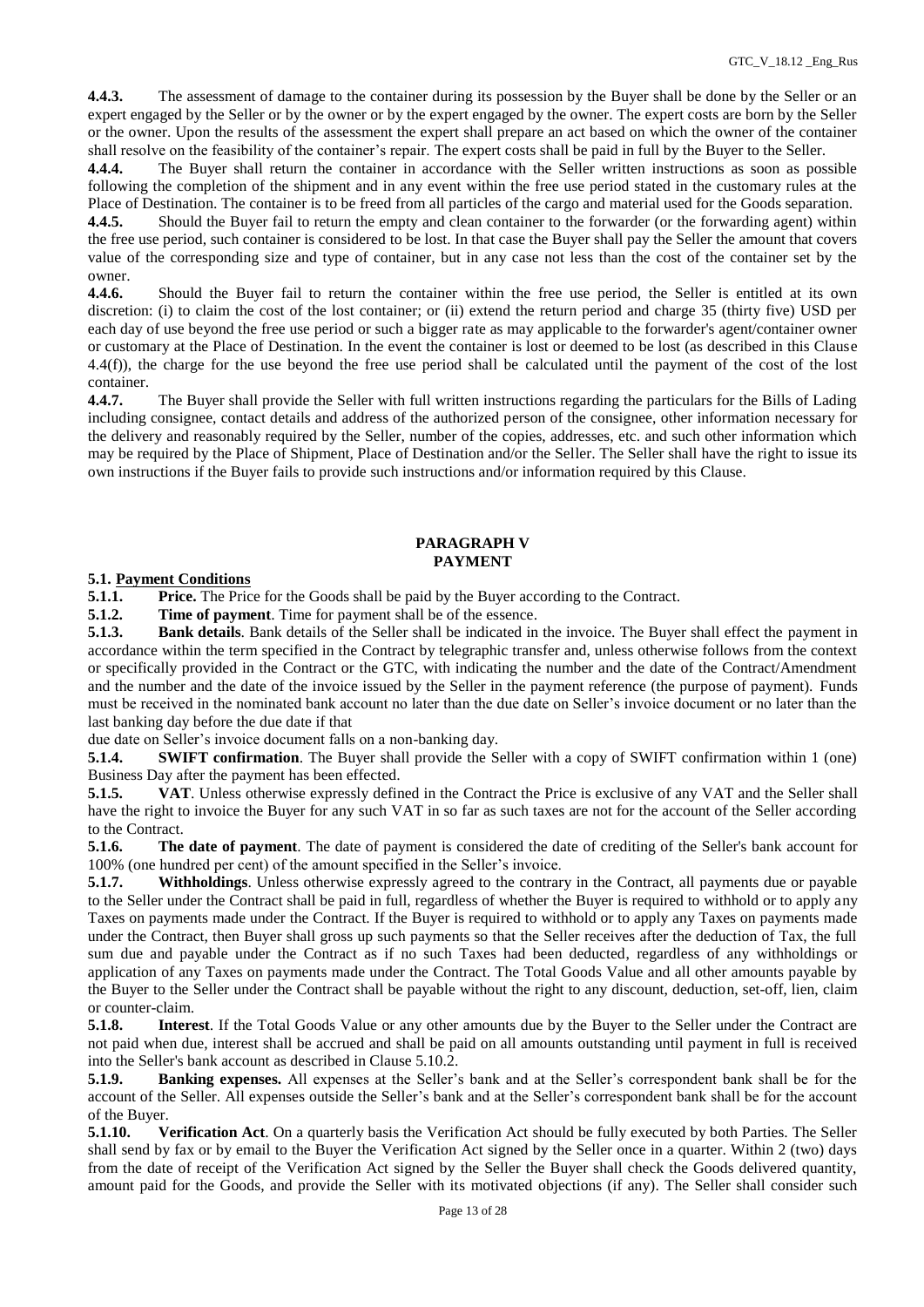motivated objections within 7 (seven) days and put the corrections into the Verification Act or negotiate with the Buyer on the amicable basis the content of the Verification Act which should be executed by both Parties. Without prejudice to the above, the Verification Act shall be executed upon any Party request if any.

**5.1.11. Multicurrency.** The Parties hereby agree that notwithstanding the currency specified in price determination of the Goods in the Contract the currency of the payment may be any of the following currencies: USD, EUR, RMB, RUB or Swiss francs (CHF). The Buyer shall make all payments under the Contract strictly in the currency specified in the respective invoice issued by the Seller and according to the bank details (hereinafter the "Bank Details") specified in the respective invoice. The conditions of this clause 5.1.11 are of the essence and breach of this clause shall be deemed a material breach for the purposes of the Contract. The payment shall be effected at the exchange rate of the European Central Bank ("ECB"). The invoice amount shall be converted into another currency by using the foreign exchange rate of the European Central Bank ("ECB"), rounded to four decimal places, quoted at 16:00 hours Central European Time as reported on the ECB web site [\(www.ecb.int\)](https://urldefense.proofpoint.com/v2/url?u=http-3A__www.ecb.int&d=DwMGaQ&c=ptMoEJ5oTofwe4L9tBtGCQ&r=NKFf0xBnqjEI9x7Jy2O4LnREaIU2RCSKwLPa1twtm2k&m=nutHxWE4p16GbrnDEzTBAmAcABmevyKWvts0KDzcvg0&s=p_bgQn342ZRvhTogEJc9-lkNZ6vFQb8aUDkEkUx6vN4&e=), one banking day before the Payment Date.

For the purposes of this Clause:

"Payment Date" means the value date indicated in a SWIFT message (or other accepted means of written interbank payment instructions) with payment instructions (or in the other respective payment document if applicable) for the respective payment.

# **5.2. Payment terms**

# **5.2.1. Letter of Credit**

## a) **Issuance of the Letter of Credit**

The Buyer shall issue Letter of Credit within 5 (five) Business Days from the Longstop date in strict accordance with the terms and conditions set out in this Clause.

# b) **Validity period of the Letter of Credit**

The validity period for the Letter of Credit shall cover the payment period envisaged in the Contract plus 30 (thirty) days, provided, however, that the minimal validity period could not be less than 90 (ninety) days. The foregoing is saved that the Buyer shall extend respectively the validity of the Letter of Credit in case of Force Majeure Event.

## c) **Documents**

The documents to be provided by the Seller pursuant to the requirements of a Letter of Credit shall be the following:

- i. Seller's invoice (fax or email copy);
- ii. Transport Document (fax or email copy). In case of ITT deliveries Certificate of ITT.

Documents prepared in Russian language are acceptable.

Minor mistakes and misprints in the documents are acceptable.

## d) **Letter of Credit Conditions**

The payment for the Goods shall be effected by the Buyer as follows:

i. The Buyer shall issue in favor of the Seller an irrevocable and divisible Letter of Credit payable at sight in strict accordance with the terms and from a bank and in a form confirmed in writing by the Seller but in any case prior to the Goods dispatch.

ii. The Buyer shall provide the Seller with the draft of such irrevocable Letter of Credit for the preliminary Seller's written approval.

iii. Expenses in connection with the opening, amendment and utilization of the Letter of Credit shall be paid by the Buyer.

iv. The Letter of Credit shall be issued in the amount of 110% (one hundred and ten per cent) of the Price multiplied by the shipment quantity of the Goods to be delivered.

#### **5.2.2. Prepayment (advance payment)**

The payment for the Goods shall be effected by the Buyer as follows:

a) The Buyer shall pay 100% (one hundred per cent) of the amount specified in the Seller's proforma invoice in advance within 5 (five) Business Days after the date of the Seller's proforma invoice but in any case at least 3 (three) Business Days prior to the Goods dispatch by the Manufacturer.

b) The Buyer shall effect the payment in accordance with the Contract by telegraphic transfer and without deduction into the Seller's bank account and the Buyer shall indicate the number and the date of the Contract/Amendment and proforma invoice number in the payment reference (the purpose of payment).

c) In case of the amount paid by the Buyer as the Prepayment for the Goods is less than the amount due to be paid for the Actual Contract Quantity or the Actual Monthly Quantity (as the case may be) the Buyer shall effect the payment of such outstanding balance within 5 (Five) days of an appropriate Seller's invoice.

d) In case of the amount paid by the Buyer as the Prepayment for the Goods exceeds the amount due to be paid for the Actual Contract Quantity or the Actual Monthly Quantity (as the case may be) the Parties shall mutually agree if (i) such difference between the amounts will be applied to the further deliveries if applicable or (ii) the Seller shall return such difference between the amounts within 5 (Five) days of an appropriate Verification Act is executed by the Parties.

e) Should the Buyer pays less than 100 % of the amount specified in the Seller's invoice according to clause 5.6.3 above the Seller may, but shall not be obliged to, deliver the quantity of the Goods corresponding the actual amount of Prepayment received from the Buyer.

## **5.2.3. Post payment**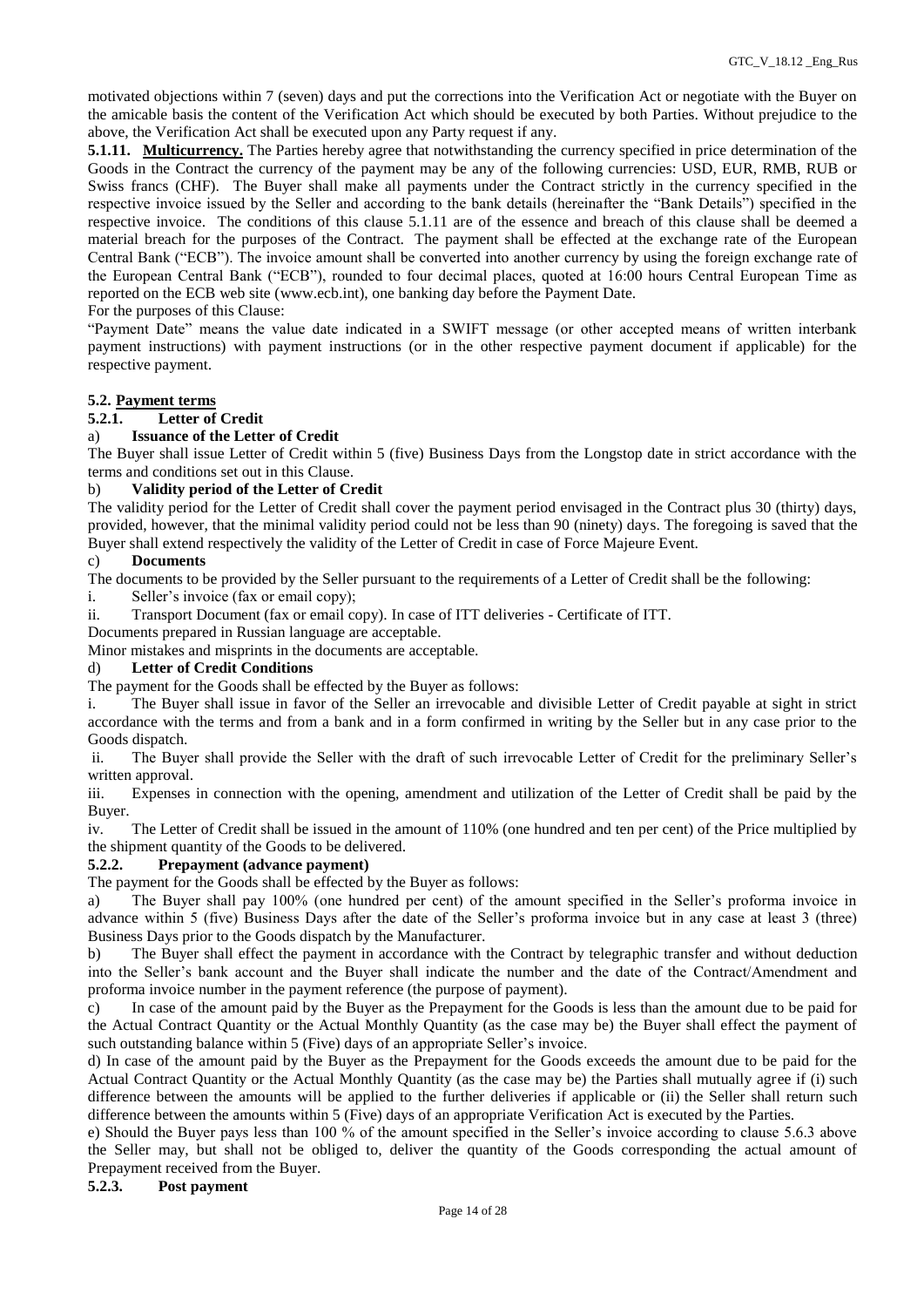a) The Buyer shall pay 100% (one hundred per cent) of the amount specified in the Seller's invoice not later than date specified in the Contract.

b) Partial payments shall be allowed.

## **5.2.4. DaP (Documents against Payment)**

The present payment terms are governed in accordance with the ICC Uniform Rules for Bank-to-Bank Reimbursements Under Documentary Credits (URR 525).

The payment for the Goods shall be effected by the Buyer as follows:

The Buyer shall pay the Goods via Documents against payment at sight (hereinafter referred to as "D/P at sight" or "DaP at sight" or "DP at sight") in accordance with the conditions specified below.

The payment for the Goods shall be effected by the Buyer as follows:

a) Within ten (10) Business days after the date when the documents stating the right of disposal of the Goods were issued the Seller shall

(i) transfer the originals of such documents to the Seller's Bank and

(ii) send the copy of such documents to the Buyer.

The Parties expressly have acknowledged and agreed that the following documents are considered as the documents stating the right of disposal of the Goods:

i. Commercial invoice;

ii. Delivery order;

iii. Packing list issued by the Seller.

The Parties may mutually agree in writing in the Contract other documents stating the right of disposal of the Goods depend on the reasonable requirement of the respective authority.

b) Upon receipt of the documents stating the right of disposal of the Goods the Seller's Bank shall transfer the originals of such documents to to the Buyer's Bank; provided that such Buyer's Bank was expressly preliminary approved by the Seller in writing.

c) The Buyer shall confirm the Buyer's Bank his consent for payment for the original documents stating the right of disposal of the Goods and shall pay 100% (one hundred per cent) amount specified in the copy of the commercial invoice provided by the Seller via e-mail or mail or fax or any other type of transfer within 5 (five) Business days from the date of receipt of such documents by the Buyer's Bank.

d) The Buyer shall (i) ensure the availability of the total amount to be paid pursuant to Sub clause "c" of this Clause on the date of confirmation to the Buyer's Bank of his consent for payment for the documents stating the right of disposal of the Goods and (ii) effect this payment by telegraphic transfer and without deduction into the Seller's bank account, and the Buyer shall indicate the number and the date of the Contract and invoice number in the payment reference (the purpose of payments).

e) In case the Buyer doesn't pay for the Goods within 5 (five) Business days from the date of receipt of the documents stating the right of disposal of the Goods by the Buyer's Bank, the Delivery order provided by the Seller shall become invalid and the Seller shall have the disposal rights for the Goods in accordance with the Clause 5.10.5. of the GTC.

f) From the date of receipt of the Buyer's consent for payment for the documents stating the right of disposal of the Goods the Buyer`s Bank shall transfer the originals of the documents stating the right of disposal of the Goods to the Buyer.

# **5.2.5. CAD ("Cash against documents")**

The present payment terms are governed in accordance with the ICC Uniform Rules for Bank-to-Bank Reimbursements Under Documentary Credits (URR 525).

The Buyer shall pay the Goods via Cash against documents at sight (hereinafter referred to as "CAD at sight") in accordance with the conditions specified below.

Pursuant to payment terms via CAD at sight the Buyer shall pay for the Goods in advance in the amount specified in the Contract.

The payment for the Goods shall be effected by the Buyer as follows:

a) Within ten (10) Business days after the date when the documents stating the right of disposal of the Goods were issued the Seller shall (i) transfer the originals of such documents to the Seller's Bank and (ii) send the copy of such documents to the Buyer.

The Parties expressly have acknowledged and agreed that the following documents are considered as the documents stating the right of disposal of the Goods:

i. Commercial invoice;

ii. Bill of lading – for delivery by sea, or

Railway bill – for delivery by railroad, or

CMR – for delivery by road;

iii. Packing list issued by the Seller.

The Parties may mutually agree in writing in the Contract other documents stating the right of disposal of the Goods depends on the reasonable requirement of the respective authority.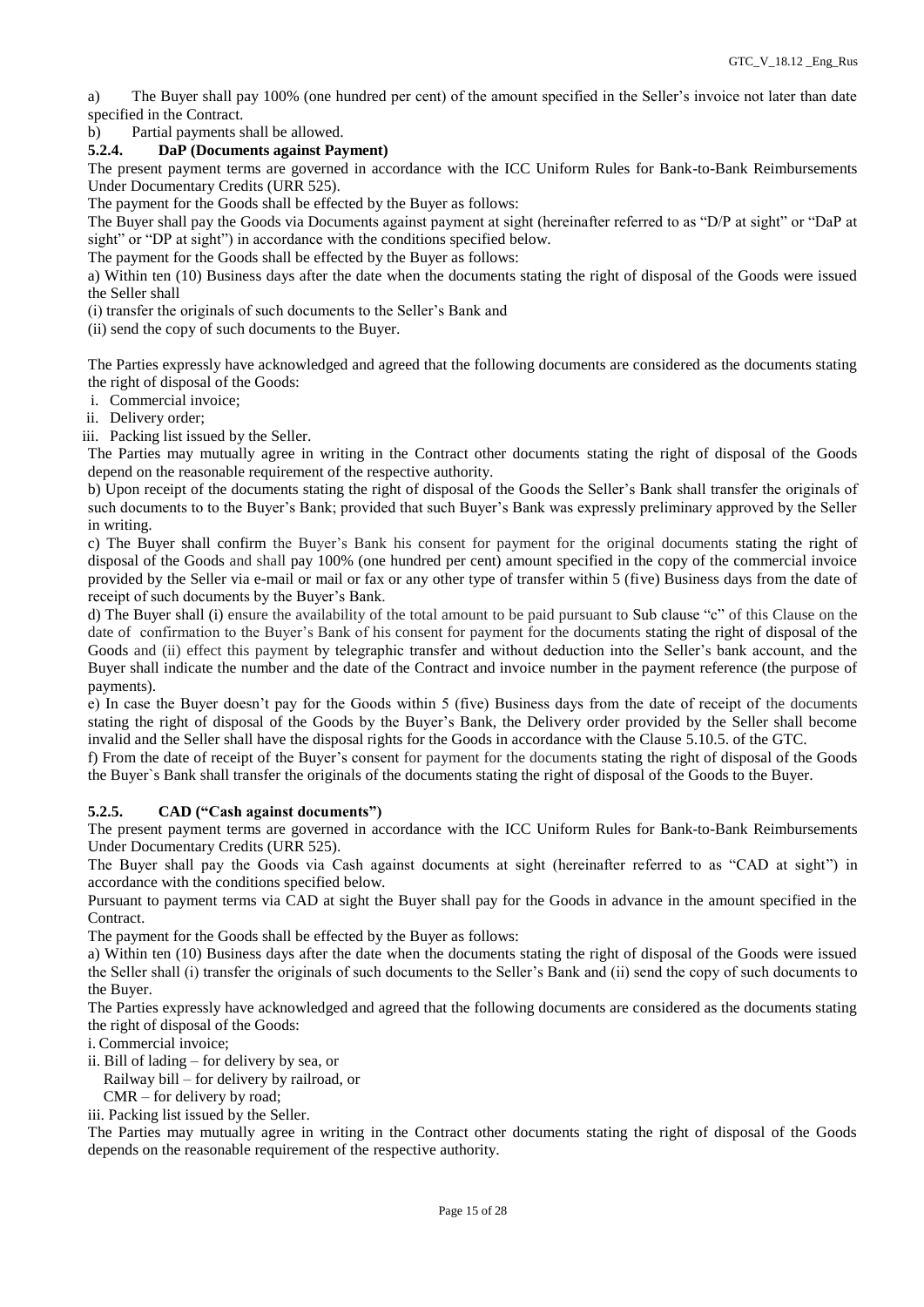b) Upon receipt of the documents stating the right of disposal of the Goods the Seller's Bank shall transfer the originals of such documents to to the Buyer's Bank; provided that such Buyer's Bank was expressly preliminary approved by the Seller in writing.

c) The Buyer shall pay 5-15% (five-fifteen per cent) (as it is stipulated in the Contract) of the amount specified in the Seller's commercial invoice in advance within 5 (five) Business Days after the date of the Seller's commercial invoice.

d) The Buyer shall confirm the Buyer's Bank his consent for payment for the original documents stating the right of disposal of the Goods and shall pay the remaining amount specified in the Seller's commercial invoice at the rate of 85- 95% (eighty five – ninety five per cent) (depending on the amount of advance payment) within 14 (fourteen) days from the moment of arrival of the Goods to the Place of Destination.

Without prejudice to other provisions of the GTC the advance payment for the Goods paid by the Buyer in accordance with this Clause is considered as the Seller's compensation for storage of the Goods before its actual transfer to the Buyer. In case the Buyer doesn't pay the remaining amount for the Goods within 14 (fourteen) days from the moment of arrival of the Goods to the Place of Destination, the Seller shall be entitled to retain the advance payment for the Goods paid by the Buyer in accordance with this clause for compensation of the Seller's expenses for storage of the Goods.

e) The Buyer shall (i) effect the payments specified in Sub clauses "c" and "d" of this Clause and (ii) ensure the availability of the total amount to be paid pursuant to Sub clause "d" of this Clause on the date of confirmation to the Buyer's Bank of his consent for payment for the documents and effect this payment in accordance with the Contract by telegraphic transfer and without deduction into the Seller's bank account and the Buyer shall indicate the number and the date of the Contract/Amendment and commercial invoice number in the payment reference (the purpose of payments).

f) From the date of receipt of the Buyer's consent for payment for the documents stating the right of disposal of the Goods the Buyer`s Bank shall transfer the originals of such documents to the Buyer.

g) The Parties expressly have acknowledged and agreed that in case of payment for the Goods via CAD at sight the risk and title to the Goods shall transfer from the Seller to the Buyer at the date of receipt by the Buyer of the originals of the documents stating the right of disposal of the Goods.

# **5.3. Security of the Buyer's Payment Obligations**

#### **5.3.1. Parent company guarantee**

The Buyer shall provide the Seller with the Buyer's parent company guarantee securing the performance of all the Buyer's obligations under the Contract. The guarantee shall be provided within 10 (ten) Business Days after a relevant Seller's request and shall be in writing, in the form satisfactory for the Seller and issued for the term of the Contract plus 6 (six) months. In the absence of the Buyer's parent company, the guarantee may be issued by an Affiliate(s) or other third party(ies) as agreed with the Seller.

The Seller is not obliged to supply the Goods until the requested guarantee is duly furnished and the Buyer shall pay to the Seller any and all related costs in connection with such delay. If the Buyer delays the provision of the guarantee for more than 10 (ten) Business Days, the Seller is entitled to terminate the Contract.

#### **5.3.2. Defective Performance of Obligations**

In the event the Buyer fails to perform or delays the performance of any obligations hereunder at least 2 (two) times during any consecutive 6 (six) months or delays any of the obligations at least once for more than for 1 (one) month, then the Seller shall be entitled by written notice to the Buyer: (i) change the payment terms of the Goods to Prepayment (Clause 5.2.2) and/or (ii) request from the Buyer additional reasonable means of security of obligations, which the Buyer must provide within 15 (fifteen) Business Days following the relevant request. The change shall come into force with the next dispatch of the Goods after the notification. The Seller is entitled to suspend delivery of the Goods until the Goods are paid (as provided in Clause 5.2.2) and/or additional security of obligations is provided. In addition to the foregoing should the Buyer fails to perform any of its payment obligations (including interest payment) for more than for three (3) days the Seller shall be entitled to suspend the shipment of the Goods till the moment when all obligations are fulfilled by the Buyer in full. Such suspension shall not constitute a delay for the purposes of liquidated damages.

# **5.3.3. Stand-by Letter of Credit**

# a) **Issuance of the Stand-by Letter of Credit**

The Buyer shall issue the Stand-by Letter of Credit within 5 (five) Business Days from the Longstop date in strict accordance with the terms and conditions set out in Article I of the Contract.

#### b) **The validity period for the Stand-by Letter of Credit**

The validity period for the Stand-by Letter of Credit is 90 (ninety) days.

#### c) **Documents**

The documents to be provided by the Seller pursuant to the requirements of a Stand-by Letter of Credit shall be the following:

(i) Seller`s invoice (fax or email copy);

(ii) Transport Document (fax or email copy).

#### d) **Stand-By Letter of Credit procedure**

The Buyer shall effect the payment 100% (one hundred per cent) of the amount specified in the Seller's invoice within the term specified in the Contract.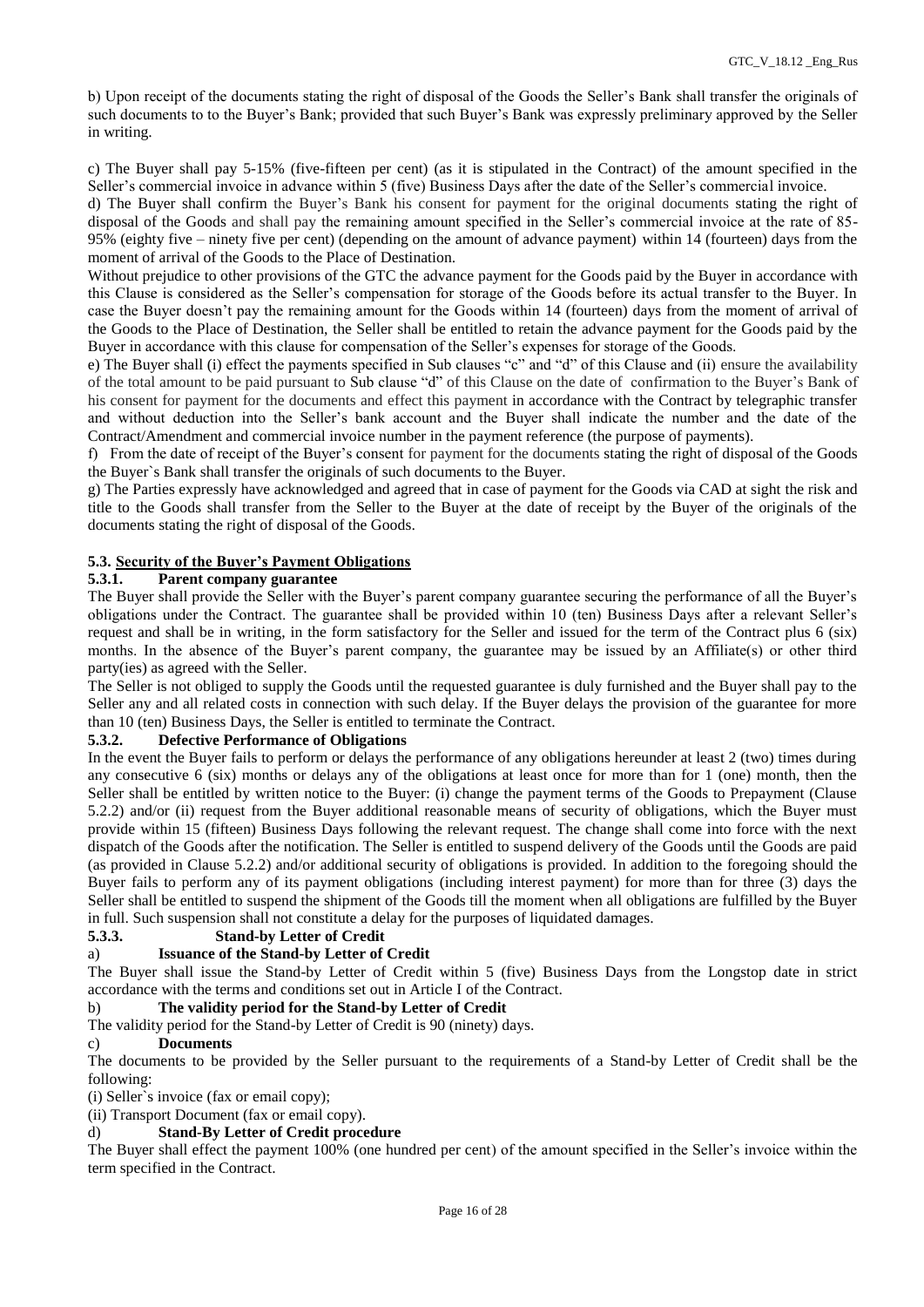In case of the Buyer's failure to effect the payment on the due date in accordance with the Contract the payment should be done by the aforesaid Stand-By Letter of Credit against the presentation by the Seller to the Seller's bank specified in the Seller's invoice of the following documents:

(i) the Seller's (Beneficiary) letter with the following statements (telex, fax or email acceptable):

the Seller has delivered the Goods in conformity with the Contract and that the invoice has been sent to the Buyer; and

 the payment in accordance with the Seller's invoice for delivery of the Goods is properly due to the Seller, and such payment has not been made to the Seller by the Buyer within the terms of the Contract;

(ii) copy of the Seller's invoice (telex, fax or email acceptable);

(iii) Transport Documents (telex, fax or email acceptable). In case of ITT deliveries - Certificate of ITT.

## e) **Stand-by Letter of Credit Conditions**

The payment for the Goods shall be effected by the Buyer as follows:

i. The Buyer shall issue in favor of the Seller an irrevocable Stand-By Letter of Credit payable in strict accordance with the terms and from a bank and in a form confirmed in writing by the Sellers but in any case prior to the Goods dispatch.

ii. The Stand-By Letter of Credit shall be issued in the amount of 110 % (one hundred and ten per cent) of the Planned Contract Quantity or the Planned Monthly Quantity as the case may be and shall be valid for a period specified in Article I of the Contract, save that the Buyer shall extend respectively the validity of the Stand-by Letter of Credit in case of Force Majeure Event.

iii. The Buyer shall provide the Seller with the draft of such a Stand-By Letter of Credit for the preliminary Seller's written approval.

iv. Expenses in connection with the opening, amendment and utilization of the Stand-By Letter of Credit shall be paid by the Buyer.

v. Any and all costs, loss or damage incurred by the Seller as a result of the Buyer's failure to comply with this Clause 5.6 shall be for the Buyer's account.

## **5.3.4. Reissue of the Guarantee**

 If the guarantee, including but not limited to bank guarantee, of a parent company or of any other third party(ies) specified in the Clause 5.3.1. hereof and/or the Letter of Credit, and/or the Stand-by Letter of Credit, which were provided by the Buyer to the Seller in accordance herewith, (hereinafter referred to as the "Guarantee", collectively - the "Guarantees") ceases or threatens to cease to be effective and/or valid due to US sanctions and/or EU sanctions, bankruptcy, insolvency, reorganization, liquidation, revocation of a licence or similar proceedings in respect of bank, parent company or any other third party(ies) specified in the Clause 5.3.1. hereof, and/or for any other reason, not related to the Seller, prior to the term herein stipulated, the Buyer shall reissue such Guarantee on the terms and conditions and in accordance with proceedings hereof, promptly but not later than 10 (ten) days from the occurrence of any event indicated in this Clause. Where the Buyer fails to reissue the Guarantee within the specified term, the Seller is entitled upon written notification of the Buyer to suspend performance of all and any obligations hereunder until the new Guarantee is provided, and/or cancel and/or resell or otherwise dispose of the Goods to any third party. The Seller shall be not liable for such suspense of the obligation's(s') performance, and/or cancellation, and/or resale and any other disposal of the Goods. The Buyer shall not be entitled for any claims in connection with such acts of the Seller notwithstanding anything to the contrary herein and in the applicable law.

In any case the Buyer shall reimburse to the Seller within 7 (seven) days from receipt of the written demand all and any costs, charges, expenses and losses, including related to storage, transport, resale and disposal of the Goods, demurrage, incurred by the Seller in connection with non-performance or improper performance of obligation for the Guarantee's/Guarantees' reissue by the Buyer.

#### **PARAGRAPH VI QUALITY AND QUANTITY**

# **6.1. Quality and Quantity of the Goods**

#### **6.1.1. Quality**

Save where the Buyer requires a quality inspection pursuant to Clause 6.1.3, the quality of the Goods shall be confirmed by a Certificate of Quality issued by the Seller or by the Manufacturer of the Goods as the case may be.

# **6.1.2. Quantity**

a) The Planned Contract Quantity and/or the Planned Monthly Quantity specified (as the case may be) in the Contract, unless otherwise agreed by the Parties in the Contract, shall be subject to a tolerance of +/-10% (plus/minus ten per cent) in the Seller's option.

b) The Actual Contract Quantity and/or the Actual Monthly Quantity delivered under the Contract shall be equal to the quantity stated in respective Transport Document (in case of ITT deliveries - in the Certificate of In-tank title transfer (the "Certificate of ITT") issued and duly signed by the appropriate Terminal operator and the Inspector).

c) The Actual Contract Quantity shall be the basis for determining the Total Goods Value.

d) Subject to the Contract terms and conditions the tolerance for Actual Contract Quantity or the Actual Monthly Quantity (as the case may be) may be 10% (ten per cent) of the Planned Contract Quantity or the Planned Monthly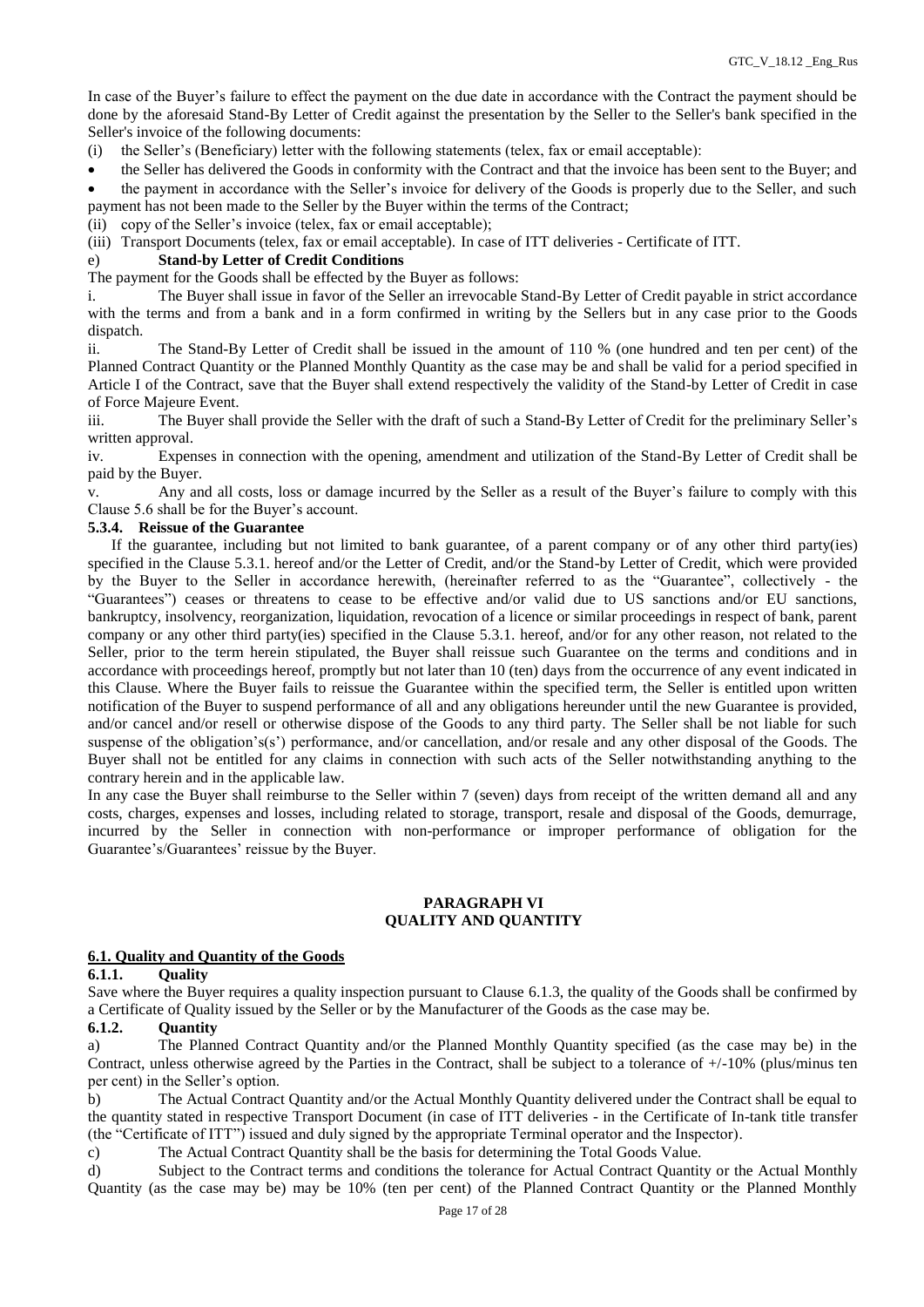Quantity respectively without any right for the Buyer to claim that the Seller will have to meet the Planned Contract Quantity or the Planned Monthly Quantity specified in the Contract, and/or take back any surplus quantities to the Planned Contract Quantity or the Planned Monthly Quantity specified in the Contract as the case may be.

e) In the event that the Seller is not able to supply the Planned Monthly Quantity or the Planned Contract Quantity of the Goods within specified period because of the reduction of the Manufacture production capacity, provided that the Seller informed the Buyer of this reasonably in advance, the Parties shall mutually agree delivery terms for the outstanding quantity of the Goods, and the Seller's suggestions shall be taken into account; provided, however, that it is agreed and acknowledged by the Parties that the Seller will not be obliged and is not expected and may not be required to supply in excess of the production capacity of the Manufacture. The Parties acknowledge that the remedy provided in this Clause will be the sole remedy that the Buyer will have in the event the Seller is not able to supply the Planned Monthly Quantity or the Planned Contract Quantity of Goods during the relevant period.

f) In the event that the Buyer orders less Goods than the Planned Monthly Quantity or the Planned Contract Quantity for a relevant period, the Seller at its own discretion may either: (i) agree to supply the outstanding quantity of the Goods in the next period (the supply schedule shall be decided by the Seller, however, the Buyer's suggestions may be taken into account); or (ii) request the payment of 10% (ten per cent) of the Price of the outstanding quantity of the Goods as liquidated damages of the Seller (the Parties agree that the above amount is genuine pre-estimate of liquidated damages the Seller will suffer if the Seller supplies the Goods less than the Planned Monthly Quantity or the Planned Contract Quantity. Without prejudice to the above, however, if the amount of actual damages exceeds the above amount, the right of the Seller to claim the actual amount of damages shall not be limited). The Seller shall notify the Buyer the option it chooses to proceed in writing, however, the failure to notify will not evidence the waiver of the Seller's rights described

## above.<br>**6.1.3. 6.1.3. Quality and Quantity Inspection**

a) Unless otherwise agreed by the Parties in the Contract, quality and quantity inspection is to be determined at the Place of Shipment (applicable for EXW, FCA, CPT, CIF, FOB, CFR) or the Place of Destination (applicable for DAP, DDP) (as may be applicable in accordance with the Contract or the GTC) by an Inspector such as SGS or similar internationally recognized inspection company mutually agreed between the Parties and in accordance with the standard practice (i) at the place of the inspection or (ii) of the Inspector if there is no standard practice at the place of inspection, unless the Contract or the GTC provides otherwise.

b) The quantity Inspection of the liquid Goods shall be as per the quantity in vacuum (unless the Contract explicitly applies measurement in air or the other method of measurements). The Bill of Loading quantity of the Goods shall be stated based on the Inspection.

 Inspection of the other categories of the Goods is to be made upon the Buyer's request, the Seller shall be notified of the inspection at least 7 (seven) days in advance and the Buyer shall provide the Seller's representative opportunity to present in order to observe the Inspection.

c) In the event of determination by the quantity Inspection that the quantity of the Goods does not conform with the quantity stated in the Transport Document for more than 0.5 % (zero point five per cent) (**the "Permitted Deviation"**) the Goods shall be accepted by the value defined by the quantity Inspection with issuance of the respective off-loading acts signed by an Inspector.

 The Parties acknowledge and agree that in no event shall the Seller be considered to be in breach of its obligations in respect of delivery the Goods in the quantity provided by the Contract and the Buyer shall not be entitled to claim any losses, or liquidated damages, or any other claims concerning any quantity deviation below the Permitted Deviation.

All claims concerning quantity deviation in excess of 0.5 % (zero point five per cent) shall be submitted by the Buyer according to Clause 6.2. For the avoidance of any doubt, where it is determined that the quantity deviation is in excess of the Permitted Deviation, the Seller shall be responsible only in respect of undelivered quantity above 0.5 % (zero point five per cent).

d) The inspection results shall be documented in the Inspector's Report and shall be conclusive and binding on the Parties for invoicing purposes, for quality purposes and/or for quantity purposes and shall be final and binding for both Parties, except in case of fraud or manifest error.

e) In the event that (i) the quality of the Goods does not conform with the contractual Specification or (ii) the quantity of the Goods does not conform the conditions of the Contract, the Parties shall discuss the Buyer's remedies for such non-conforming the Goods. The remedies may include, for example, a price adjustment for the Goods. The outcome of the Parties' discussion shall be documented in a written Amendment, which shall take effect from the Amendment Effective Date agreed between the Parties.

f) The costs of the inspection (as per terms of Clauses a) and b)) shall be equally shared between the Seller and the Buyer (and the terminal, if the terminal participates in the inspection). Any other inspections and related services, if required by the Buyer, shall be paid solely by the Buyer; provided, however, that only results of the inspections as provided in Clauses a) and b) will have the final and binding effect on the Parties.

g) The Inspector shall issue his report to the Seller and the Buyer as soon as practicable. The Inspector shall retain samples taken for at least 90 (ninety) days from the date of inspection.

#### **6.1.4. Deviation from the Planned Amount of the Goods**

a) In case the Actual Contract Quantity or the Actual Monthly Quantity (as the case may be) is in excess of 100% (one hundred per cent) but less than or equal to 110% (one hundred and ten per cent) of the Planned Contract Quantity or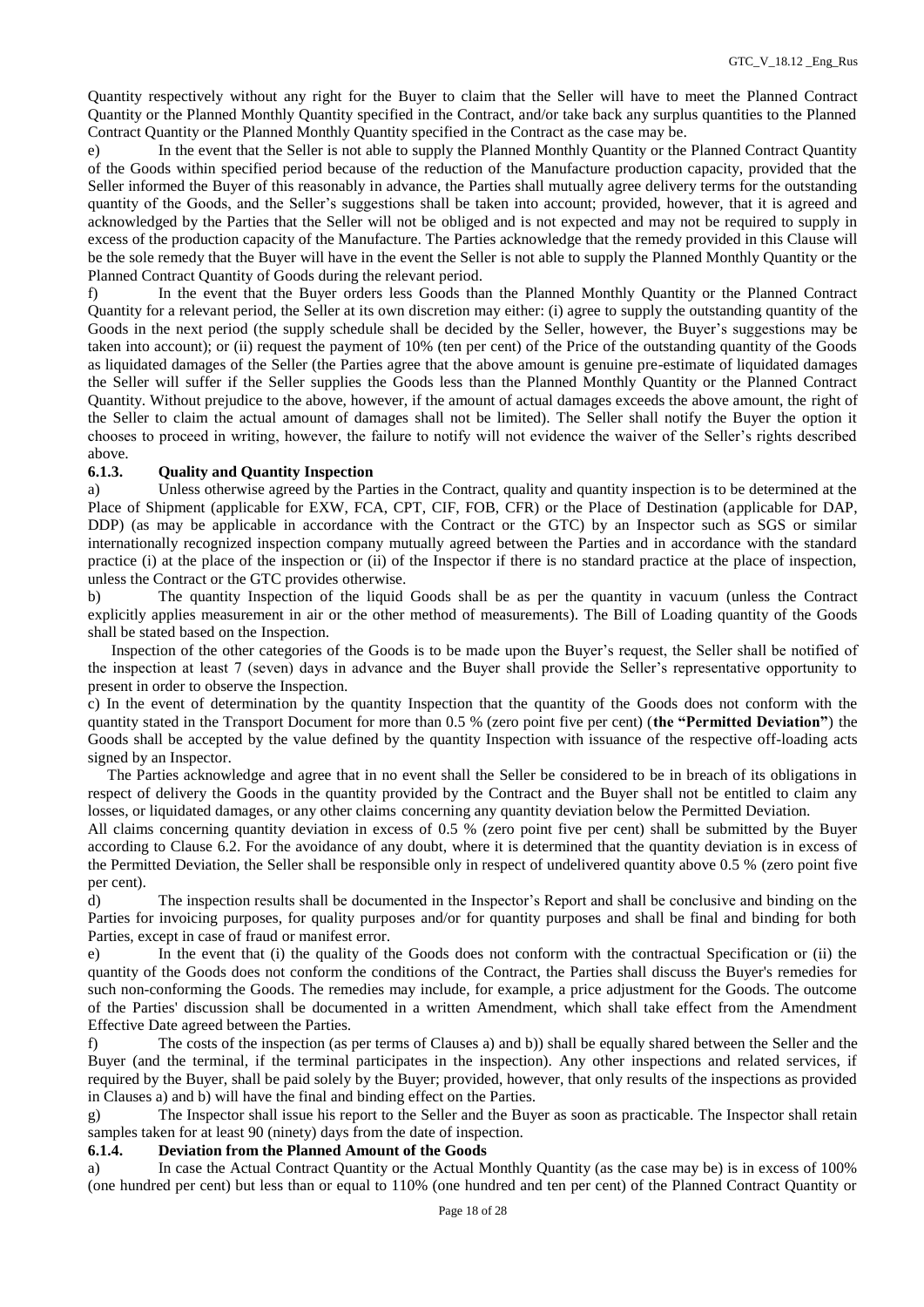the Planned Monthly Quantity respectively the Buyer shall effect the payment of such outstanding balance within 3 (Three) Banking Days of an appropriate Seller's invoice.

b) In case the Actual Contract Quantity or the Actual Monthly Quantity (as the case may be) is less than 100% (one hundred per cent) but in excess of or equal to 90% (ninety per cent) of the Planned Contract Quantity or the Planned Monthly Quantity respectively, the Seller at its own decision has the option to either: (i) meet the Planned Contract Quantity or the Planned Monthly Quantity (as the case may be) in further deliveries, or (ii) repay to the Buyer (pay back, return) the Prepayment paid by the Buyer for the Goods not delivered within 3 (three) Banking Days after the execution of the respective Verification Act (option (ii) is not applicable to post payment of the Goods); or (iii) apply such amount of the Prepayment paid by the Buyer for the Goods not delivered to the further deliveries of the Goods (if applicable). In either event the conditions set forth in this Сlause shall be the Buyer's sole and exclusive remedy for such short delivery, howsoever caused, always excepting fraud, and the Seller shall have no other liability to the Buyer whatsoever.

c) In the event that the Actual Contract Quantity or the Actual Monthly Quantity (as the case may be) is in excess of 110% (one hundred and ten per cent) of the Planned Contract Quantity or the Planned Monthly Quantity respectively, the Buyer at its own option shall have the right to either: (i) return any quantity in excess of 110% (one hundred and ten per cent) of the Planned Contract Quantity or the Planned Monthly Quantity respectively to the Seller at the Seller's expense, or (ii) to retain any Goods quantity in excess of 110% (one hundred and ten per cent) of the Planned Contract Quantity or the Planned Monthly Quantity respectively upon its agreement to pay the Price for the entire quantity taken provided that any of such Buyer's decisions shall be made within 1 (one) day after Delivery Date of the respective Goods. The payment for such Goods shall be made by the Buyer within 3 (Three) Banking Days after the Seller's invoice date.

d) In the event that the Actual Contract Quantity or the Actual Monthly Quantity (as the case may be) is less than 90% (ninety per cent) of the Planned Contract Quantity or the Planned Monthly Quantity respectively, the Buyer has the right to require the Seller to pay to the Buyer direct losses incurred by the Buyer in connection with the event where Actual Contract Quantity or the Actual Monthly Quantity (as the case may be) is less than 90% (ninety per cent) of the Planned Contract Quantity or the Planned Monthly Quantity respectively, provided that such direct losses are evidenced by the sufficient documents; such payment shall be made within 7 (seven) days after the execution of the respective Verification Act by the Parties. It is expressly mutually agreed and acknowledged by the Parties that in any case maximum amount of the direct losses may not exceed 10% (ten per cent) of the price of the Goods which were not delivered. Subject to all other conditions of the GTC, where the Seller is exempt from any liability (responsibility), in either event the Buyer's rights set forth in this clause shall be the Buyer's sole and exclusive remedy for such short delivery, howsoever caused, always excepting fraud, and the Seller shall have no other liability to the Buyer whatsoever.

e) In the event that the Actual Contract Quantity or the Actual Monthly Quantity (as the case may be) is in excess of 110% (one hundred and ten per cent) of the Planned Contract Quantity or the Planned Monthly Quantity respectively and the Buyer fails to state its intention to return excess the Goods within the period specified above, the Buyer will be deemed irrevocably to have retained the excess the Goods and will accordingly pay for the excess the Goods retained within 3 (Three) Banking Days after the Seller's invoice.

f) In the event that the Actual Contract Quantity or the Actual Monthly Quantity (as the case may be) is less than 90% (ninety per cent) of the Planned Contract Quantity or the Planned Monthly Quantity respectively and the Buyer fails to state request to compensate within 10 (ten) days after the Delivery Date, the Buyer will be deemed irrevocably agreed with the Seller's obligation to meet the Planned Contract Quantity or the Planned Monthly Quantity respectively (as the case may be) in further deliveries.

# **6.2. Claims**

**6.2.1.** Claims if any on quality and/or quantity of the Goods to be provided by the Buyer to the Seller within 45 (fortyfive) Business Days after the Delivery Date, unless other terms are not specified by the Parties in the relevant clauses of the GTC. If the Buyer falls to make a claim within the agreed period of 45 (forty-five) Business Days after the Delivery Date such claim will automatically be considered as time barred, null and void, and such delivered the Goods shall be deemed accepted by the Buyer and in accordance with all terms and conditions of the GTC and further claims in respect of the quality and/or quantity of the Goods are not permitted and may not be enforced.

6.2.2. The Buyer shall not be entitled to use a claim in relation to a particular shipment of Goods as a basis for the refusal to accept other shipments of the Goods delivered under the Contract, or the Goods delivered pursuant to any other Contract agreed between the Parties.

6.2.3. Unless otherwise specified in the Contract and/or the GTC any cause of action and/or claim that Buyer may have against Seller under the Contract shall be brought within two(2) years after the cause of action and/or claim accrues, failing which the Buyer shall be deemed to have waived its rights relating thereto.

## **PARAGRAPH VII LIABILITY**

## **7.1. Responsibilities of the Parties**

**7.1.1. Delivery liquidated damages**. For each full Week that the Seller delivers the Goods late commencing 30 (thirty) days after the latest date of delivery/shipment (whichever provided by the Contract) the Buyer shall be entitled to demand liquidated damages from the Seller for such delivery delay in the amount equal to 0.1% (one tenth of one per cent)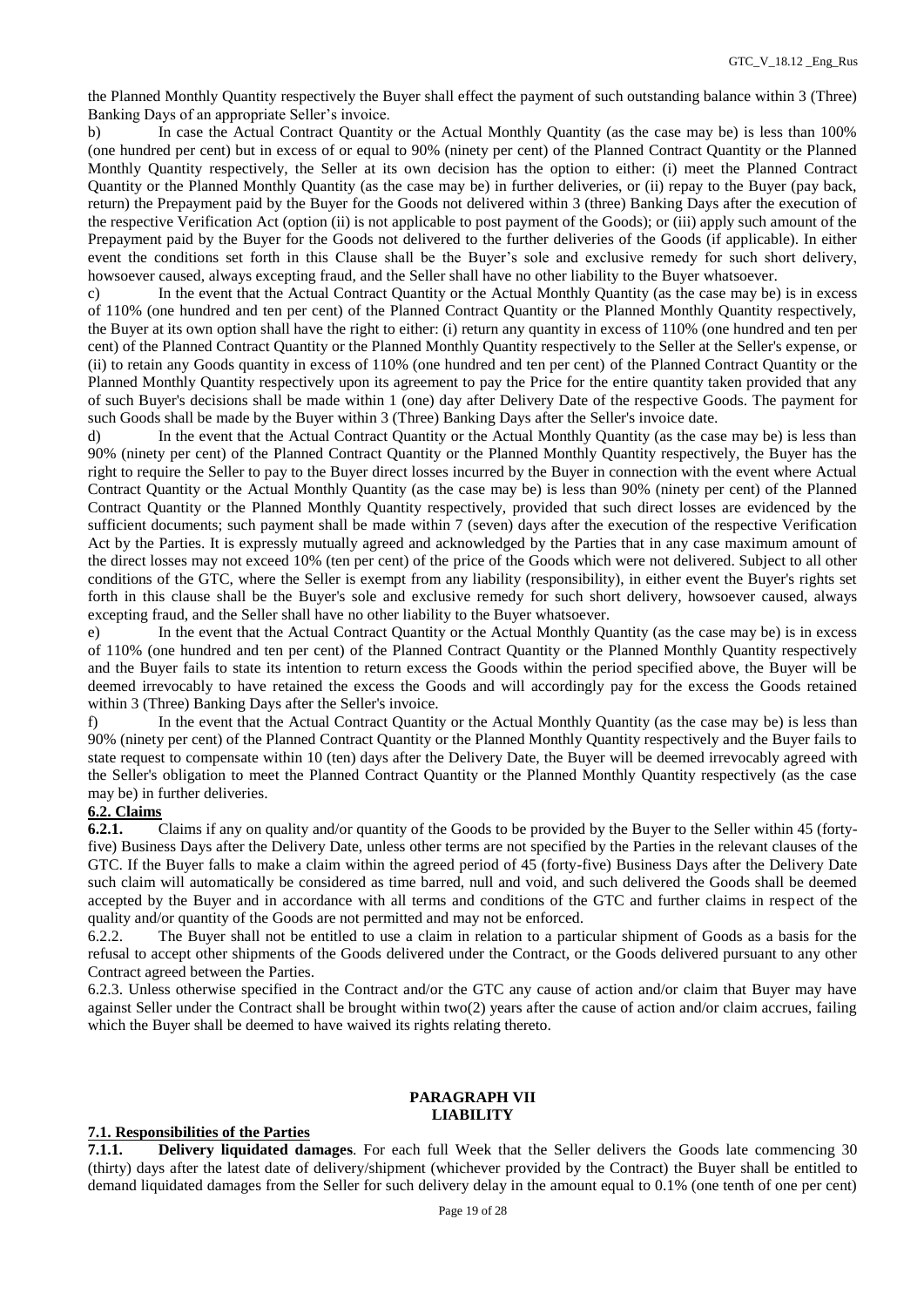of the price for the late delivered Goods per day, up to a maximum of 10% (ten per cent) of the price for the late delivered Goods per day.

The Parties acknowledge and agree that in no event shall the Seller be considered to be in breach under the Contract due to any late delivery and the Buyer shall not be entitled to liquidated damages until the Seller is at least more than 30 (thirty) days late under the terms and conditions specified in the Contract. The Seller shall not be liable to the Buyer in liquidated damages for delay caused by a Force Majeure Event, failure or default on the part of the Buyer, or where the Seller is entitled to delay delivery pursuant to the terms of the Contract.

The Parties acknowledge and agree that in no event shall the Seller be considered to be in breach under the Contract due to any late delivery or non-delivery of the Goods and the Buyer shall not be entitled to claim any losses, or liquidated damages, or any other claims in case of the planned Manufacture production capacity repair. Provided that the Seller shall notify the Buyer of such repair not later than one week prior to the month when the repair is planned. The Parties acknowledge and agree that Seller's notification of the repair is enough and sufficient evidence and confirmation of the planned repair.

THE LIQUIDATED DAMAGES OUTLINED IN THIS SUB-CLAUSE 7.1.1 TOGETHER WITH THE TERMINATION RIGHTS SET OUT AT CLAUSE 8.8.3 SHALL BE THE BUYER'S SOLE AND EXCLUSIVE REMEDIES FOR ANY LATE DELIVERY OF ANY GOODS OR PART THEREOF AND THE SELLER SHALL HAVE NO FURTHER LIABILITY WHATSOEVER, WHETHER IN CONTRACT, TORT (INCLUDING NEGLIGENCE OR STRICT LIABILITY, OR INCLUDING DELIBERATE REPUDIATORY BREACH OF THE CONTRACT).

**7.1.2. Interest for late payment**. In case the Buyer fails to comply with the terms of the payment set out in the Contract the Buyer shall pay to the Seller interest on the outstanding amount for each day of delay at the rate of eight per cent (8%) per annum.

**7.1.3. Suspension.** If the conditions or terms of payment are breached by the Buyer the Seller may, at the Seller's option, either suspend delivery of the Goods to the Buyer or unilaterally terminate the Contract. Such suspension shall not constitute a delay for the purposes of liquidated damages.

**7.1.4. Late acceptance**. In the event that the Buyer fails or refuses to accept delivery of the Goods or any part thereof pending laytime (i.e. have not commenced the accepting and unloading/loading of the Goods as the case may be; or furnished the Seller with explanation of delay and further instructions as regards the Goods satisfactory for the Seller); provided that such Goods have been delivered in accordance with the terms of the Contract, without prejudice to the Seller's other rights under the Contract or the applicable Law, the Seller is entitled to pass the Goods to an appropriate local logistics and/or storage company at the Buyers risk and expense of which the Buyer shall be notified within a reasonable time. The Seller is entitled to exercise its right hereunder irrespective of whether the title to the Goods has passed to the Buyer under the Contract or not. The quantities of the Goods confirmed by such a logistics or storage company upon receipt of the Goods shall be deemed as due confirmation of the quantities of the Goods delivered by the Seller; the term for quality claims for the Goods specified in Clause 6.2 shall commence as of the expiration of the laytime. The Seller shall be entitled to claim without limitation all and any transport and/or insurance cancellation costs, storage costs, additional transport costs, customs duties, demurrage and other similar or related costs and all expenses arising out of or in connection with such late acceptance from the Buyer till the moment when the Goods are taken by the Buyer.

**7.1.5. The Seller's disposal rights.** In the event that the Buyer (or the Buyer's authorized representative, or the Buyer's Carrier, etc.) fails or refuses to accept delivery of the Goods or any part thereof within 5 (five) days after the Delivery Date unless otherwise mutually agreed by the Parties, entirely without prejudice to the Seller's other rights under the Contract or the applicable Law, the Seller shall at its sole discretion be entitled to sell the quantity of the Goods which were not taken by the Buyer. The Seller is entitled to exercise its right hereunder irrespective of whether the title to the Goods has passed to the Buyer under the Contract or not. The Selleris also entitled either to:

(i) to demand the Buyer to reimburse all Seller's costs of sale including, without limitation, storage costs, additional transport costs, customs duties, and other similar or related reasonable costs and expenses together with any difference in the price obtained for the Goods when compared to the Price of the Goods set out in the Contract; or

(ii) to deduct the amount of the received advance payment (applicable to the prepayment or CAD) for the damages incurred by the Seller as a result of such refusal; after calculating the damages the remaining part of the advance payment shall be either returned to the Buyer or offset against further deliveries. The Seller is entitled to exercise its right hereunder irrespective if the title to the Goods has passed to the Buyer under the Contract or not.

# **7.2. Limitations of Liability**

**7.2.1.** Nothing in this Agreement shall limit or exclude either party's liability for

(i) death or personal injury resulting from the negligence of that Party or its directors, officers, employees, contractors or agents;

(ii) any breach of undertaking as to title, quiet possession, and freedom from encumbrance implied by law, including any breach of the obligations implied by section 12 of the Sale of Goods Act 1979 or section 2 of the Supply of Goods and Services Act 1982;

(iii) any losses to the extent caused by fraud, fraudulent misrepresentation, deceit or dishonesty; or

(iv) any other liability which cannot be excluded or limited by law.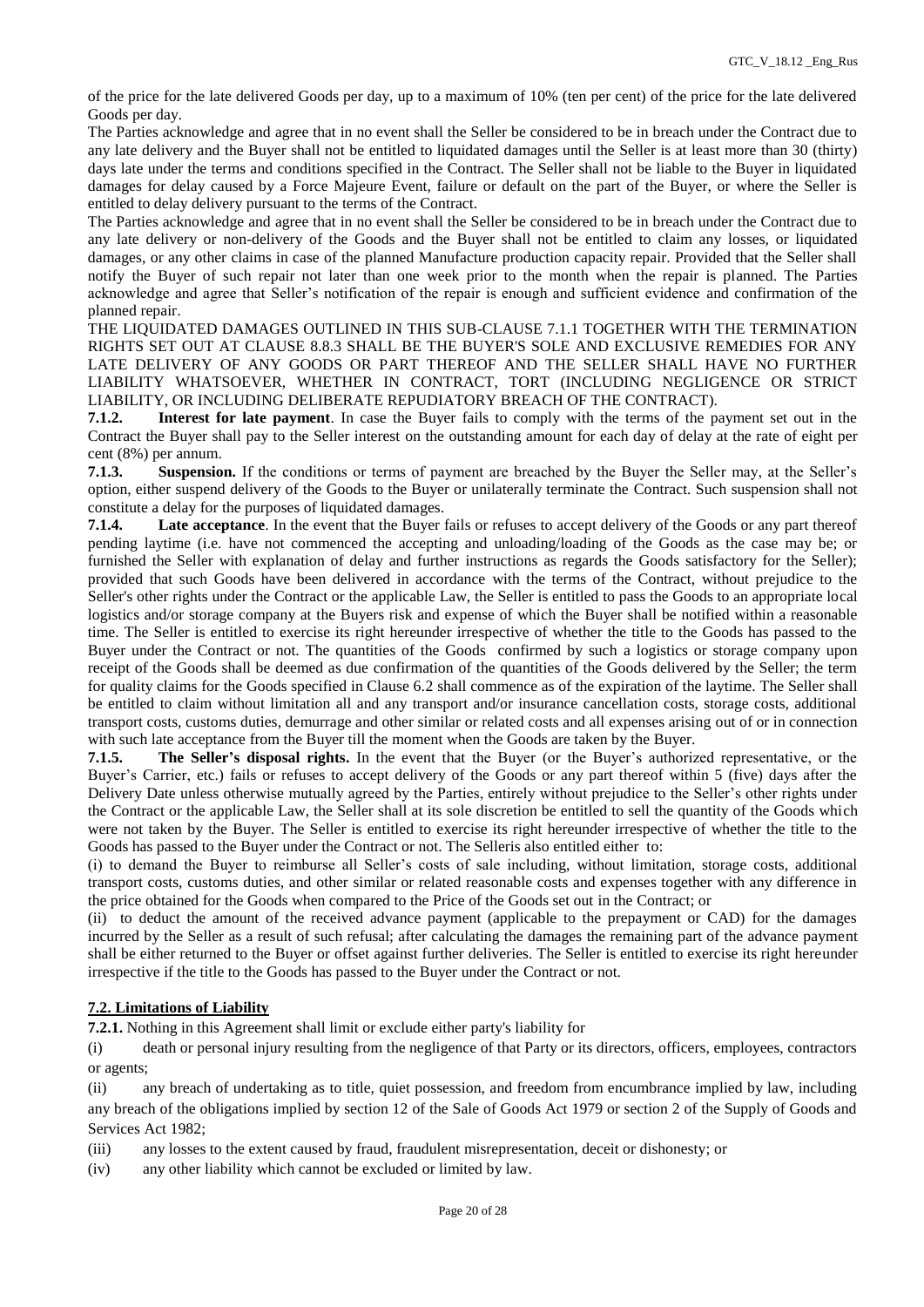**7.2.2.** Subject to clauses 7.1.4, 7.2.1. and 7.2.2., under no circumstances shall either Party be liable whether based on a claim in contract, tort (including negligence), under any indemnity, breach of statutory duty, or otherwise arising out of, or in relation to, the Contract for:

(i) any loss of profit or revenue (save in relation to Seller's loss of profit arising from Buyer's failure and / or inability to make a payment due under the Contract as well as from the Buyer's failure or refusal to take or accept delivery of the goods or any part thereof contrary to the terms of the contract);

- (ii) loss of goodwill;
- (iii) any cost of labour;
- (iv) loss of further business
- (v) repudiatory breach; or

(vi) any indirect or consequential loss (including where such loss or damage is of the type specified in clause 7.2.1. (i) to (iii)),

even if the Parties have been advised of the possibility of such damages.

**7.2.3.** Subject to Clauses 7.2.1 and 7.2.2, in no event shall the Seller's liability to the Buyer whether based on an action or claim in contract, tort (including negligence), under an indemnity, breach of statutory duty or otherwise arising out of, or in relation to, the Goods or the Contract, exceed the Total Goods Value (including, but not limited to transportation costs, storage costs, etc.) paid to the Seller by the Buyer for the Goods under the Contract in the 12 (twelve) month period prior to the occurrence of the default by the Seller .

**7.2.4. Adverse Weather.** The Parties shall not be liable for delay caused by adverse weather. Notwithstanding the customary rules at the Place of Destination the Parties agree to evenly split losses caused by the adverse weather conditions and beyond the insurance coverage or other compensation from third parties.

# **PARAGRAPH VIII MISCELLANEOUS**

## **8.1. Health, Safety and Environment**

8.1.1. The Goods supplied by the Seller are in a condition which the Seller reasonable considers to not constitute a hazard to health or safety, provided that the Goods are handled, used and stored in accordance with industry best practice safety practices applicable to the Goods. The Buyer shall, for its own protection, consult the Manufacturer's Material Safety Data Sheet (**MSDS**) (if any), relevant codes of practice and factory inspectorates with regard to adequate hygiene, safety and environmental standards and enforcement thereof, with respect to handling, processing and storing of the Goods, their by-products and wastes of any sort.

**8.1.2.** The Buyer warrants to the Seller that it is aware of and understands the information in the MSDS for the Goods and it will adopt appropriate procedures to ensure that all persons or agents authorised by the Buyer to carry out any of the rights, duties or obligations of the Buyer under the Contract and all of the Buyer's other officers, employees, contractors and agents who are involved in the loading, transportation, delivery, handling or use of the Goods sold and delivered to the Buyer under the Contract are aware of, and comply with the information provided in the relevant MSDS.

**8.1.3.** The Buyer accepts the inherent risks associated with the Goods as set out in this Clause 8.1.3 and shall accordingly have no claim of any kind against the Seller directly or indirectly arising from damage to any property or person as a result of direct or indirect exposure to the Goods.

**8.1.4.** The Seller shall not be liable for any cost, loss or damage resulting from the receipt of the Goods in noncompliant storage facilities. The Buyer shall indemnify the Seller against any claim which any third party might have or bring against the Seller in this respect.

**8.1.5.** Any advice given by the Seller concerning storage, transport, use or application of the Goods delivered shall be on a without prejudice basis and the Seller shall not be liable for any loss, damage or expense resulting from observance of such advice.

# **8.2. REACH**<br>**8.2.1.** No

Notwithstanding any other provision to the contrary in the Contract or the GTC, in providing the Buyer with a Chemical Abstract Service Index Number and/or Existing Commercial Chemical Substances Number and/or any other health, safety and environmental information relating to the Goods pursuant to this Clause 8.2.1., regardless of their source, the Seller provides no warranty or representation as to the accuracy or completeness of such identification number(s) or information relating to it and needed by the Buyerand/or reasonably requested by the Buyer to comply with the requirements of REACH, hence the Seller accepts no liability for loss, damage, delay or expense incurred by the Buyer for whatever reason arising from its reliance on the accuracy of the identification numbers or other information hereunder provided and /or the existence of a valid (pre-) registration of the Goods to be imported into the EU/EEA.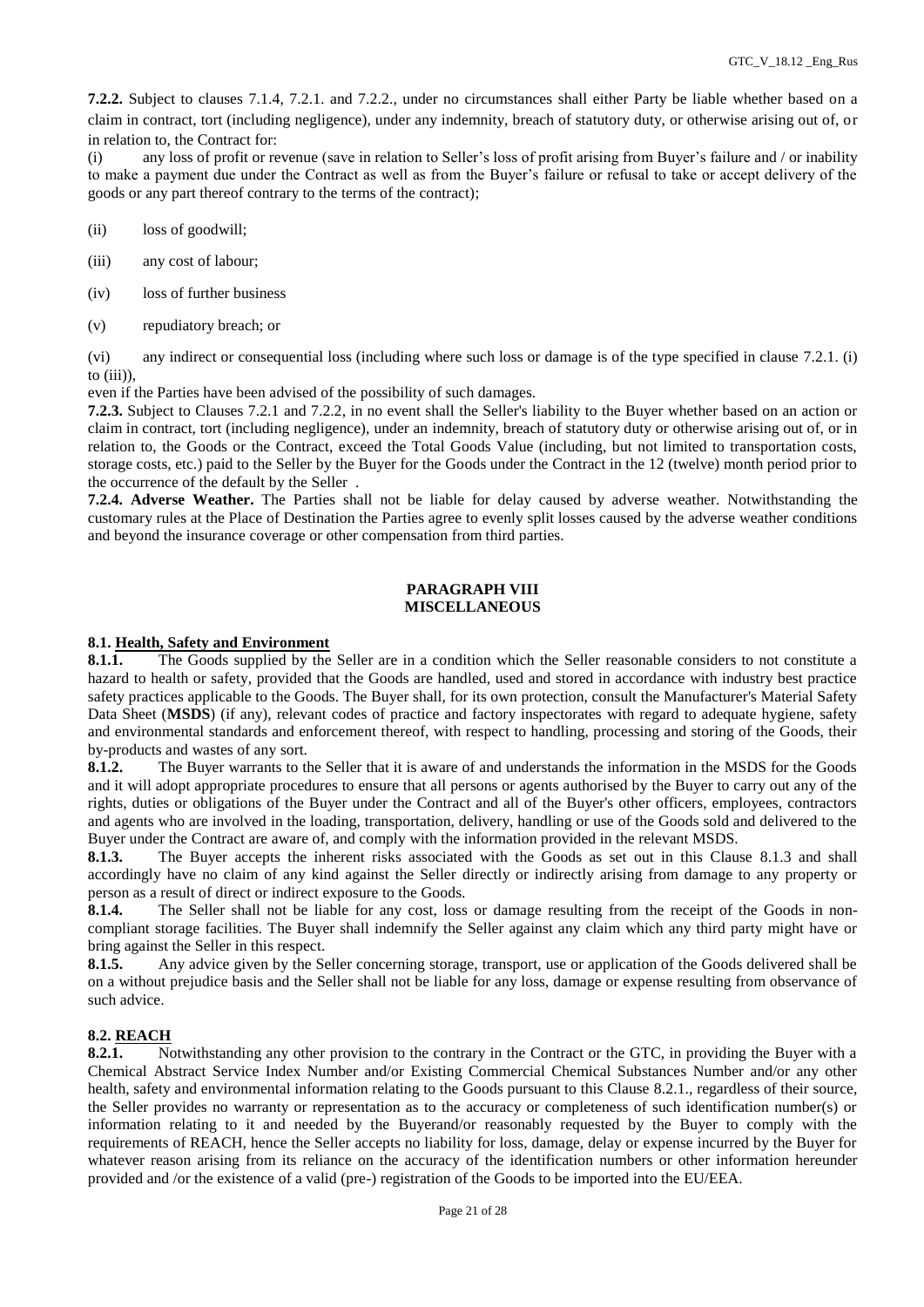## **8.3. Sanctions**

The Buyer hereby confirms that he is aware and complies with all applicable Sanctions. Notwithstanding anything to the contrary elsewhere in the Contract or the GTC:

**8.3.1.** Neither Party shall be obliged to perform any obligation otherwise required by the Contract (including without limitation an obligation to (a) perform, deliver, accept, sell, purchase, pay or receive monies to, from, or through a person or entity, or (b) engage in any other acts) if this would be in violation of, inconsistent with, or expose such Party to any Sanctions binding on that Party. by virtue of Law or the Contract.

**8.3.2.** Where any performance by a Party would be in violation of, inconsistent with, or expose such party to the Sanctions, such Party (the "Affected Party") shall, as soon as reasonably practicable give written notice to the other Party of its inability to perform. Once such notice has been given the Affected Party shall be entitled:

- i. to immediately suspend the affected obligation (whether payment or performance) until such time as the Affected Party may lawfully discharge such obligation; and/or
- ii. where the inability to discharge the obligation continues (or is reasonably expected to continue) until the end of the contractual time for discharge thereof, to a full release from the affected obligation, provided that notwithstanding the foregoing, where the relevant obligation relates to payment for the Goods which have already been delivered under the Contract, the affected payment obligation shall either (i) remain suspended until such time as the Affected Party may lawfully resume payment, or (ii) be cancelled by the Seller, provided that the Parties will have the opportunity to carry into execution the return of such Goods to the Seller, unless otherwise agreed by the Parties in writing; and/or
- iii. where the obligation affected is acceptance of the Vessel, to require the nominating Party to nominate an alternative Vessel;

in each case without any liability whatsoever (including but not limited to any damages for breach of Contract, penalties, costs, fees and expenses).

**8.3.3.** Nothing in this Clause shall be taken to limit or prevent the operation, where available under the governing law of the Contract, of any doctrine analogous to the English Common Law doctrine of frustration.

#### **8.3.4. Additional conditions in case of Goods delivery to Ukraine and/or Baltic region.**

a) Notwithstanding any provisions of the GTC and/or the Contract to the contrary, in the event that any respective authority of Russia, Ukraine or any Baltic region (namely, Lithuania, Latvia, Finland or Estonia for the purposes of this Agreement) imposes any Sanctions which prevent the Seller from performing its obligations under the Contract, the Seller shall be entitled to unilaterally terminate the Contract without incurring any liability to the Buyer for non-performance of obligations under the Contract or on any other basis (other than any liabilities that have accrued prior to such termination of the Contract).

b) In the event that the Buyer has already paid for the Goods under the Contract being terminated by the Seller according to sub clause 8.3.4. (a) above on the terms of prepayment, the Seller shall return to the Buyer the received amount of prepayment within 10 (ten) Business Days from the date of termination of the Contract (in accordance with sub-clause 8.3.4. (a)) to the extent such return is not prohibited or restricted by imposed Sanctions, trade restrictions or embargoes.

c) Seller shall not be liable for not fulfilling/partial fulfilling of its obligations under the Contract if JSC Russian Railways or any other Carrier refuses to accept the Goods for the transportation.

## **8.4. Anti-Corruption**

**8.4.1.** Each Party hereby represents and warrants to the other that:

a) it has knowledge of the Anti-Corruption Laws and shall maintain at all times an adequate system of internal controls, procedures, and policies that monitor, prohibit, and protect against any act, conduct, or omission that would constitute a violation of the Anti-Corruption Laws;

b) no Public Official or close relative (i.e., spouse, child, parent, or sibling) of a Public Official is associated with it whether as an investor, officer, employee or shadow director;

c) neither Party nor its officers, directors, employees and/or affiliates has been the subject of an investigation, settlement or conviction for bribery or other form of corruption, nor has any such person been included on any list maintained by the U.S. Government or the UK or any other applicable jurisdiction as debarred, suspended, proposed for suspension or debarment, or otherwise ineligible for government procurement programmes;

d) it has not taken and will not take (and agrees that its officers, directors, employees and/or affiliates have not taken and will not take) directly or indirectly in connection with its obligations under this Agreement, any action that would constitute a violation of the Anti-Corruption Laws, including but not limited to making any offer, payment, promise to pay, or authorisation of the giving of any monies or financial or other advantage to any person:

i. for the purpose of inducing or rewarding that person or any other person to perform their role or function improperly;

ii. where receipt of that advantage would result in that person or any other person performing their role or function improperly;

iii. for the purpose of influencing a Public Official in relation to any decision, act or other performance of their official role or function, including a decision to fail to perform that role or function, so as to obtain or retain business or a business advantage of any kind; or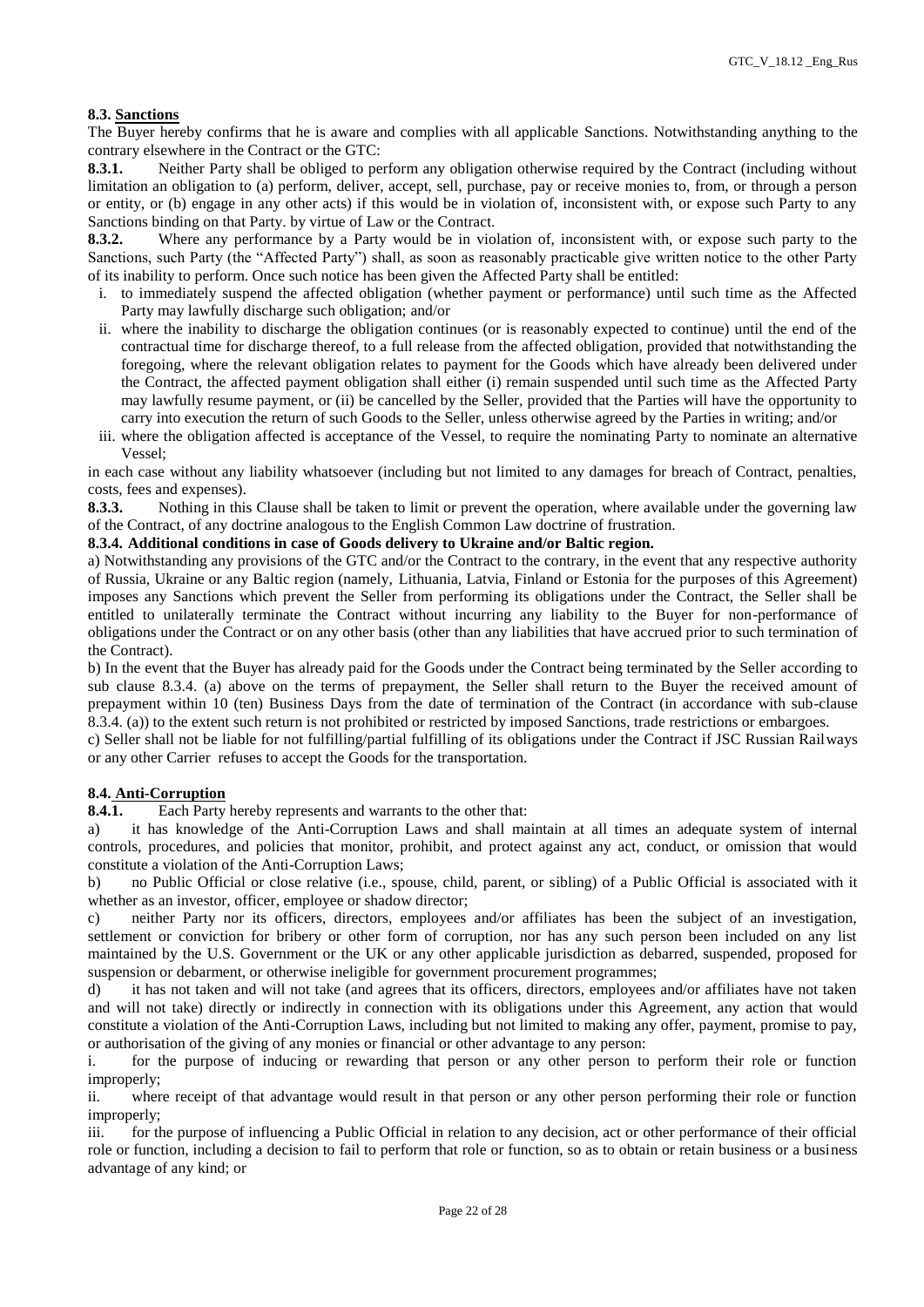vi. or any other person, individual or entity at the suggestion, request or direction or for the benefit of any of the abovedescribed persons and entities, or

e) its officers, directors, employees and/or affiliates will not, directly or indirectly, in connection with its obligations under this Agreement, request, agree to receive, or accept any monies or financial or other advantage in return or as a reward for performing their role or function improperly; and

f) it will ensure that all its officers, directors, employees, and/or affiliates conducting activities under this Agreement available for compliance training.

#### **8.5. Enforcement**

a) Each Party shall promptly (and in any event within five Business Days of becoming aware) report to the other Party:

i. any actual or potential breach of clause 8.4; or

ii. any request or demand received for any bribe or equivalent undue financial advantage made in connection with the performance of the Contract.

b) Each Party shall promptly (and in any event within five Business Days of becoming aware) report to the other Party:

i. i. the other Party is in breach of any of Anti-Corruption Laws without prejudice to the other rights of the respective Party under the Contract or the applicable Law; or

ii. there is evidence of repeated inadequacies in the other Party's anti-bribery and corruption compliance.

c) Each party shall indemnify and hold the other party harmless from any claims, suits, investigations, penalties, fines and/or costs of any kind arising from, or relating to, any breach of Clause 8.3 and 8. 4. This Clause 8.5(c) shall survive any termination of the Contract.

d) Each party agrees that full disclosure of information relating to a possible violation by the other party (or its shareholders, directors, officers, employees or Affiliates) of Clause 8.4 may be made at any time and for any reason to any government or regulatory agency, entity or party.

#### **8.6. Compliance with applicable Laws**

Each Party hereby warrants to the other Party that as of the date of the Contract and on each subsequent occasion it performs obligations under the Contract, it conducts such activity in compliance with all applicable Laws of the relevant territory (or territories).

#### **8.7. Arbitration and Governing Law**

**8.7.1.** Both the Contract and the GTC shall be governed by, interpreted and construed in accordance with the laws of England notwithstanding the choice of law rules of any jurisdiction and determined without reference to the principles of conflicts of laws.

**8.7.2.** Save for the case specified in clause 8.7.3 hereof, any dispute arising out of or in connection with this Contract, including any question regarding its existence, validity or termination, shall be referred to and finally resolved by arbitration under the SCC Rules, which Rules are deemed to be incorporated by reference into this clause. The legal seat of arbitration shall be London, UK, and venue of the arbitration shall be Stockholm, Sweden.

The rules for expedited arbitrations shall apply where the amount in dispute does not exceed EUR 100,000. Where the amount in dispute exceeds EUR 100,000 the arbitration rules shall apply. The arbitral tribunal shall be composed of a sole arbitrator where the amount in dispute exceeds EUR 100,000 but not EUR 1,000,000. Where the amount in dispute exceeds EUR 1,000,000, the arbitral tribunal shall be composed of three arbitrators. Any nonmaterial dispute shall be settled by the arbitral tribunal of three arbitrators.

In case the size of the claim is changed, so that the dispute shall be considered in a different order (for example, if the original dispute was declared on 50, 000 EUR at an expedited arbitration and then the claim was increased to 1, 500,000 EUR, the dispute shall be considered in the normal way by three arbitrators) arbitration proceedings should be terminated and started from the beginning in accordance with this arbitration clause. The amount in dispute includes the claims made in the request for arbitration and any counterclaims made in the answer to the request for arbitration.

**8.7.3.** Notwithstanding clause 8.7.2 above, any dispute, controversy, claim or difference relating to or arising out of demurrage in Delivery by Sea due or alleged to be due under the Contract shall be referred to arbitration in London in accordance with the London Maritime Arbitrators Association (**LMAA**) Terms current at the time when the arbitration proceedings are intended to be commenced, which Terms are incorporated by reference into this Clause.

The LMAA arbitral tribunal shall be composed of 3 (three) arbitrators. A party wishing to refer a dispute to arbitration shall appoint its arbitrator and send notice of such appointment in writing to the other party requiring the other party to appoint its own arbitrator within 14 (fourteen) calendar days of that notice and stating that it will appoint its arbitrator as sole arbitrator unless the other party appoints its own arbitrator and gives notice that it has done so within 14 (fourteen) calendar days specified. If the other party does not appoint its own arbitrator and give notice that it has done so within the 14 (fourteen) calendar days specified, the party referring a dispute to arbitration may, without the requirement of any further prior notice to the other party, appoint its arbitrator as sole arbitrator and shall advise the other party accordingly. The award of a sole arbitrator shall be binding on both parties as if he had been appointed by agreement.

Nothing herein shall prevent the parties agreeing in writing to vary these provisions to provide for the appointment of a sole arbitrator.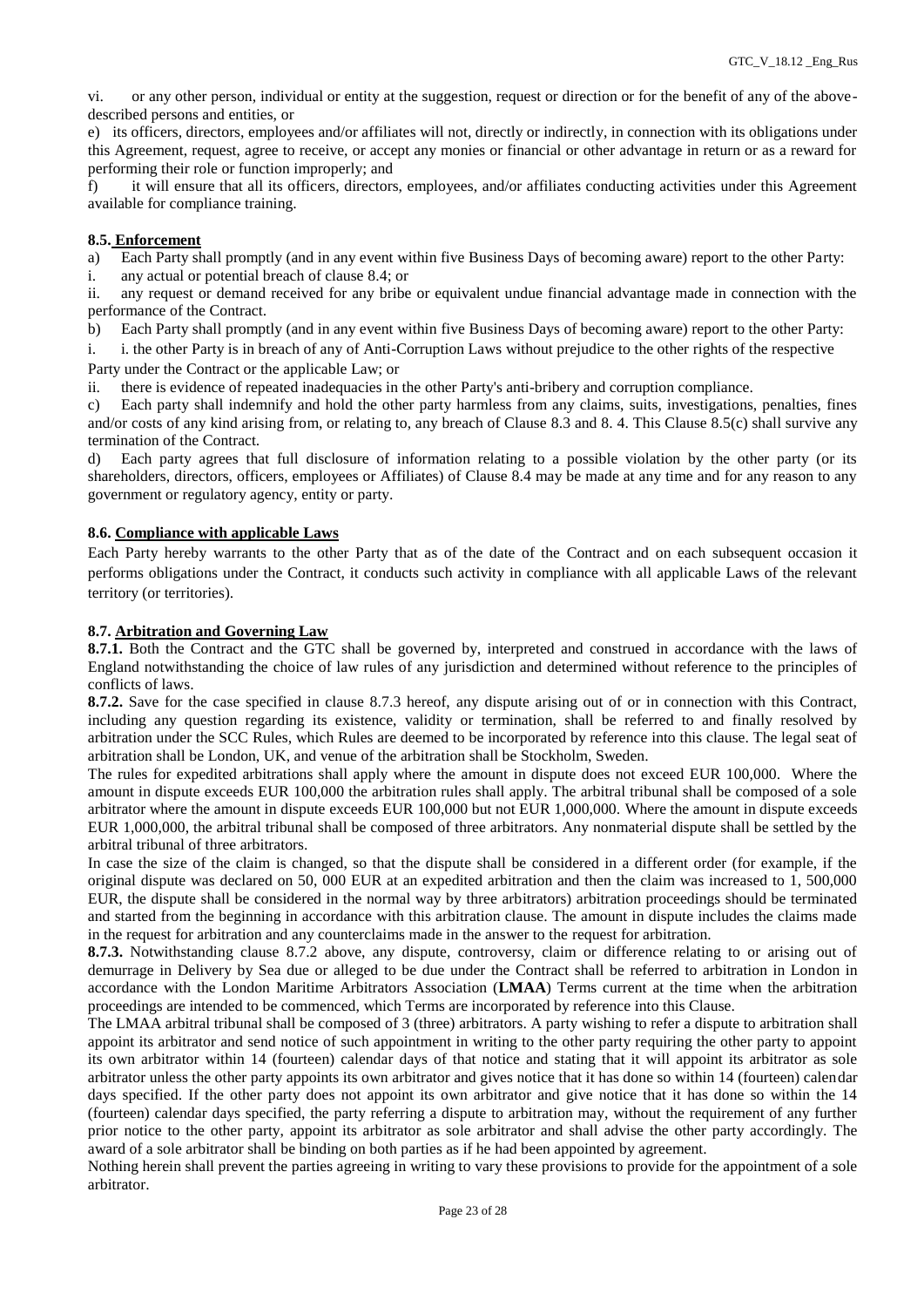In cases where neither the demurrage claim nor any counterclaim exceeds the sum of USD 10,000 (or such other sum as the parties may agree) the arbitration shall be conducted in accordance with the LMAA Small Claims Procedure current at the time when the arbitration proceedings are commenced.

**8.7.4.** Each Party shall submit the documents in English. Documents submitted in a language other than English shall be translated into English at the expense of the Party submitting the documents. Each Party shall have the right, at its sole cost and expense, to have an interpreter attend the arbitration hearings if it so chooses.

**8.7.5.** Subject expressly to clause 8.7.3 above, the seat of the arbitration shall be Stockholm, Sweden, where all hearings shall take place. The arbitration proceedings shall be conducted in the English language, and the award shall be in English. **8.7.6.** The decision of the arbitrators shall be final and binding on the Parties. The arbitrators' awards shall be consistent with the limitations of liability and other terms and conditions set out in the Contract, to the extent permitted by English law.

**8.7.7.** The United Nations Convention on Contracts for the International Sale of Goods shall not apply to the Contract.

# **8.8 Duration and Termination**

**8.8.1.** The Contract shall come into effect on the Effective Date shall continue in force until all obligations have been fulfilled (unless earlier terminated hereunder or the Parties agree otherwise in writing) and/or until such time as all payments are made by the Buyer in full.

## **8.8.2. Buyer's default**

a) The Seller may, at its sole discretion and in addition to any other legal remedies it may have, upon giving five (5) Business Days' written notice to the Buyer, suspend all deliveries under the Contract and/or unilaterally terminate the Contract where:

i. the Buyer is in breach of any condition of the Contract;

ii. delivery or unloading of the Goods is delayed due to any cause(s) attributable to the Buyer and such delay is not excused by any other provision of the Contract;

iii. loading or unloading of the Goods is delayed by more than 10 (ten) hours after the NOR has been tendered or a train or truck has been arrived at the Place of Destination due to reasons attributable to the Buyer;

iv. there is a major change in the direct or indirect ownership of the Buyer or its parent company;

v. the Buyer or its parent company commences, or becomes the subject of, any bankruptcy, insolvency, reorganization, administration, liquidation or similar proceeding or is in the Seller's reasonable opinion expected to be unable or unwilling to pay its debts as the same become due;

vi. the Buyer or its parent company ceases or threatens to cease to function as a going concern or conduct its operations in the normal course of business;

vii. a creditor attaches or takes possession of all or a substantial part of the assets of the Buyer or its parent company; or

viii. if applicable, the Buyer delays the provision of the parent company guarantee or other security of its obligations as provided in the Contract for more than 10 (ten) Business Days. applicable, the Buyer delays the provision of the parent company guarantee or other security of its obligations as provided in the Contract for more than 10 (ten) Business Days.

b) Where the Seller suspends delivery of the Goods due to any of the events referred to under the sub clause 8.8.2 a) the Seller may, so long as such event is continuing, at any time unilaterally terminate the entire Contract.

c) Where, pursuant to Clause 8.8.2 (a)(ii) above, the Seller, under a Contract providing for multiple deliveries, temporarily suspends the delivery of the Goods and then decides to resume deliveries under the Contract, the Seller may cancel the suspended delivery and shall be under no obligation to make up for any quantity of the Goods that would have been delivered to the Buyer but for such suspension.

d) Where the Contract provides for multiple deliveries, then the rights given to the Seller in this clause 8.8.2 apply to all deliveries such that where the Seller is allowed to terminate in respect of one delivery, then it is entitled to terminate all the remaining deliveries.

e) Any termination of the Contract by the Seller shall be without prejudice to the rights and obligations of each Party as accrued on the date of termination.

#### **8.8.3. Seller's default**

a) The Buyer may at its sole discretion, and in addition to any other legal remedies it may have, upon giving 5 Business Days prior written notice to the Seller, terminate the Contract, where the Seller, for any reason whatsoever, is in a material breach of any conditions of the Contract.

b) In relation to multiple deliveries under the Contract, the Buyer's right to terminate under this Clause 8.8.3 or otherwise, only applies to the delivery in respect of which the Seller is in breach and not to future deliveries.

c) Any termination of the Contract by the Buyer shall be without prejudice to the rights and obligations of each Party as accrued at the date of termination.

d) In the event of termination of the Contract by either Party pursuant to the provisions of Clause 8.8.2 (Buyer's Default) or Clause 8.8.3 (Seller's Default) then, save where the Buyer has terminated only part of a multiple delivery Contract, and in addition to any direct losses arising from the default or breach, the Party so terminating shall be entitled to claim damages from the Party in default as if the Party in default had failed to deliver or failed to accept, as the case may be, such quantity of the Goods as remained to be delivered under the Contract at the date of termination.

#### **8.8.4**. **Force Majeure**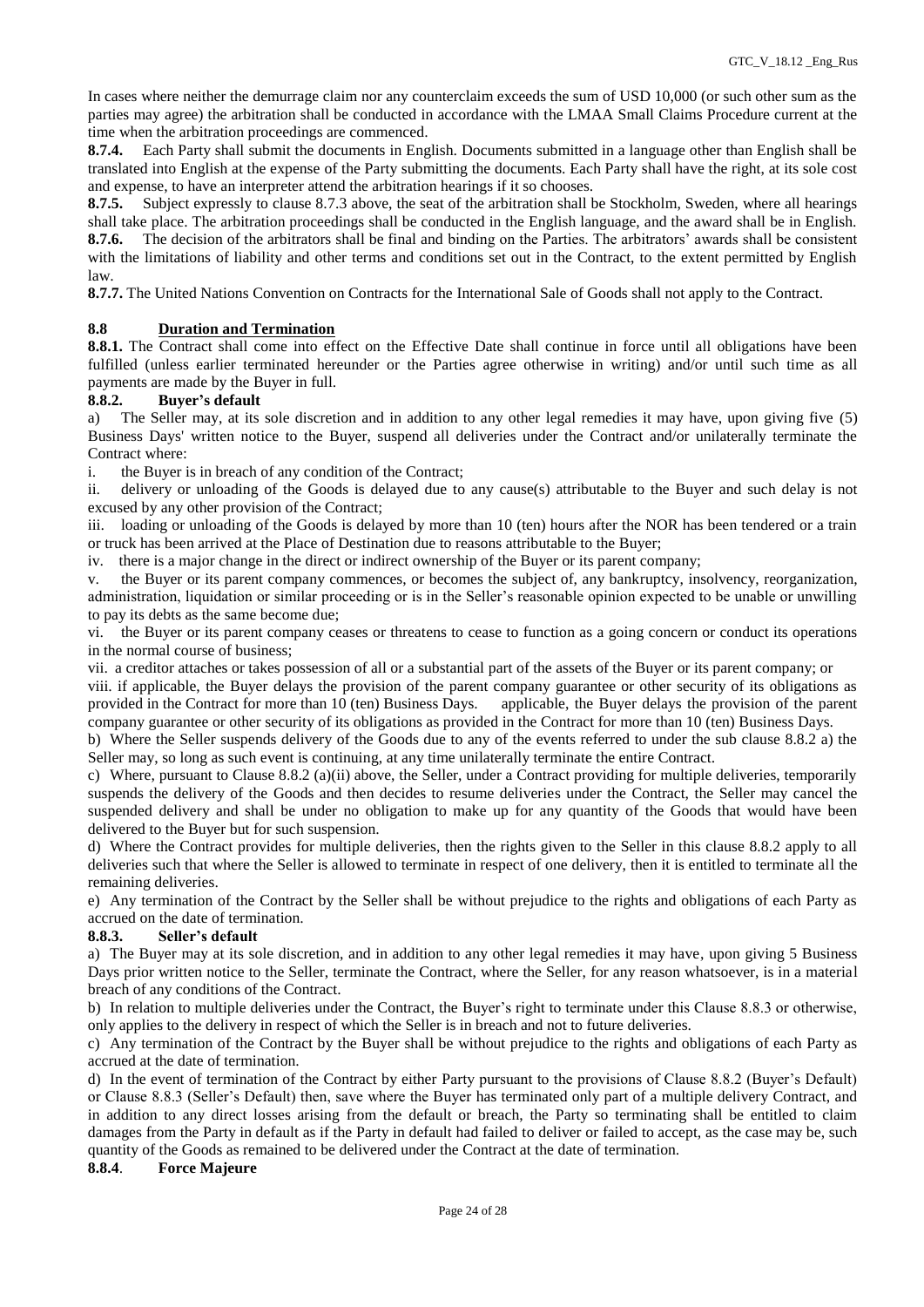a) Except in relation to any failure or inability to make a payment due under the Contract, and the Buyer's liability for demurrage due hereunder, (which shall not be excused), neither Party shall be liable to the other Party (non-availability of funds is not meant here) for any delay or non-performance of any obligations under the Contract (other than the payment of money) if such delay or non-performance is, except in the cases specified in clause 8.3,

(i) due to circumstances reasonably beyond such Party's control, including but not limited to any fires, strikes, lockouts, labour disputes of any kind, partial or general stoppage of labour, breakdown of or accident to the Manufacturer or warehouse or storehouse, machinery facilities, delays of carriers due to break down or adverse weather, explosions, floods, drought, war, sabotage, any local or national health emergency, appropriations of property, civil disorders, government requirements, rules, orders or any other acts issued or requested by any governmental or other public authorities or any person purporting to act on behalf of such authorities, civil or military authorities, acts of aggression, terrorism (or the threat thereof), acts of God or of the public enemy or any other causes beyond Party's reasonable control, except for the causes specified in clause 8.3, (hereinafter "Force Majeure Event"), and

(ii) could not have reasonably been prevented by such Party taking commercially reasonable precautions or customary steps to circumvent or mitigate such circumstances (if and to the extent such events were reasonably foreseeable).

b) The Party whose performance is affected by a Force Majeure Event shall provide written notice to the other Party of such Force Majeure Event, specifying the nature and the expected duration of the Force Majeure Event, within 10 (ten) Business Days after the Force Majeure Event begins, and shall take prompt action using its commercially reasonable efforts to remedy the effects of the Force Majeure Event. If requested by the Party not affected by a Force Majeure Event, the Parties shall discuss the Force Majeure Event and further steps in order to fulfil the Contract obligations.

c) The Seller when affected by a Force Majeure Event which prevents or hinders the supply of the Goods to the Buyer or any other customer shall apportion any quantity of the Goods remaining available to it pro rata between itself, the Buyer and third parties (including the Seller's Affiliates) with whom the Seller then has contractual commitments to deliver the Goods, provided that those arrangements were entered into prior to the occurrences of the Force Majeure Event.

d) In case of a Force Majeure Event declaration, the party affected by it shall have no obligation to acquire by purchase or otherwise any shortfall of the Goods which by reason of Force Majeure Event such party is unable to deliver to the other party under the Contract.

e) If the affected party's inability to perform lasts more than 60 (sixty) days, any Goods, the delivery of which has been prevented by the Force Majeure Event, may be cancelled by either of the Parties by giving of notice to the other. In such cases neither of the Parties will be entitled to claim from the other Party any compensation for possible losses.

f) A certificate or other document describing the occurrence of the Force Majeure Event issued by the respective Chambers of Commerce of the Seller's or the Buyer's country or of a transit country or any Applicable Authority shall be a sufficient proof of Force Majeure Event and its duration.

g) In the event that the affected party's inability to perform exceeds three (3) months, the Party not affected by a Force Majeure Event shall, on giving of 30 (thirty) days written notice, have the right to terminate the Contract. Where the Contract is so terminated, neither Party will be entitled to compensation or damages arising from or in connection with this Clause, save in respect of shipments delivered prior to the Force Majeure Event.

## **PARAGRAPH IX FINAL PROVISIONS**

**9.1.1. Entire Contract.** This Contract (including the GTC and any addenda, attachments or amendments) constitutes the entire agreement between the Parties and supersedes and extinguishes all previous agreements, promises, assurances, warranties, representations and understandings between them, whether written or oral, relating to its subject matter.

Each party agrees that it shall have no remedies in respect of any statement, representation, assurance or warranty (whether made innocently or negligently) that is not set out in this agreement. Each party agrees that it shall have no claim for innocent or negligent misrepresentation based on any statement in this agreement.

**9.1.2. Amendments.** no amendment or variation of the Contract shall be effective unless in writing and signed by a duly authorized representative of each of the Parties to it, (except for a Sales Order Confirmation concluded by electronic means pursuant to Paragraph II above). Without limiting the above, the Seller is entitled to unilaterally change the GTC from time to time by uploading the new version of the GTC to the Seller's website at www.sibur-int.com. The new version of the GTC shall come into force within 10 (ten) Business Days after such upload.

**9.1.3. Assignment**. Neither Party may assign the Contract or any of its rights under the Contract or transfer any obligations under the Contract, without the other Party's prior written consent, which consent shall not be unreasonably withheld or delayed. Notwithstanding the foregoing, the Seller may, without consent, assign or transfer its rights and/or obligations under the Contract in whole or in part to any Seller Group Company or to any bank. For the purposes of this clause 9.1.3 "Seller Group Company" shall mean any legal entity fallingunder the same group of companies as the Seller. Any attempt at assignment in violation of this Clause shall be null and void.

**9.1.4. Binding effect**. The terms and conditions of the Contract shall be binding upon, and shall inure to the benefit of, the Parties hereto and their respective permitted successors and assigns.

**9.1.5. No Third Party beneficiaries.** Nothing in the Contract will give rights to any third parties and the provisions of the Contract (Rights of Third Parties) Act 1999 as amended from time to time are specifically excluded.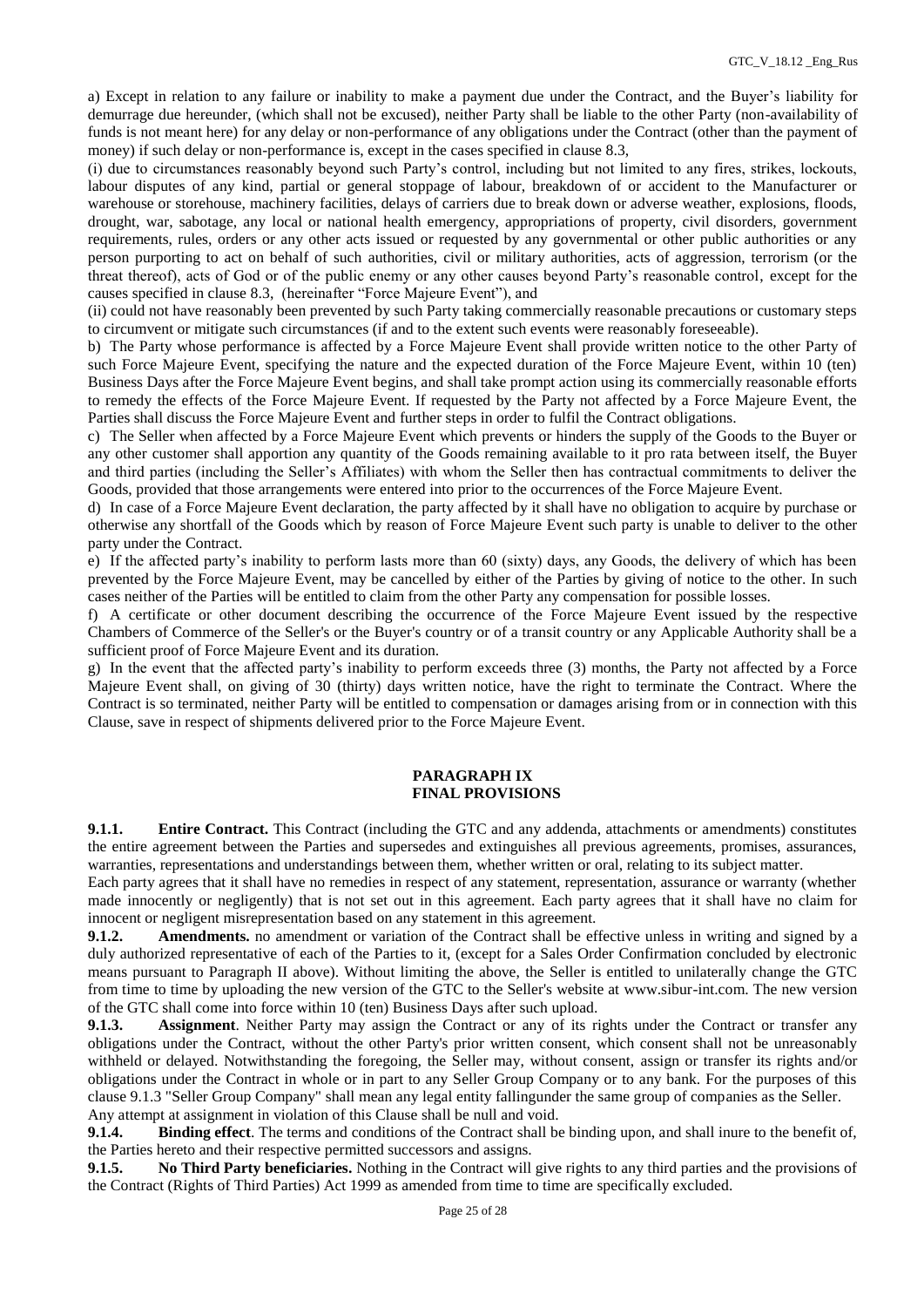**9.1.6. The Parties' relationship.** The relationship hereby established between the Seller and the Buyer is solely that of the Seller and the Buyer. Each is an independent contractor engaged in the operation of its own respective business, and nothing in the Contract shall be construed to create a partnership, agency, joint venture, pooling, and franchise or employeremployee relationship between the Parties. Neither Party has the power or the authority to act for, represent, or bind the other Party (or any of the other Party's Affiliates) in any manner.

**9.1.7. Execution**. Either Party may sign the Contract and any related amendments attachments, or other documents by its duly authorised representative, provided that the Seller may also execute any of the said documents by facsimile signature of its authorised representative having the same force as his handwritten signature, and send a copy to the other Party by fax or email. Where original documents are required these shall be provided within 30 (thirty) days after the receipt of the copy document(s).

**9.1.8. The Seller's warranties, guarantees and representations**. The Seller warrants that it has full legal title to the Goods and that it has full right and power to convey such title to the Buyer. FOR THE AVOIDANCE OF DOUBT THE SELLER MAKES NO GUARANTEES, WARRANTIES, REPRESENTATIONS, EXPRESS OR IMPLIED, WRITTEN OR ORAL, INCLUDING ANY WARRANTY OF MERCHANTABILITY OR FITNESS OR SUITABILITY OF THE GOODS FOR A PARTICULAR PURPOSE, CONCERNING THE GOODS. ANY WARRANTIES, CONDITIONS OR OTHER TERMS IMPLIED BY LAW, CUSTOM, CONTRACT, STATUTE OR OTHER LEGAL THEORY OR OTHERWISE, WHETHER AS TO MERCHANTABILITY, QUALITY, FITNESS FOR PURPOSE OF THE GOODS OR OTHERWISE ARE SPECIFICALLY EXCLUDED TO THE FULLEST EXTENT PERMITTED BY THE APPLICABLE LAW.

**9.1.9. Notices.** Subject to par. 2 (to the extent of an inconsistency with this clause 9.1.9., any consent, agreement, approval or notice required or permitted to be given or made under the Contract by one of the Parties hereto to the other Party shall be in writing and in English (unless otherwise agreed by the Parties) and shall be delivered in person or by Federal Express, DHL (or other recognized international courier service requiring signature upon receipt) or by facsimile or email (as evidenced by a paper copy of such email).

In proving the giving of a communication, it shall be sufficient to prove that delivery was made to the appropriate address, or the communication was properly addressed and posted by an appropriate courier, or the fax was properly addressed and transmitted or the email was sent to the appropriate email address and dispatch of transmission from the sender's external gateway was confirmed as specified in the Contract.

**9.1.10. The date of receipt.** The date of receipt of the notice, demand or other communication will be (i) if delivered by hand, at the time of delivery, (ii) if delivered by courier – on the  $14<sup>th</sup>$  (fourteenth) day after the same is so mailed, except in the event of disruption of the postal service in which event the notice, demand or other communication will be deemed to be received only when actually received; (iii) if sent by fax, at the time of transmission; and (iv) if sent by email, at the earlier of: the time a return receipt is generated automatically by the recipient's email server; the time the recipient acknowledges receipt; and 24 (twenty four) hours after transmission, unless the sender receives notification that the email has not been successfully delivered.

**9.1.11. Change of notice details**. Either Party hereto shall promptly notify the other Party in writing as to the change of notice details of the Party and the new details to which notice shall be given to it thereafter. Either Party shall promptly notify the other Party in writing in case of any changes in VAT-IDs, changes of their validity or other related details of the other Party.

**9.1.12. The originals provision**. Where original documents are required to be delivered in accordance with the Contract, such documents shall be sent either by certified mail or by courier to the postal address of the receiving Party as stipulated in the Contract.

**9.1.13. Language of the correspondence**. All correspondence concerning the Contract shall be conducted in English.

**9.1.14. Expenses.** Whether or not the transactions contemplated hereby are consummated, all costs and expenses (including the expenses, costs and fees of each Party attorneys, auditors and financial and other professional advisors) incurred in connection with the Contract and/or the drafting or negotiation of the terms and conditions of the Contract and/or any other transaction arising out of or in connection with the Contract shall be borne and paid by the Party incurring such costs and expenses.

**9.1.15. Waiver**. Any failure on the part of any Party hereto to comply with any of its obligations, agreements or conditions under the Contract may only be waived in writing by the Party to whom such compliance is owed but such waiver will not be considered to be a waiver of future failure(s) to comply with an obligation, agreement or condition. No act or omission by a Party may be deemed to be a waiver of any rights if such a waiver is not declared explicitly and in writing.

**9.1.16. Severability**. If any part of the Contract is deemed to be unenforceable, invalid or in contravention of applicable Law by a court or arbitral tribunal of competent jurisdiction, the remainder of the Contract shall remain in full force and effect. The Parties shall negotiate in good faith to replace the invalid provision with a provision which reflects, to the extent possible, the original intent of the invalid provision.

# **9.1.17. Confidential Information**.

a) In connection with the Contract a Party (hereinafter the "**Receiving Party**") may discover, receive, or otherwise acquire, whether directly or indirectly, information related to the other Party (hereinafter the "**Disclosing Party**") or Affiliates of the Disclosing Party or its Affiliates' businesses, or information of third parties that the Disclosing Party is obligated to keep confidential (collectively, in whatever form or medium, "Confidential Information"). Confidential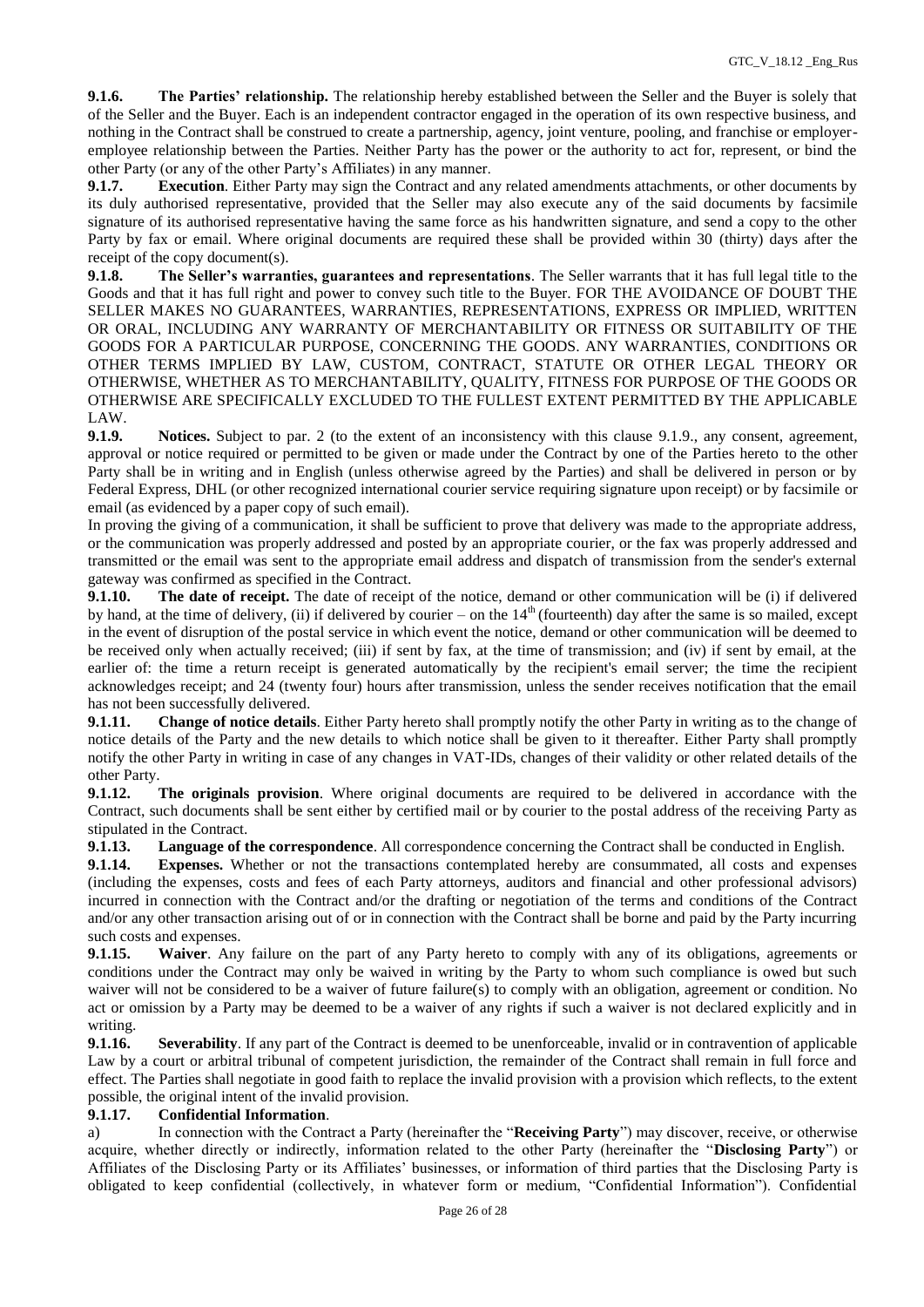Information shall not include information (i) that is, or becomes, publicly known through no wrongful act or omission, direct or indirect, of the Receiving Party or its officers, directors, employees, Affiliates or consultants, (ii) that was already known to Receiving Party without obligations of confidentiality prior to the receipt from Disclosing Party, as reasonably evidenced by the Receiving Party, and was legitimately in Receiving Party's possession, without any obligation to keep such information confidential, (iii) that Receiving Party independently develops without the use of any Confidential Information of Disclosing Party, or (iv) that Receiving Party receives or has received on a non-confidential basis from a source other than Disclosing Party that is entitled to disclose the same to Receiving Party; provided however that Receiving Party is able to provide Disclosing Party with the documentary evidence regarding any of the exceptions (if any) or as required in connection with any rules or requirements of any stock exchange on which such Party is listed or may be listed, or as may otherwise be required by applicable Law.

b) Receiving Party shall (i) use Disclosing Party's Confidential Information solely in connection with exercise of its rights or performance of its obligations under the Contract, and (ii) disclose Disclosing Party's Confidential Information only as necessary to its officers, employees, Affiliates, consultants, including legal advisors and auditors whose duties relate to the Contract and reasonably require familiarity with such information in order for Receiving Party to perform its obligations or exercise its rights hereunder and who are bound by a legally enforceable written obligation of confidentiality with terms that are the same as, or more stringent than, those set out herein. Each Party shall be liable for any losses and/or damages incurred by the Disclosing Party resulting from such disclosure of Confidential Information by the above mentioned persons to any Third parties.

c) Subject to the exceptions to the confidentiality obligations set out in this Clause above, neither Party (nor its Affiliates, subsidiaries or other related parties) may disclose, publish or otherwise communicate the contents of the Contract to any Third Party without the prior express written consent of the other Party (which consent shall not be unreasonably withheld or delayed); each Party shall be permitted to disclose the terms and conditions of the Contract (i) to actual or potential investors and lenders and their authorized representatives under written confidentiality agreements that protect the confidentiality of the contents of the Contract which are the same as, or more stringent than, those set out herein, or (ii) as required in connection with any rules or requirements of any stock exchange on which such Party is listed or may be listed, or (iii) as may otherwise be required by the applicable Law, or (iv) as may be reasonably required for the performance of the Parties obligations under the Contract; provided however, that the Party making a disclosure pursuant to an exception set forth in the preceding subsections (i) or (iv) shall provide the other Party with prior written notice and shall, to the extent practical, cooperate with the other Party in seeking confidential treatment of the information to be disclosed (if and to the extent available), or (v) to its Affiliates under written confidentiality agreements that protect the confidentiality of the contents of the Contract which are the same as, or more stringent than, those set out herein. In addition to the aforesaid exceptions the Seller is permitted to disclose without the Buyer's prior consent the Confidential Information to any bank with regard to factoring. In connection with entering into contracts using Argus Open Markets system ("AOM") it is hereby expressly agreed and acknowledged that either Party shall be entitled to disclose any terms of such contract by publishing, posting, displaying or otherwise making available the respective information via AOM without obtaining prior consent of the other Party. In addition to the foregoing either Party shall be entitled to provide Argus Media Limited operating AOM ("Argus") with any information concerning performance of such contract pursuant to reasonable request of Argus.

d) No press release referring to the Contract or utilizing the other Party's name shall be made without the prior written consent of the other Party.

**9.1.18. Set-off**. No set-off may be made against any claims unless otherwise agreed in writing by the Seller in advance. Under no circumstances the Buyer shall be entitled to set-off against the payment (including any VAT payable) under the Contract any sums owed to the Buyer by the Seller under the Contract or any other agreement it has with the Seller. For the avoidance of any doubt the Seller shall be entitled at all times to set-off against any and all amount owing at any time from the Buyer to the Seller against any amount payable at any time by the Seller under the Contract.

**9.1.19. Warranties.** Each Party hereby represents and warrants to the other that:

a) it has the authority to enter into and perform its obligations under the Contract, b) the Contract has been duly executed and delivered on behalf of such Party, and constitutes a legal, valid, binding

obligation, enforceable against such Party in accordance with its terms,

c) it is a corporation duly organized, validly existing and in good standing under the laws and regulations of its jurisdiction of incorporation or formation,

d) neither the execution of the Contract nor its performance thereunder conflicts with any applicable Law or any other contract to which it is a party or any obligation to which it is subject,

e) within 5 (five) days after the relevant event, the Party so effected will inform the other Party of any changes or amendments to its direct or indirect ownership.

**9.1.20. Counterparts**. If the Contract is executed in counterparts, each shall be deemed an original, but all of which together shall constitute one and the same instrument. The Parties hereby acknowledge and agree that the Contract has been prepared jointly and no rule of strict construction shall be applied against either Party.